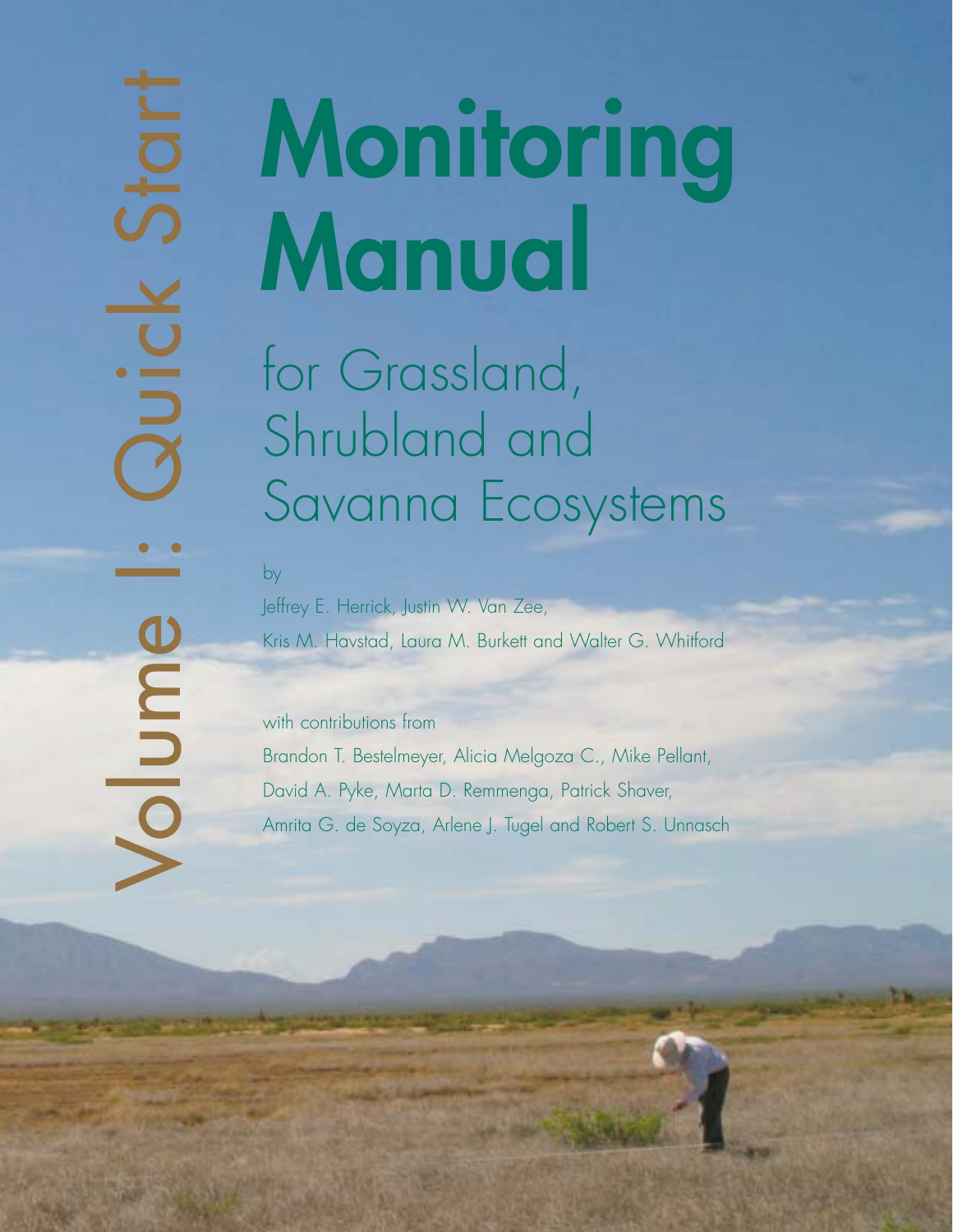# **Monitoring Manual**

# for Grassland, Shrubland and Savanna Ecosystems

## Volume I: Quick Start

by Jeffrey E. Herrick, Justin W. Van Zee, Kris M. Havstad, Laura M. Burkett and Walter G. Whitford

with contributions from Brandon T. Bestelmeyer, Alicia Melgoza C., Mike Pellant, David A. Pyke, Marta D. Remmenga, Patrick L. Shaver, Amrita G. de Soyza, Arlene J. Tugel and Robert S. Unnasch

> USDA - ARS Jornada Experimental Range Las Cruces, New Mexico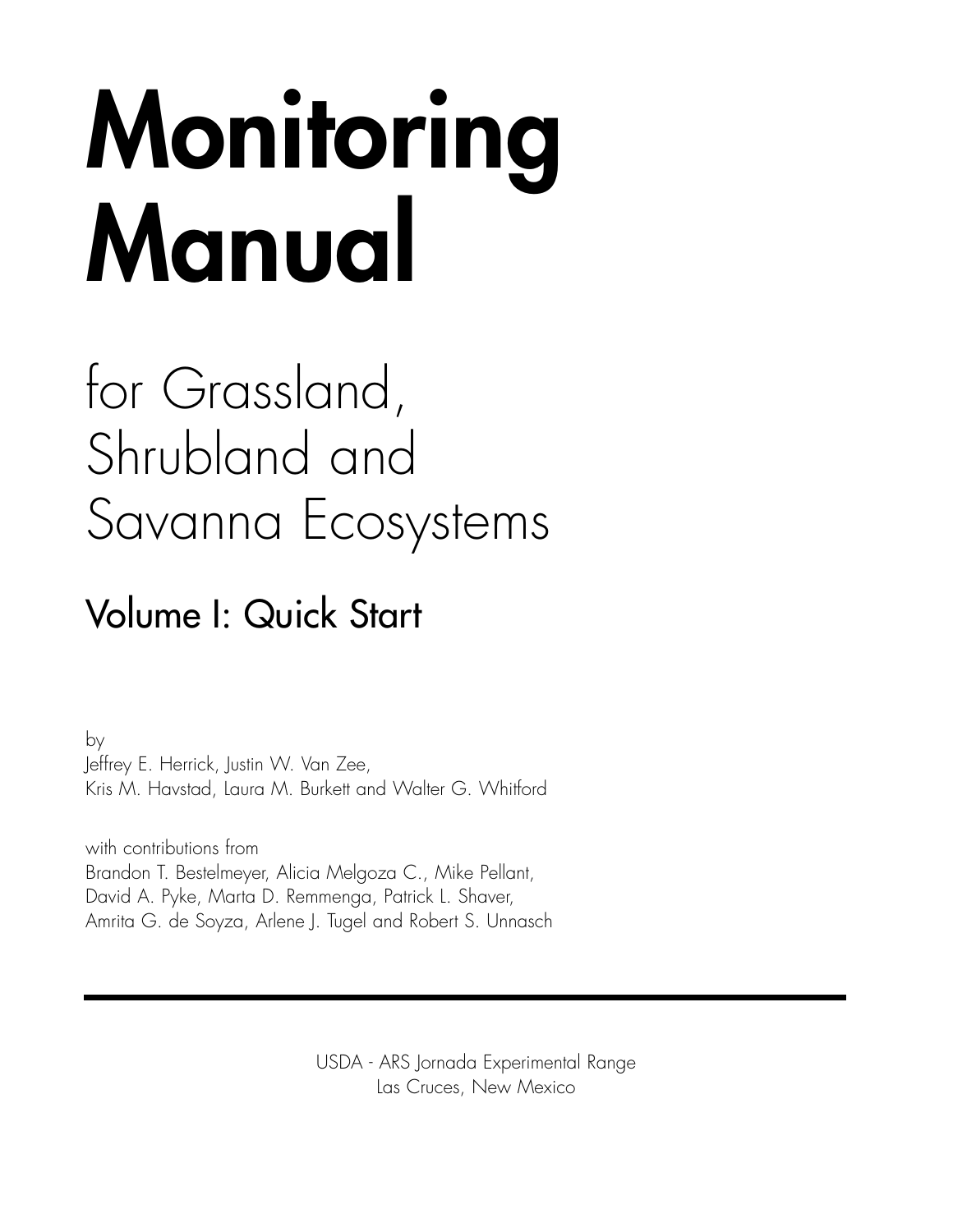#### Printed 2005

Publisher: USDA-ARS Jornada Experimental Range P.O. Box 30003, MSC 3JER, NMSU Las Cruces, New Mexico 88003-8003 http://usda-ars.nmsu.edu/

ISBN 0-9755552-0-0

Distributed by: The University of Arizona Press Tucson, Arizona, USA 800-426-3797 www.uapress.arizona.edu

Cover: Department of Agricultural Communications College of Agriculture and Home Economics New Mexico State University Las Cruces, New Mexico 88003

Cover illustration: Collecting Line-point intercept data in a south-central New Mexico desert grassland.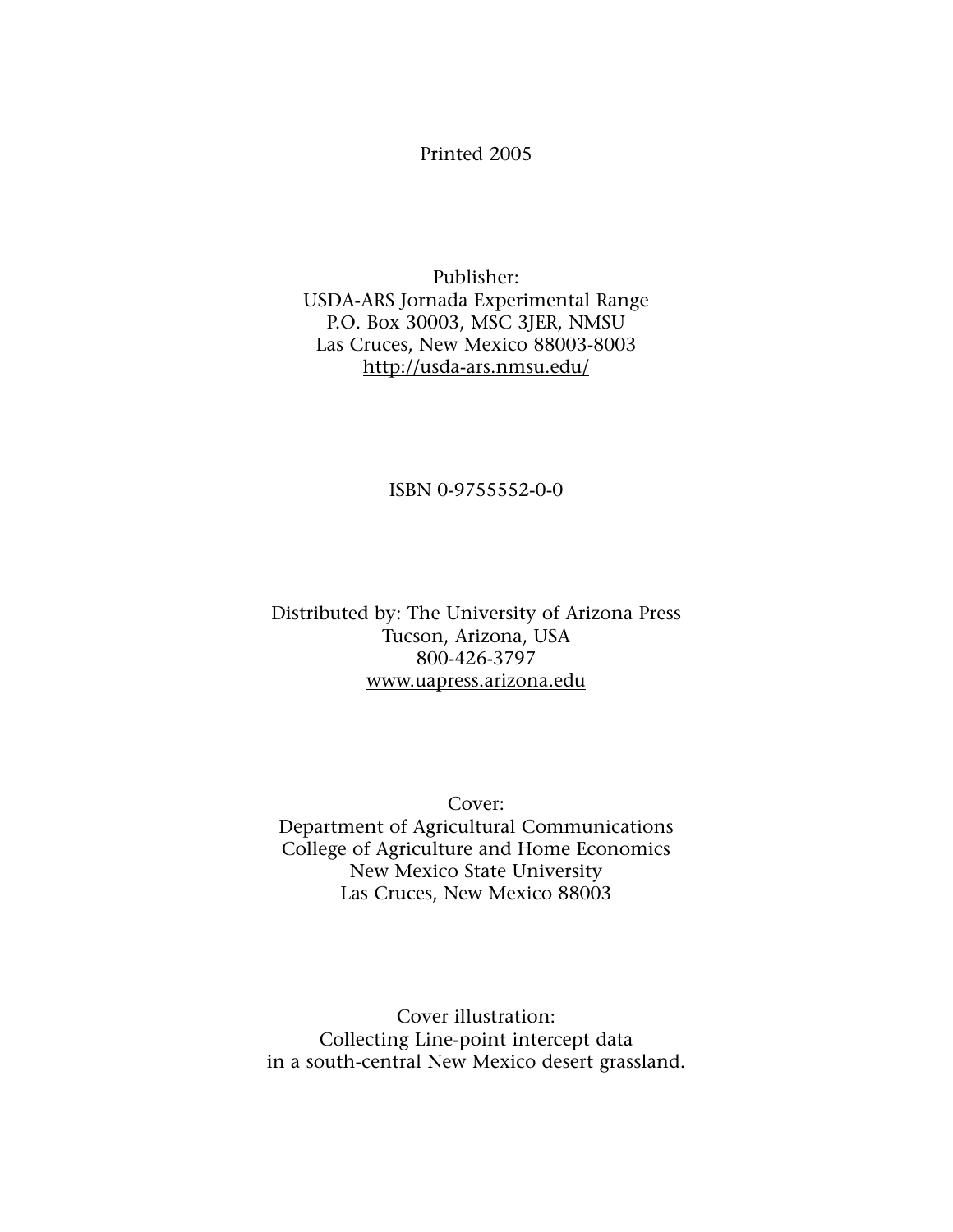# **Acknowledgements**

he monitoring approach and methods described here are the result of a collaboration that began in 1994. The effort was led International approach and methods<br>described here are the result of a collabora<br>tion that began in 1994. The effort was lea<br>by the USDA-Agricultural Research Service (ARS) Jornada Experimental Range (JER) in cooperation with the U.S. Environmental Protection Agency (EPA) Office of Research and Development, the Natural Resource Conservation Service (NRCS) and the Bureau of Land Management (BLM). The development has been guided by suggestions from a large number of individuals who represent landowners, government agencies and environmental organizations in the United States, Mexico, Central America and Australia. New Mexico State University faculty, scientists and members of the USDA-ARS Jornada Experimental Range Focus Group and scientists from the Estacion Experimental La Campana in Chihuahua, Mexico, in particular, have provided ongoing support and input. Funding to support research associated with the development and testing of these protocols has been provided by the USDA-ARS, USDA-NRCS, Holloman Air Force Base (AFB), Department of Defense (DoD) Legacy Resources Program, the U.S. EPA, and the National Science Foundation Long-Term Ecological Research program under Grant No. 0080412. Any opinions, findings and conclusions or recommendations expressed in this material are those of the author(s) and do not necessarily reflect the views of the National Science Foundation or any of the other organizations listed here. Countless reviewers, workshop participants, students and technicians have tested the methods described here. This input has been invaluable.

The manual and specific methods have been improved by suggestions from individuals who represent the following organizations<sup>1</sup>: Bureau of Land Management (Arizona, Colorado, Idaho, New Mexico, Utah) CATIE -Centro Agronómico Tropical de Investigación y Enseñanza (Costa Rica) Cattle Growers (New Mexico) CIAT-Centro de Investigación de Agricultura Tropical (Honduras) Conservation Fund (New Mexico) Department of Defense (California, New Mexico, Texas) INIFAP-Instituto Nacional de Investigaciones Forestales, Agrícolas y Pecuarias (México) Land EKG Inc. (Montana) Mexican Protected Natural Areas (Chihuahua and Sonora, Mexico) The Nature Conservancy Natural Resources Conservation Service (Arizona, Colorado, Florida, Kansas, Louisiana, New Mexico) New Mexico State University Peter Sundt Rangeland Consultants The Quivira Coalition Synergy Resource Solutions, Inc. USDA Agricultural Research Service (Arizona, Colorado, Oregon) USDA-NRCS Grazing Lands Technology Institute USDA-NRCS Soil Quality Institute USDA-NRCS National Soil Survey Center U.S. Forest Service (Colorado, New Mexico) U.S. Geological Survey, Biological Resources Division (Colorado, Utah) U.S. National Park Service (California, Nevada, Utah)

This is Volume I of a two-part document. The second volume includes guidance on monitoring program design and interpretation, as well as additional methods. For updates, electronic copies of data forms and links to palm and Windows CE versions, please visit the USDA-ARS Jornada Experimental Range web site (usda-ars.nmsu.edu/).

<sup>&</sup>lt;sup>1</sup>This list does not necessarily imply endorsement by these organizations.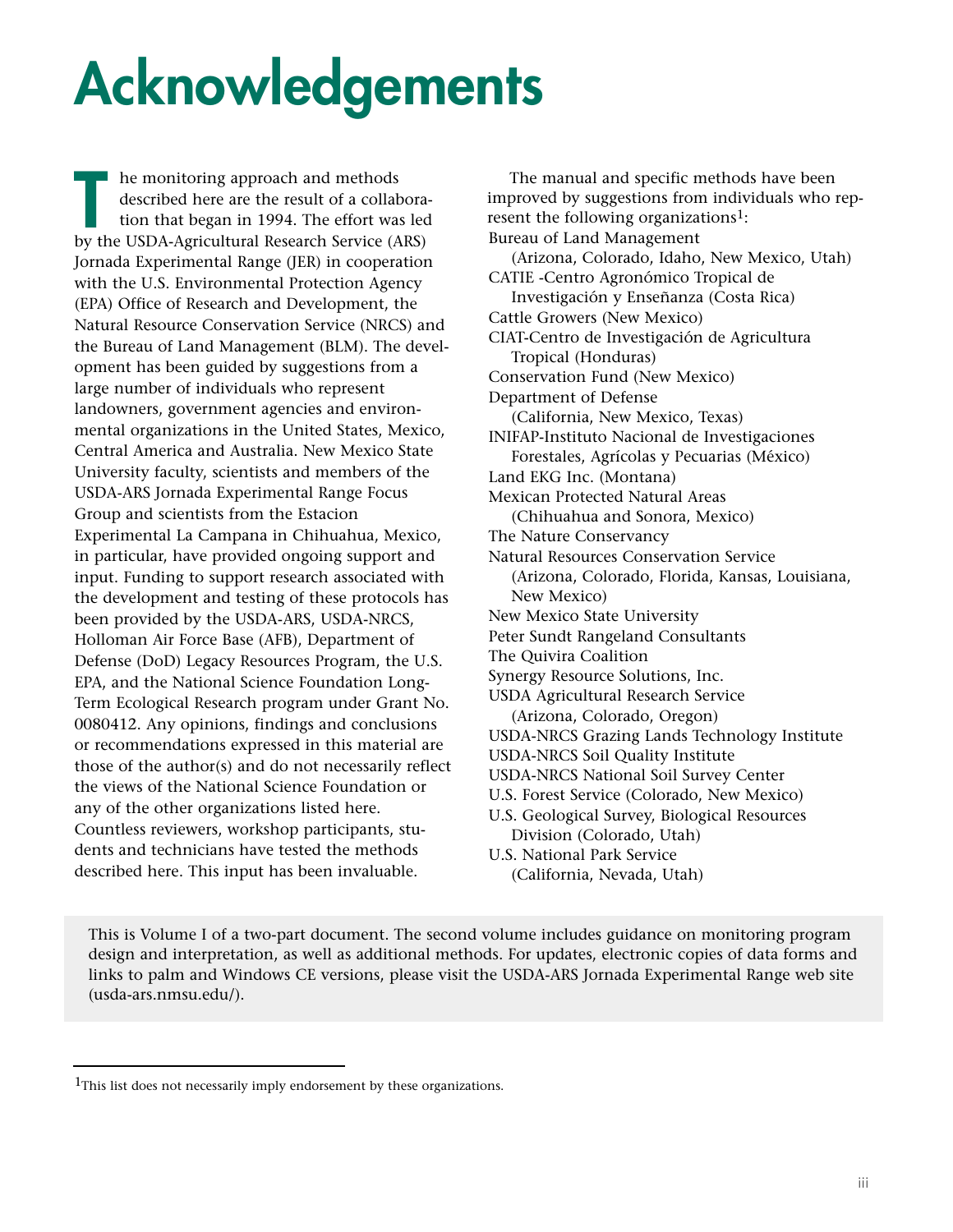# **Table of Contents**

| • Gap intercept (to monitor areas that are susceptible                         |  |
|--------------------------------------------------------------------------------|--|
|                                                                                |  |
|                                                                                |  |
| • Belt transect (for measuring perennial invasive plants and woody species) 30 |  |
|                                                                                |  |
|                                                                                |  |
|                                                                                |  |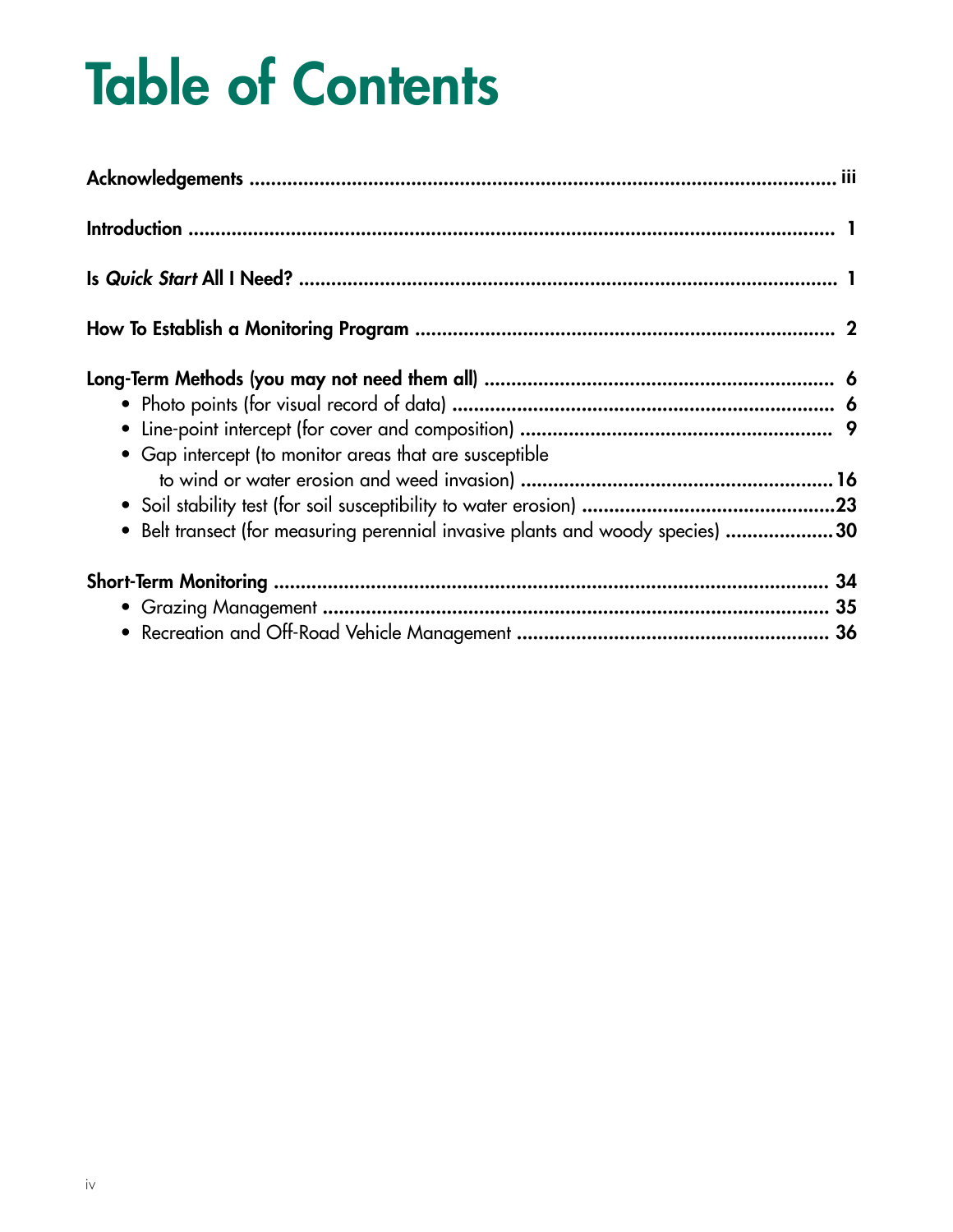# **Introduction**

his manual describes how to monitor three rangeland attributes: **soil and site stability**, **watershed function** and **biotic integrity**. Nearly everything we value about<br> **Integrity**. Nearly everything we value about rangelands depends on these attributes. Monitoring these three attributes is like monitoring the foundation of our rangeland ecosystems. The measurements used to monitor these attributes also can be used to generate indicators relevant to specific management objectives, such as maintaining wildlife habitat, biodiversity conservation or producing forage.

### **Monitoring the key attributes:**

Soil and site stability Hydrologic function Biotic integrity

## **Do I have to read the whole thing?**

No. Even the *Quick Start* volume, which includes only the basics, probably includes some things you don't need. Start with photos for long-term monitoring. Record short-term observations and data on the appropriate Short-Term Monitoring Data Form. You can add quantitative measurements as you have time available. In some cases, you may need to refer to Volume II (see the questions below).

### **Units**

Both English and metric units are included. For simplicity, many of these conversions are approximate. For example, the rough equivalent for a 50 m line is listed as 150 ft instead of 164 ft. This is because it is easier to select 50 points along a 150 ft transect (every 3 ft). For precise conversions. please see Volume II, Appendix B.

# **Is** *Quick Start* **All I Need?**

#### *Quick Start* **is the only volume needed if all of the following are "true."**

| What to ask yourself:                                                                                                                                                                                           | <b>True</b> | <b>False</b> | If false, then see<br>Volume II |
|-----------------------------------------------------------------------------------------------------------------------------------------------------------------------------------------------------------------|-------------|--------------|---------------------------------|
| My management objectives are fairly well described (Table 1).                                                                                                                                                   |             |              | Chapter 1                       |
| I already know where I want to monitor.                                                                                                                                                                         |             |              | Chapters 5-6                    |
| The basic monitoring strategy (Table 1) sounds reasonable,<br>and I am either not aware of compaction or other problems<br>not covered by the basic methods or I have decided not<br>to monitor these problems. |             |              | Chapter 4                       |
| I'm comfortable with a standard number of measurements<br>(page 5) that will allow me to document large changes<br>but may miss smaller changes.                                                                |             |              | Chapter 4                       |
| I am not planning to monitor riparian areas.                                                                                                                                                                    |             |              | Chapter 4                       |
| I already know how to interpret the indicators.                                                                                                                                                                 |             |              | Chapter 17*                     |

\*For information about how to calculate additional indicators and interpret your results, please see Volume II, Chapters 16 and 17.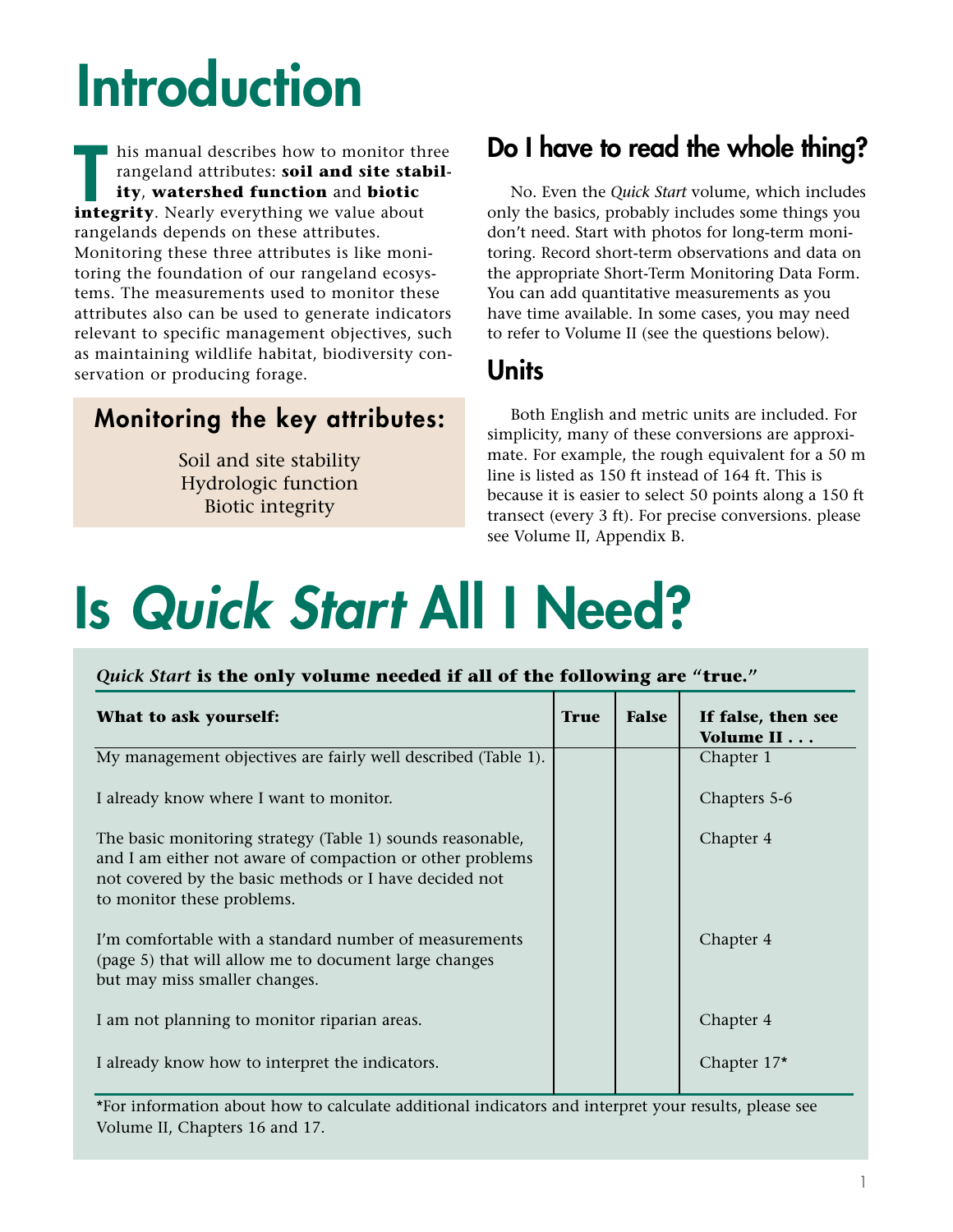## **How To Establish a Monitoring Program**

## **Long- and short-term monitoring**

We recommend a combination of short-term and long-term monitoring (Table 1). Long-term monitoring (pages 6-33) is designed to document changes in the condition of the land, such as changes in soil structure and plant basal cover, and is normally repeated every one to five years. Shortterm monitoring (pages 34-36) may be repeated at any time interval and is designed to check whether or not the management system is being followed (how much residual cover remains, or how much





biomass is removed). Long-term monitoring is used to generate a "trend record," while short-term monitoring is used to establish an "annual-use record."

Table 1. Examples of long- and short-term management objectives and the associated monitoring strategies described in Volume I. For other objectives and strategies, please refer to Volume II. Levels I-III refer to increasing monitoring intensity. Level II is the semiquantitative alternative to the standard methods (Level III). Both options are described in the following pages.

|                          | Long-term monitoring                                                                                                                    | <b>Short-term monitoring</b>                                                                                                                                                                                                           |
|--------------------------|-----------------------------------------------------------------------------------------------------------------------------------------|----------------------------------------------------------------------------------------------------------------------------------------------------------------------------------------------------------------------------------------|
| Management<br>objectives | Sustainability: Maintain or increase<br>land productivity* and the number of<br>land use options.<br>Minimize risk of land degradation. | Maintain adequate cover to limit soil<br>erosion and promote water infiltration.<br>Maintain or increase cover of one or more<br>species that persist through catastrophic<br>disturbances (drought, fire). Limit invasive<br>species. |
| Monitoring<br>strategy   | Monitoring Intensity Level I<br>Photo points                                                                                            | Monitoring Intensity Level I<br>Daily to monthly observations                                                                                                                                                                          |
|                          | Monitoring Intensity Levels II and III<br>Photo points and one or more of the<br>following measurements:                                | <b>Monitoring Intensity Level II</b><br>Daily to monthly observations and                                                                                                                                                              |
|                          | 1. Line-point intercept (III) or step point (II)<br>(for cover and composition)                                                         | 1. Step-point (percent cover only)                                                                                                                                                                                                     |
|                          | 2. Gap intercept (III) or step gap (II)<br>(for size of bare patches)                                                                   | 2. Step-gap (percent steps completely in<br>bare patches)                                                                                                                                                                              |
|                          | 3. Soil stability test (III) or bottle cap test (II)<br>(for soil erosion resistance)                                                   |                                                                                                                                                                                                                                        |
|                          | 4. Belt transects (III) (for invasive species)                                                                                          |                                                                                                                                                                                                                                        |

\*Productivity includes all services that the land provides, not just forage production.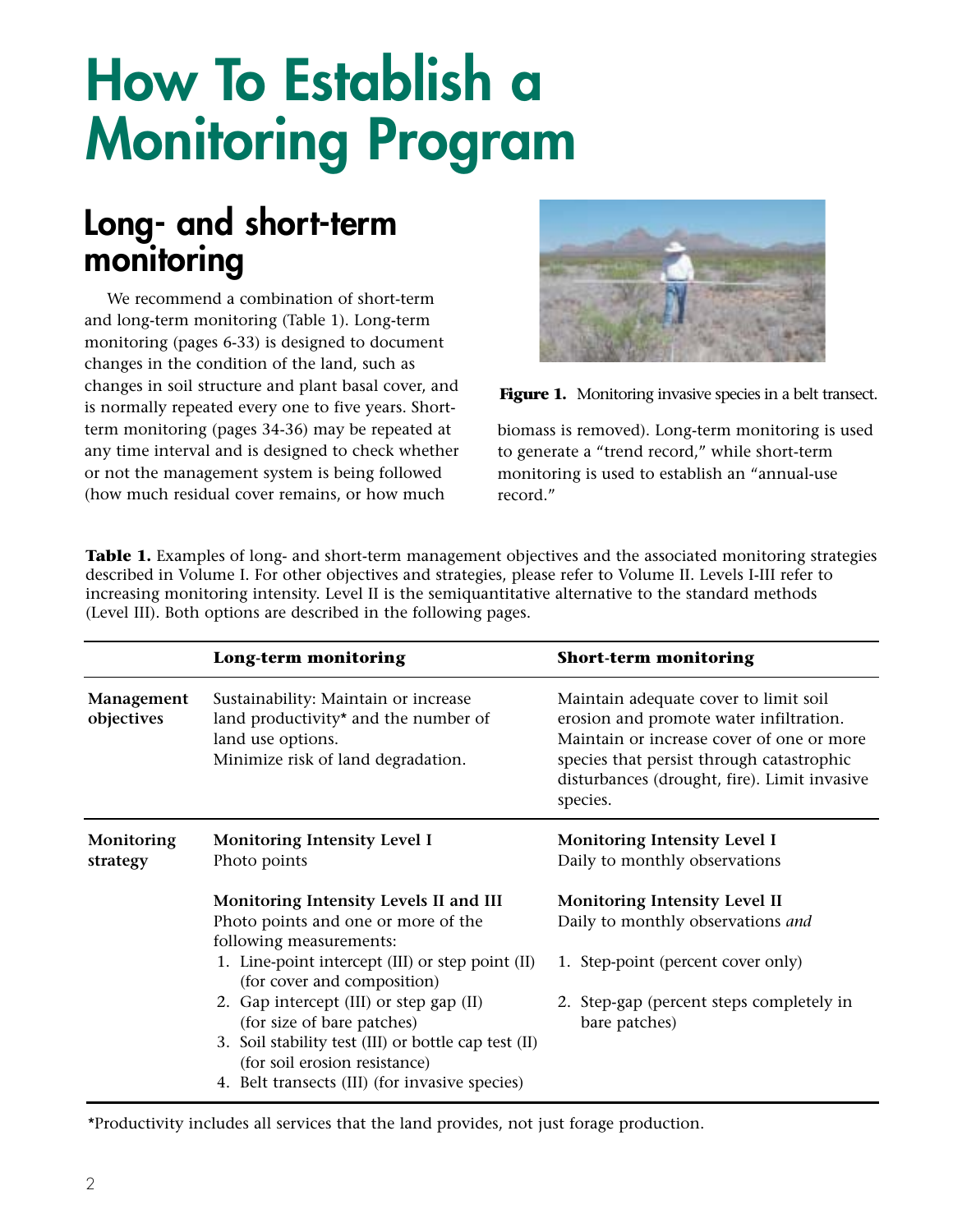## **Monitoring and Management Flow Chart**



Figure 2. Quick Start monitoring program design, implementation and integration with management. For more detail on monitoring program design, see chapters 1-6 in Volume II.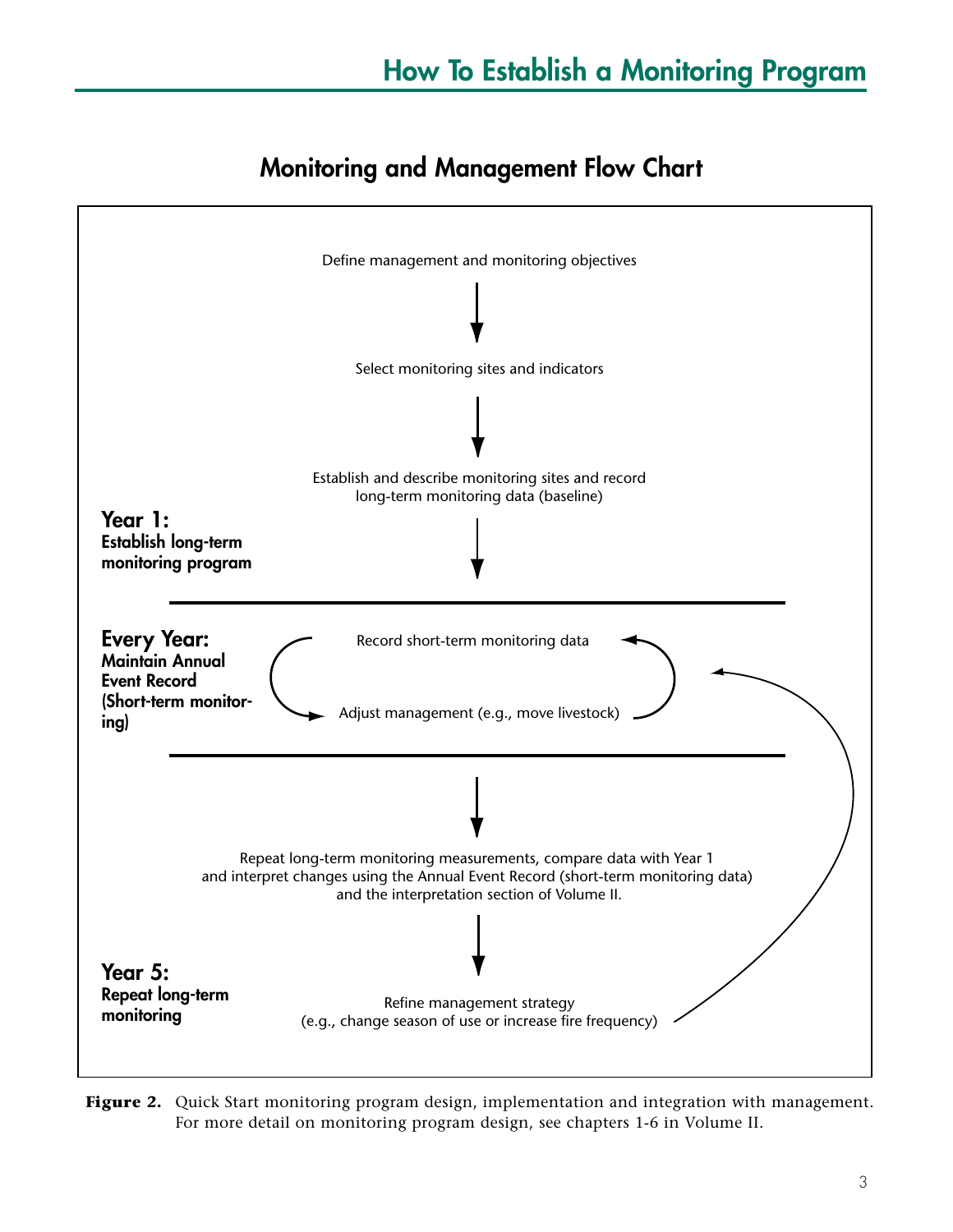| Quick Start Monitoring program checklist*                                                               |       |  |  |  |
|---------------------------------------------------------------------------------------------------------|-------|--|--|--|
| <b>Step</b>                                                                                             | Done? |  |  |  |
| Define monitoring objectives.                                                                           |       |  |  |  |
| Assemble background information (maps, photos)<br>and select general areas you would like to monitor.   |       |  |  |  |
| Select monitoring sites. This may involve preliminary<br>evaluations of risk or opportunity for change. |       |  |  |  |
| Select indicators.                                                                                      |       |  |  |  |
| Describe each monitoring site's management, slope,<br>soil texture and depth.                           |       |  |  |  |
| Establish permanent transects and begin monitoring.                                                     |       |  |  |  |
| *For a more detailed checklist, see the Introduction of Volume II, Section I.                           |       |  |  |  |

#### **Measurement options**

#### **Standard transect layout**

- Standard transect length is 50 m (150 ft).
- Spoke design covers a 1-hectare (~2.5 acres) plot and is the most efficient. Transects begin 5 m (15 ft) from the plot's center to focus trampling around center stake and minimize disturbance effects on transects.



• Parallel transect design is best for crossing boundaries (forest-pasture) and other linear features, such as riparian zones.



Paper data collection forms are included for each method. Each data form includes calculations for standard indicators. For updates, electronic versions of the data forms and automated indicator calculations please visit the USDA-ARS Jornada Experimental Range web site (usda-ars.nmsu.edu).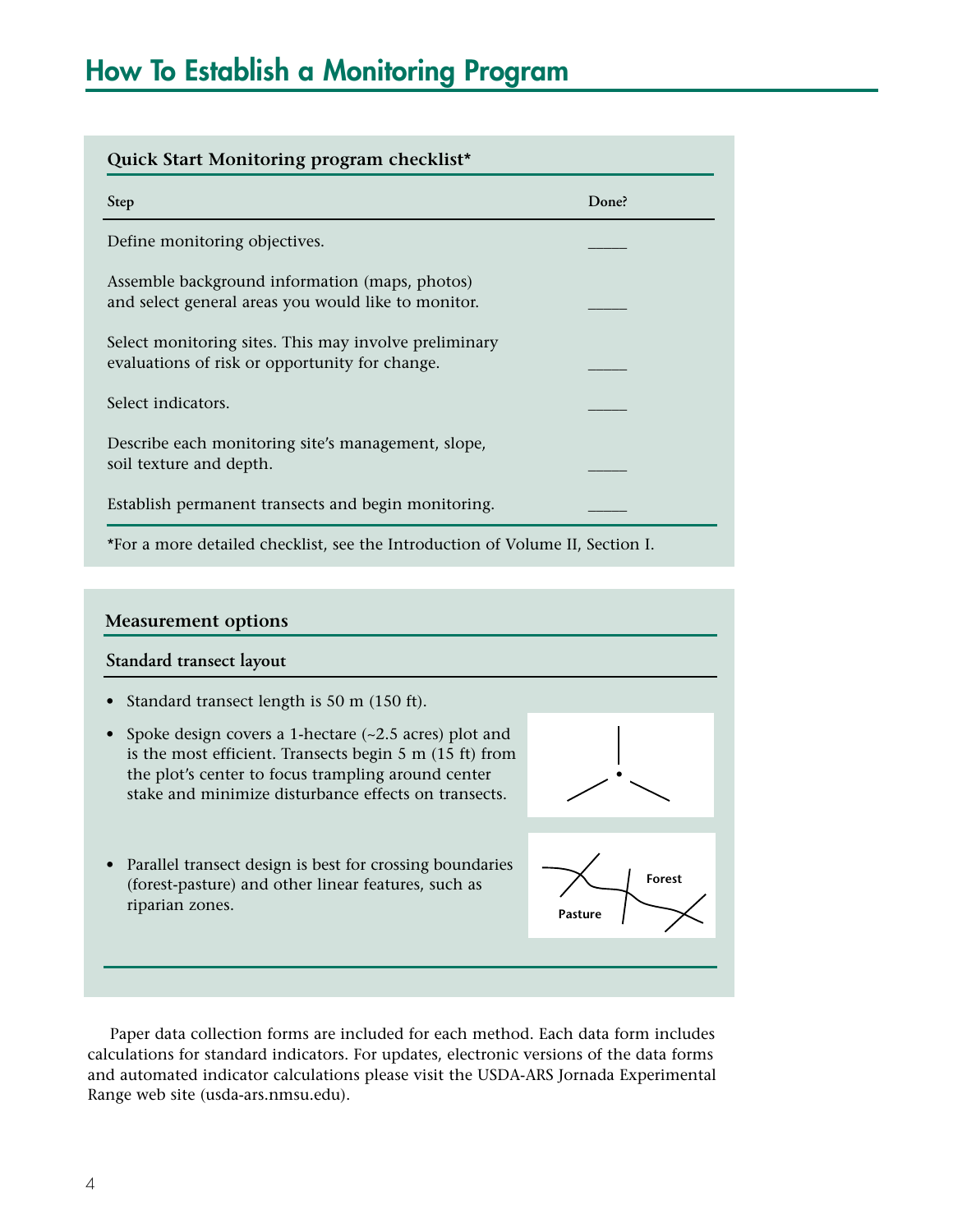| <b>Method-page</b>                                                                                                     | No.*                  | Time**<br>(hours) | No. of<br>people | <b>Indicators generated</b>                                                           |
|------------------------------------------------------------------------------------------------------------------------|-----------------------|-------------------|------------------|---------------------------------------------------------------------------------------|
| <b>Photos</b> (for visual<br>record of data), page 6                                                                   | 3                     | 0.1               | $\overline{2}$   | None                                                                                  |
| Line-point intercept<br>(for plant cover and<br>composition), page 9                                                   | 150 pts.<br>(50/line) | 0.5               | 2                | Plant canopy cover (%)<br>Plant basal cover (%)<br>Bare ground (%)                    |
| Canopy gap intercept<br>(to monitor areas that<br>are susceptible to wind<br>erosion and/or weed<br>invasion), page 16 | 3 lines               | 0.4               | 2                | Proportion of line covered<br>by large gaps between<br>plant canopies                 |
| <b>Basal gap intercept</b><br>page 16                                                                                  | 3 lines               | 0.4               | 2                | Proportion of line covered<br>by large gaps between<br>plant bases                    |
| Soil stability test<br>(for soil susceptibility<br>to water erosion), page 23                                          | 18<br>samples         | 0.5               | $\mathbf{1}$     | Average surface stability:<br>$\bullet$ total<br>• under canopy<br>• not under canopy |
| <b>Belt transect (for</b><br>invasive species), page 30                                                                | 3 belts               | 0.2               | 2                | Number of invasive<br>plants per hectare                                              |

#### **Estimated time requirements for** *Quick Start* **long-term measurement options.**





**Line-point intercept** 

**Photos Canopy and basal gap intercept**



**Soil stability test** Belt transect



\* No. = Total number needed for three 50 m transects.

\*\* Total hours for a team of two people, except for Soil stability, which only requires one person. Estimates are based on averages for an experienced team working in a variety of desert plant communities. Time requirements are extremely variable. One person can complete all methods, but we have found it most efficient to have a data recorder and an observer (except for Soil stability). Allow for an additional half hour when first establishing the permanent transects.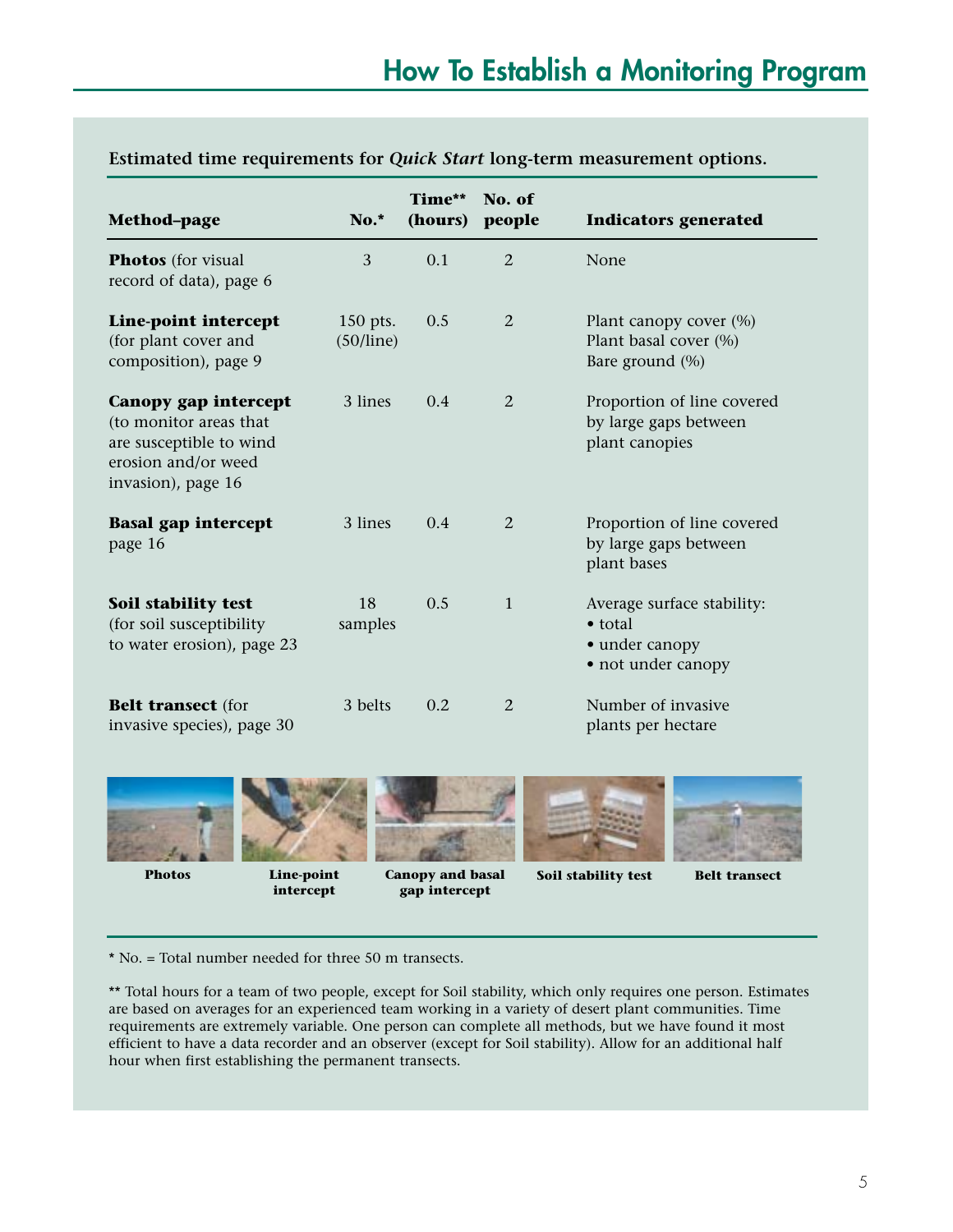# **Long-Term Methods**

## **Photo points**

Use Photo points to qualitatively monitor how vegetation changes over time. Permanent photographs of a landscape are useful for detecting changes in vegetation structure and for visually documenting measured changes. Take at least one photo of each transect. If you take digital photos, be sure to print and store photos in plastic photo storage sheets. Slide the photo card (page 8) behind the photo in the plastic storage sheet. For more information on photo point monitoring, see the USFS Photo Point Monitoring Handbook (www.fs.fed.us/pnw/pubs/gtr526/).

#### **Materials**

- **Tape measure (5 m (15 ft) minimum)**
- **Four 60 cm (2 ft) rebar stakes**
- **Four 60 cm (2 ft) 3/4-in PVC pipe**
- **Compass**
- **35 mm or digital camera with a 50 mmequivalent lens (1:1 ratio). If a wide angle, telephoto or zoom is used, be sure to record lens and camera information.**
- **Photo point (ID) board (chalk or whiteboard) or Photo point (ID) card (page 8) on a clipboard**
- **Thick marking pen**
- **One 1.5m (5 ft) long, 3/4-in diameter PVC pipe.**

#### **Standard methods (rule set)**

#### **1. Establish photo point**

#### *Rules*

- 1.1 Drive center stake into ground, leaving less than 30 cm (1 ft) exposed.
- 1.2 Drive transect stakes into ground 5 m (15 ft) from center stake at 120º intervals to mark beginning of the three transects.
- 1.3 Cover stakes with 60 cm (3/4-in) PVC (optional for safety and visibility).
- 1.4 Mark the far end (50 m) of each transect with a stake if the location will be used for vegetation and/or soil measurements. Use same procedure described in 1.2 and 1.3.



**Figure 3.** Transect stake locations for spoke design. Stakes mark beginnings of each transect. Base of stake located at bottom center of photo.

#### **Ground cover photo option**

Use each of the three transect stakes as one corner of a permanent plot (usually 1x1 m or 3x3 ft) and mark the other three corners with small stakes. Before taking the photo, mark the perimeter with a piece of rope or meter/yard sticks. Place the camera over the center of the plot at a standard height and take the photo.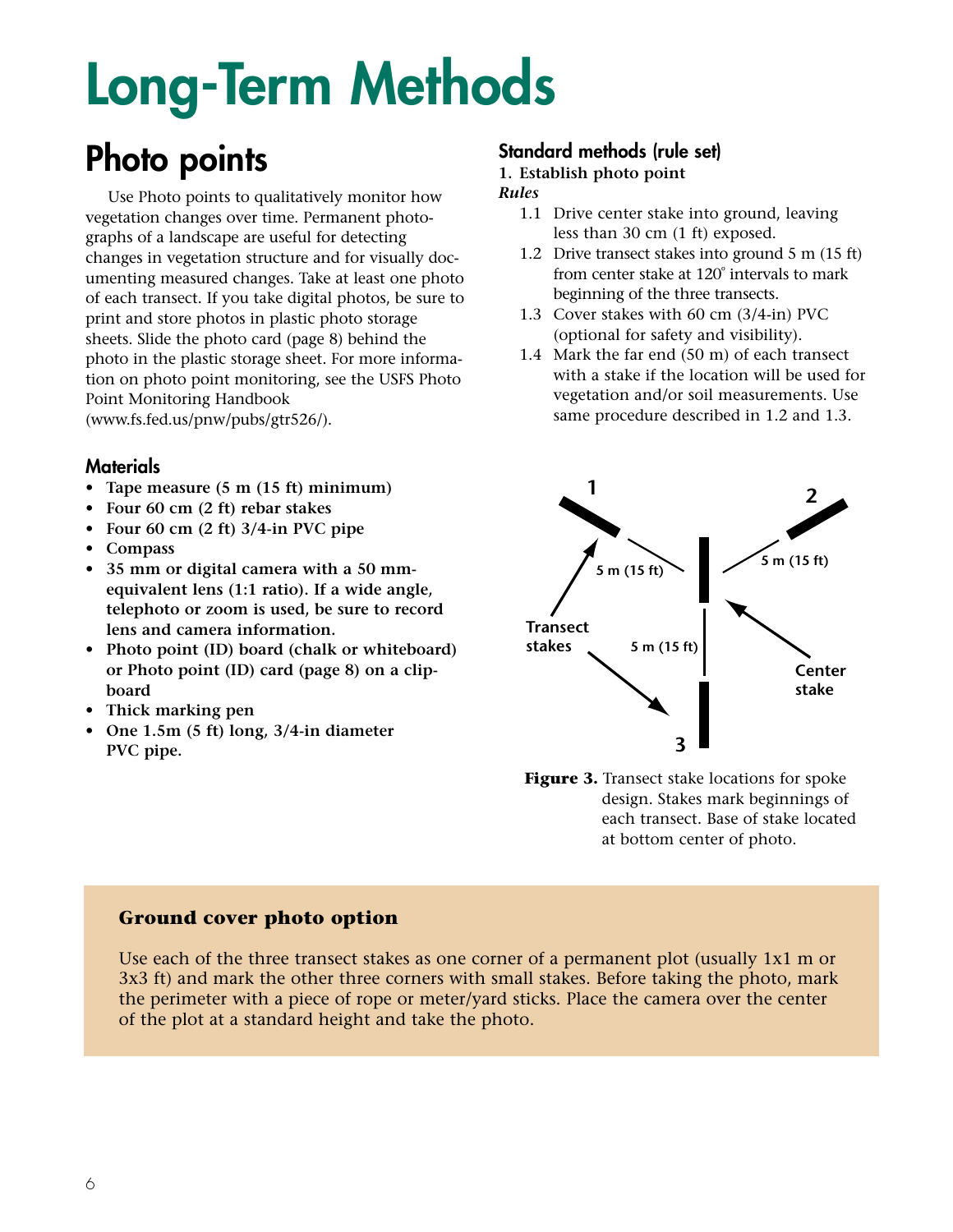## **Long-Term Methods: Photo points**



**Figure 4.** Photographer is at plot center and Photo point ID board marks beginning of one of the three transects.

| Site:             |
|-------------------|
| Date:             |
| Plot:             |
| Line #:           |
| <b>Direction:</b> |
|                   |



### **2. Record photo information**

#### *Rules*

2.1 Record date, location, precipitation and management history since the last photos were taken on a 7.5x12.5 cm (3x5 in) card or on one of the Short-Term Monitoring data forms (page 35 or 36).

#### **3. Set up first photo**

#### *Rules*

- 3.1 Remove PVC sleeve from center stake and replace with 1.5 m (5 ft) PVC pipe. Be sure that the pipe rests on the ground.
- 3.2 Label photo point ID board and lean it next to or hang it on the stake, marking the beginning of the first transect.

#### **4. Take first photo (Fig. 4).** *Rules*

- 4.1 Set camera body on top of (1.5 m) center pole and point it down the first line.
- 4.2 Place bottom of nearest transect pole at the photo's bottom center.
- 4.3 Take photo.
- **5. Repeat Steps 3 and 4 for the other two photos.**

**Riparian note:** At riparian sites, take two additional photos. Stand in midchannel, hold camera 1.5 m (5 ft) above the ground and position bottom of viewfinder on a point located 5 m (15 ft) away. Take one photo facing upstream and one downstream.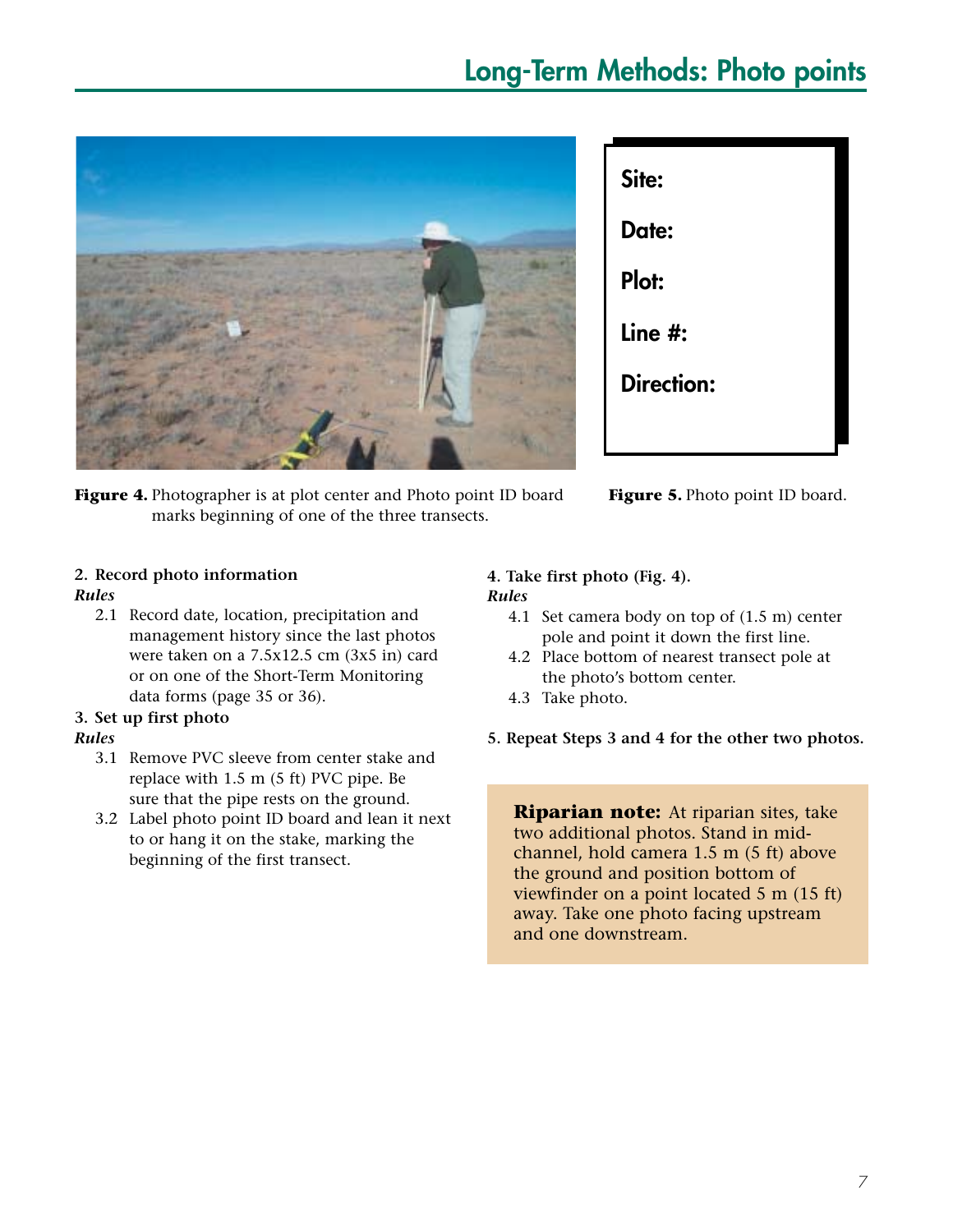

# **Date: Plot:**

**Line #:**

# **Direction:**

**Photo point ID card**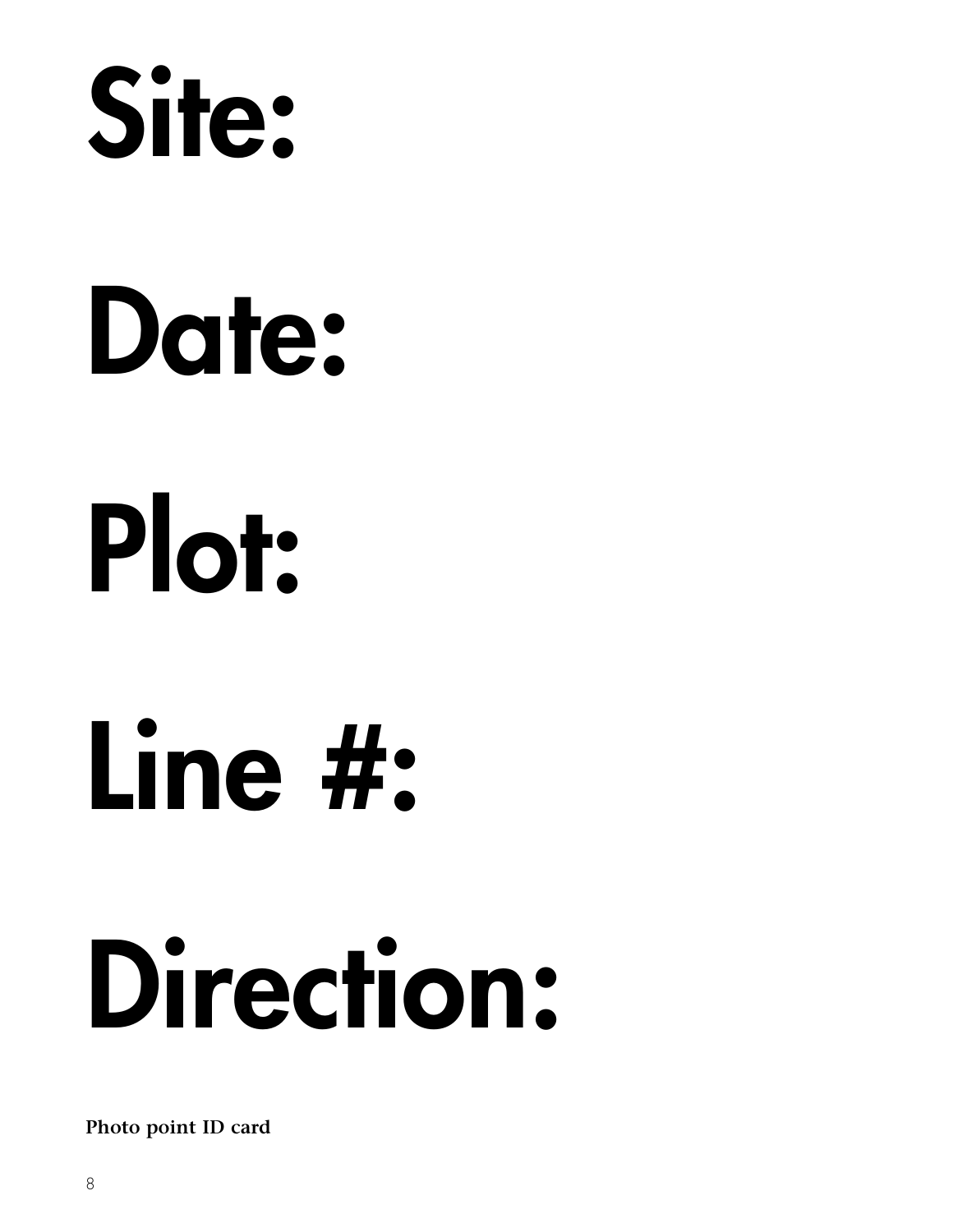## **Line-point intercept**

Line-point intercept is a rapid, accurate method for quantifying soil cover, including vegetation, litter, rocks and biotic crusts. These measurements are related to wind and water erosion, water infiltration and the ability of the site to resist and recover from degradation. For a detailed discussion of this and other methods for measuring plant cover and/or composition, see Elzinga et al. 20012. For alternative Line-point intercept methods (including height measurements) see Volume II.

#### **Materials**

- **Measuring tape (length of transect)—if using a tape measure in feet, use one marked in tenths of feet.**
- **Two steel pins for anchoring tape**
- **One pointer—a straight piece of wire or rod, such as a long pin flag, at least 75 cm (2.5 ft) long and less than 1 mm (1/25 in) in diameter**
- **Clipboard, Line-Point Intercept Data Form (page 12) and pencil(s)**

#### **Standard methods (rule set)**

**1. Pull out the tape and anchor each end with a steel pin (Fig. 6).**

#### *Rules*

- 1.1 Line should be taut.
- 1.2 Line should be as close to the ground as possible (thread under shrubs using a steel pin as a needle).
- **2. Begin at the "0" end of the line.**
- **3. Working from left to right, move to the first point on the line. Always stand on the same side of the line.**



**Figure 6.** Transect line pulled taut.

- **4. Drop a pin flag to the ground from a standard** height  $(\underline{\hspace{0.5cm}} cm (\underline{\hspace{0.5cm}} in))$  next to the tape (Fig. 7). *Rules*
	- 4.1 The pin should be vertical.
	- 4.2 The pin should be dropped from the same height each time. A low drop height minimizes "bounces" off of vegetation but increases the possibility for bias.
	- 4.3 Do not guide the pin all the way to the ground. It is more important for the pin to fall freely to the ground than to fall precisely on the mark.

#### **Step-point or pace transect with pin (Semiquantitative alternative)**

#### **Use a pin flag dropped in front of your boot instead of the points on the tape.**

#### **Limitations:**

Less accurate because it is difficult to walk a straight line, especially through shrubs. Using the toe of a boot instead of a pin creates additional errors because the boot often pushes plant canopies into interspaces. This leads to overestimates of plant canopy cover.

<sup>2</sup>Elzinga, C.L., D.W. Salzer, J.W. Willoughby and J.P. Gibbs. 2001. *Monitoring Plant and Animal Populations*, Blackwell Publishing. 368 pp.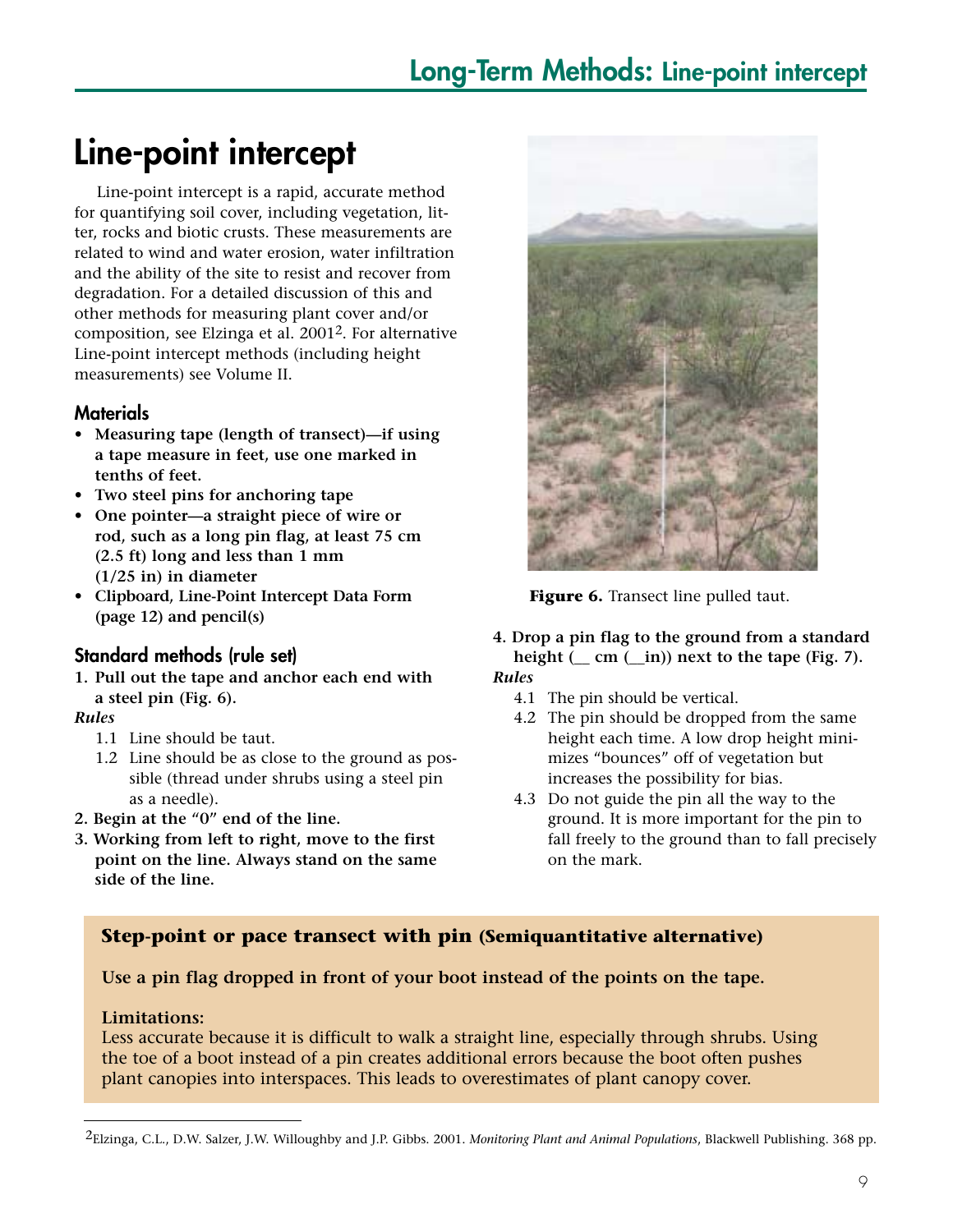## **Long-Term Methods: Line-point intercept**

4.4 A pair of lasers with a bubble level can be used instead of the pin. This tool is useful in savannas where canopy layers may be above eye level. See Appendix A (Monitoring tools) in Volume II for suppliers.

#### **5. Once the pin flag is flush with the ground, record every plant species it intercepts.**

#### *Rules*

- 5.1 Record the species of the first stem, leaf or plant base intercepted in the "Top canopy" column using the PLANTS database species code (http://plants.usda.gov/), a four-letter code based on the first two letters of the genus and species, or the common name.
- 5.2 If no leaf, stem or plant base is intercepted, record "NONE" in the "Top canopy" column.
- 5.3 Record all additional species intercepted by the pin.
- 5.4 Record herbaceous litter as "L," if present. Litter is defined as detached dead stems and leaves that are part of a layer that comes in contact with the ground. Record "W" for detached woody litter that is greater than 5 mm (or  $\sim$ 1/4 in) in diameter and in direct contact with soil.
- 5.5 Record each canopy species only once, even if it is intercepted several times.
- 5.6 If you can identify the genus, but not the species either use the PLANTS database genus code (http://plants.usda.gov) or record a number for each new species of that genus. ALWAYS define the genus portion of the code and the functional group at the bottom of the data form (*Artemisia*  $species = AR01$ ).
- 5.7 If you *cannot* identify the genus, use the following codes:
	- **AF#** = Annual forb (also includes biennials)
	- **PF#** = Perennial forb
	- **AG#** = Annual graminoid
	- **PG#** = Perennial graminoid
	- $SH# = Shrub$
	- **TR#** = Tree

If necessary, collect a sample of the unknown off the transect for later identification.



**Figure 7.** Point falling on bare soil (NONE/S).

- 5.8 Canopy can be live or dead, but only record each species once. Be sure to record all species intercepted.
- **6. Record whether the pin flag intercepts a plant base (Fig. 8) or one of the following in the "Soil surface" column.**
	- $\mathbf{R}$  = Rock ( $> 5$  mm or  $\sim 1/4$  inch in diameter)
	- **BR** = Bedrock
	- **EL** = Embedded litter
	- $D = Duff$
	- $M = M$ oss
	- **LC** = Lichen crust on soil (lichen on rock is recorded as "R")
	- **S** = Soil that is visibly unprotected by any of the above

#### *Rules*

- 6.1 For unidentified plant bases, use the codes listed under 5.7.
- 6.2 Record embedded litter as "EL" where removal of the litter would leave an indentation in the soil surface or would disturb the soil surface. Record duff as "D" where there is no clear boundary between litter and soil and litter is not removed during typical storms (occurring annually).
- 6.3 Additional categories may be added, such as "CYN" = dark cyanobacterial crust.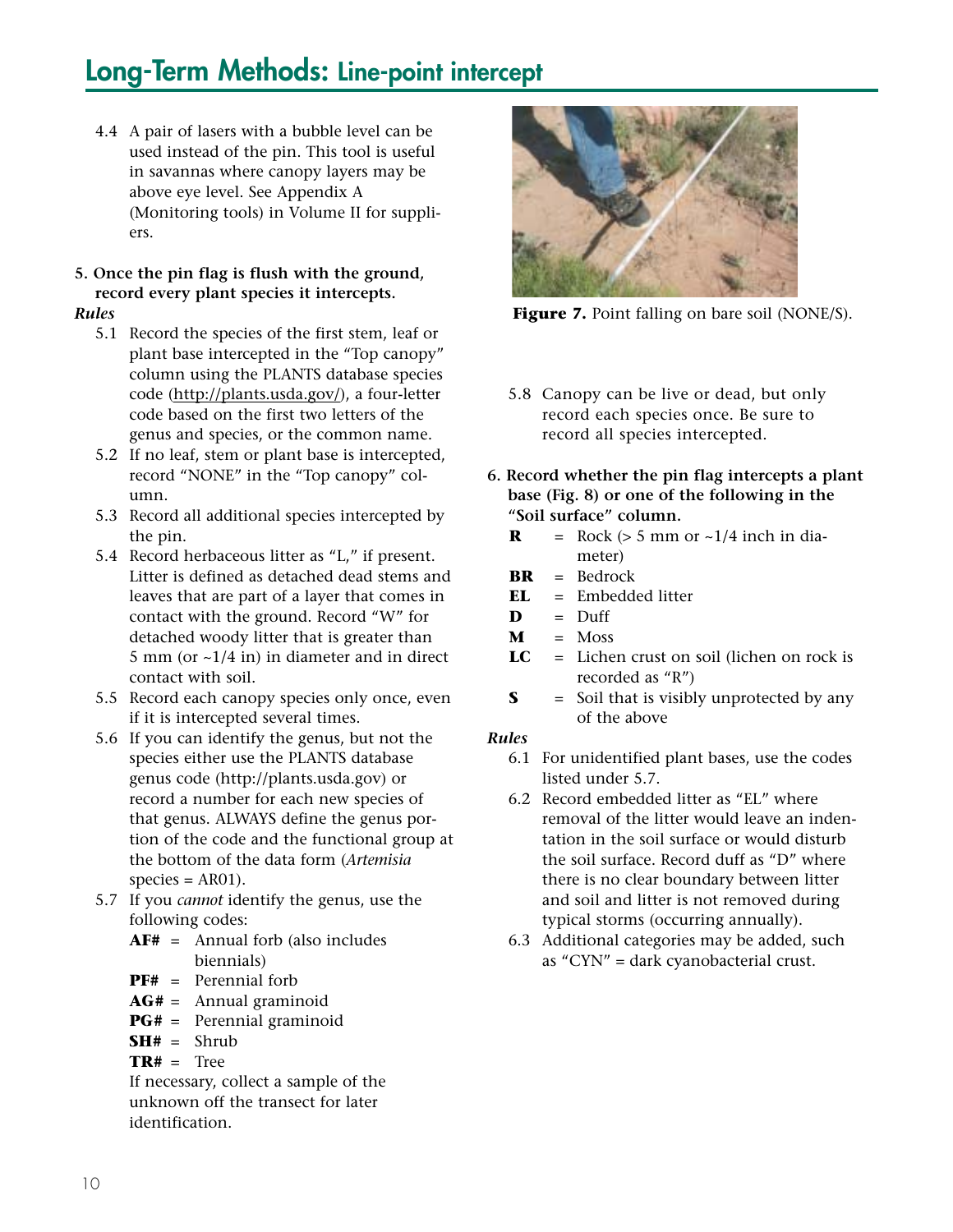## **Long-Term Methods: Line-point intercept**

**Table 2.** Sample data form for examples illustrated below. Points 1 and 2 show the first two points on a line. In Point 1, the pin flag is touching dead fescue, live bluegrass, clover, live fescue, litter and a rock. Record fescue only once, even though it intercepts the pin twice. In Point 2, the flag touches fescue, then touches litter and finally the fescue plant base. Table 2 shows how to record these two points on the data form.

|                |                   | Lower canopy layers |        |        |              |
|----------------|-------------------|---------------------|--------|--------|--------------|
| Pt.            | <b>Top canopy</b> | Code 1              | Code 2 | Code 3 | Soil surface |
| 1              | Fescue            | <b>Bluegrass</b>    | Clover |        | R            |
| $\overline{c}$ | Fescue            |                     |        |        | Fescue       |
| 3              | Fescue            |                     |        |        | S            |
| etc.           |                   |                     |        |        |              |



**Figure 8.** Area defined as plant base and included as basal cover.





**Point 1**



**Riparian note:** Line-point intercept collected perpendicular to the channel is often used to monitor riparian zone width. A modified point intercept method is used to monitor "greenline" vegetation along the channel's edge (Vol. II, Chapter 13).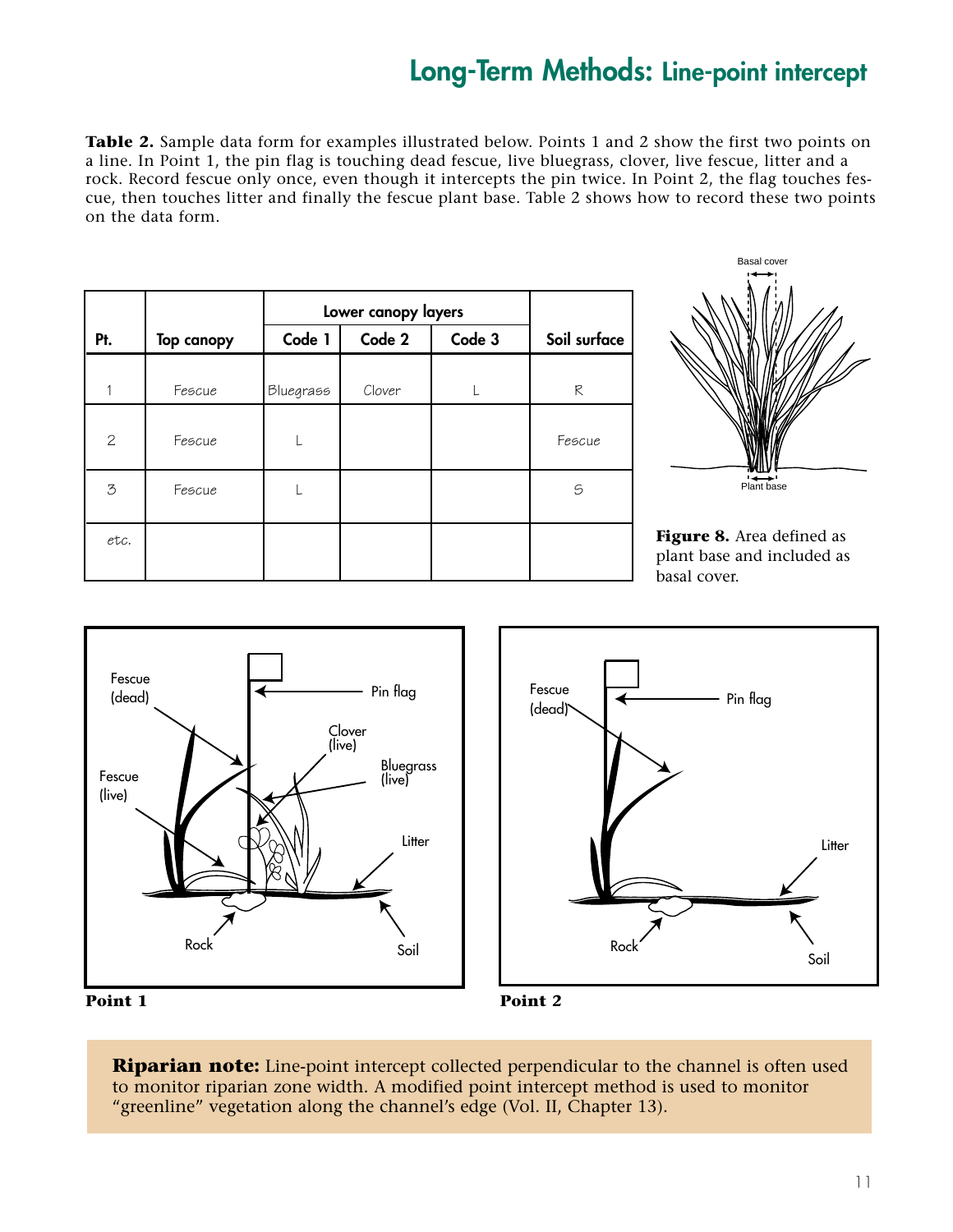|                | <b>Line-point Intercept Data Form</b>                                                                                                                                                                                                                                                                                                                                                                                                                      |        |                     |                  |      |     |                                                                                                                                                                                            |                                                       |                     |                                                                                                                                                                                                                                |                              |
|----------------|------------------------------------------------------------------------------------------------------------------------------------------------------------------------------------------------------------------------------------------------------------------------------------------------------------------------------------------------------------------------------------------------------------------------------------------------------------|--------|---------------------|------------------|------|-----|--------------------------------------------------------------------------------------------------------------------------------------------------------------------------------------------|-------------------------------------------------------|---------------------|--------------------------------------------------------------------------------------------------------------------------------------------------------------------------------------------------------------------------------|------------------------------|
|                | Page ________ of ______                                                                                                                                                                                                                                                                                                                                                                                                                                    |        |                     |                  |      |     |                                                                                                                                                                                            |                                                       |                     | <b>Shaded cells for calculations</b>                                                                                                                                                                                           |                              |
|                |                                                                                                                                                                                                                                                                                                                                                                                                                                                            |        |                     |                  |      |     |                                                                                                                                                                                            |                                                       |                     |                                                                                                                                                                                                                                |                              |
|                |                                                                                                                                                                                                                                                                                                                                                                                                                                                            |        |                     |                  |      |     |                                                                                                                                                                                            |                                                       |                     |                                                                                                                                                                                                                                |                              |
|                | Top                                                                                                                                                                                                                                                                                                                                                                                                                                                        |        | Lower canopy layers |                  | Soil |     | Top                                                                                                                                                                                        |                                                       | Lower canopy layers |                                                                                                                                                                                                                                | Soil                         |
| Pt.            | canopy                                                                                                                                                                                                                                                                                                                                                                                                                                                     | Code 1 | Code $2$            | Code $3$ surface |      | Pt. | canopy                                                                                                                                                                                     |                                                       |                     | Code $1  $ Code $2  $ Code $3  $                                                                                                                                                                                               | surface                      |
| $\mathbf{1}$   |                                                                                                                                                                                                                                                                                                                                                                                                                                                            |        |                     |                  |      | 26  |                                                                                                                                                                                            |                                                       |                     |                                                                                                                                                                                                                                |                              |
| $\overline{2}$ |                                                                                                                                                                                                                                                                                                                                                                                                                                                            |        |                     |                  |      | 27  |                                                                                                                                                                                            |                                                       |                     |                                                                                                                                                                                                                                |                              |
| 3              |                                                                                                                                                                                                                                                                                                                                                                                                                                                            |        |                     |                  |      | 28  |                                                                                                                                                                                            |                                                       |                     |                                                                                                                                                                                                                                |                              |
| 4              |                                                                                                                                                                                                                                                                                                                                                                                                                                                            |        |                     |                  |      | 29  |                                                                                                                                                                                            |                                                       |                     |                                                                                                                                                                                                                                |                              |
| 5              |                                                                                                                                                                                                                                                                                                                                                                                                                                                            |        |                     |                  |      | 30  |                                                                                                                                                                                            |                                                       |                     |                                                                                                                                                                                                                                |                              |
| 6              |                                                                                                                                                                                                                                                                                                                                                                                                                                                            |        |                     |                  |      | 31  |                                                                                                                                                                                            |                                                       |                     |                                                                                                                                                                                                                                |                              |
| 7              |                                                                                                                                                                                                                                                                                                                                                                                                                                                            |        |                     |                  |      | 32  |                                                                                                                                                                                            |                                                       |                     |                                                                                                                                                                                                                                |                              |
| 8              |                                                                                                                                                                                                                                                                                                                                                                                                                                                            |        |                     |                  |      | 33  |                                                                                                                                                                                            |                                                       |                     |                                                                                                                                                                                                                                |                              |
| 9              |                                                                                                                                                                                                                                                                                                                                                                                                                                                            |        |                     |                  |      | 34  |                                                                                                                                                                                            |                                                       |                     |                                                                                                                                                                                                                                |                              |
| 10             |                                                                                                                                                                                                                                                                                                                                                                                                                                                            |        |                     |                  |      | 35  |                                                                                                                                                                                            |                                                       |                     |                                                                                                                                                                                                                                |                              |
| 11             |                                                                                                                                                                                                                                                                                                                                                                                                                                                            |        |                     |                  |      | 36  |                                                                                                                                                                                            |                                                       |                     |                                                                                                                                                                                                                                |                              |
| 12             |                                                                                                                                                                                                                                                                                                                                                                                                                                                            |        |                     |                  |      | 37  |                                                                                                                                                                                            |                                                       |                     |                                                                                                                                                                                                                                |                              |
| 13             |                                                                                                                                                                                                                                                                                                                                                                                                                                                            |        |                     |                  |      | 38  |                                                                                                                                                                                            |                                                       |                     |                                                                                                                                                                                                                                |                              |
| 14             |                                                                                                                                                                                                                                                                                                                                                                                                                                                            |        |                     |                  |      | 39  |                                                                                                                                                                                            |                                                       |                     |                                                                                                                                                                                                                                |                              |
| 15             |                                                                                                                                                                                                                                                                                                                                                                                                                                                            |        |                     |                  |      | 40  |                                                                                                                                                                                            |                                                       |                     |                                                                                                                                                                                                                                |                              |
| 16             |                                                                                                                                                                                                                                                                                                                                                                                                                                                            |        |                     |                  |      | 41  |                                                                                                                                                                                            |                                                       |                     |                                                                                                                                                                                                                                |                              |
| 17             |                                                                                                                                                                                                                                                                                                                                                                                                                                                            |        |                     |                  |      | 42  |                                                                                                                                                                                            |                                                       |                     |                                                                                                                                                                                                                                |                              |
| 18             |                                                                                                                                                                                                                                                                                                                                                                                                                                                            |        |                     |                  |      | 43  |                                                                                                                                                                                            |                                                       |                     |                                                                                                                                                                                                                                |                              |
| 19             |                                                                                                                                                                                                                                                                                                                                                                                                                                                            |        |                     |                  |      | 44  |                                                                                                                                                                                            |                                                       |                     |                                                                                                                                                                                                                                |                              |
| 20             |                                                                                                                                                                                                                                                                                                                                                                                                                                                            |        |                     |                  |      | 45  |                                                                                                                                                                                            |                                                       |                     |                                                                                                                                                                                                                                |                              |
| 21             |                                                                                                                                                                                                                                                                                                                                                                                                                                                            |        |                     |                  |      | 46  |                                                                                                                                                                                            |                                                       |                     |                                                                                                                                                                                                                                |                              |
| 22             |                                                                                                                                                                                                                                                                                                                                                                                                                                                            |        |                     |                  |      | 47  |                                                                                                                                                                                            |                                                       |                     |                                                                                                                                                                                                                                |                              |
| 23             |                                                                                                                                                                                                                                                                                                                                                                                                                                                            |        |                     |                  |      | 48  |                                                                                                                                                                                            |                                                       |                     |                                                                                                                                                                                                                                |                              |
| 24             |                                                                                                                                                                                                                                                                                                                                                                                                                                                            |        |                     |                  |      | 49  |                                                                                                                                                                                            |                                                       |                     |                                                                                                                                                                                                                                |                              |
| 25             |                                                                                                                                                                                                                                                                                                                                                                                                                                                            |        |                     |                  |      | 50  |                                                                                                                                                                                            |                                                       |                     |                                                                                                                                                                                                                                |                              |
|                | % canopy (foliar) cover = $\_\_\_\_$ canopy pts (1st col) $\times$ 2 = $\_\_\_\_$ %<br>% bare ground* = $\rule{1em}{0.15mm}$ pts (w/NONE over S) x 2 = $\rule{1em}{0.15mm}$ = $\degree$<br>% basal cover = $\frac{1}{2}$ plant base pts (last col) x 2 = $\frac{1}{2}$ %<br>Top canopy codes: Species code, common name,<br>or NONE (no canopy).<br>Lower canopy layers codes: Species code, common<br>name, L (herbaceous litter), W (woody litter, >5 mm |        |                     |                  |      |     | <b>Unknown</b><br><b>Species Codes:</b><br>$AF# =$ annual forb<br>$PF# =$ perennial forb<br>$AG# =$ annual<br>graminoid<br>$PG# = perennial$<br>graminoid<br>$SH# =$ shrub<br>$TR# =$ tree | $R =$<br>$BR =$<br>$LC =$<br>$S =$<br>$EL =$<br>$D =$ | duff                | Soil Surface (do not use litter):<br>Species Code (for basal intercept)<br>rock fragment (>5 mm<br>$(-1/4$ in) diameter)<br>bedrock, $M =$ moss<br>visible lichen crust on soil<br>soil without any other soil<br>surface code | embedded litter (see page 10 |
| 12             | $\left(\sim\frac{1}{4}$ in) diameter).                                                                                                                                                                                                                                                                                                                                                                                                                     |        |                     |                  |      |     | *Bare ground occurs ONLY when Top canopy = NONE,<br>Lower canopy layers are empty (no L), and Soil surface = S.                                                                            |                                                       |                     |                                                                                                                                                                                                                                |                              |

#### **Soil Surface (do not use litter):**

| Species Codes:         | Species Code (for basal intercept) |                                                       |  |  |  |  |
|------------------------|------------------------------------|-------------------------------------------------------|--|--|--|--|
| $AF# =$ annual forb    |                                    | rock fragment (>5 mm                                  |  |  |  |  |
| $PF# =$ perennial forb |                                    | $\left(\sim\right)/4$ in) diameter)                   |  |  |  |  |
| AG# = annual           |                                    | bedrock, $M =$ moss                                   |  |  |  |  |
| graminoid              |                                    | visible lichen crust on soil                          |  |  |  |  |
| $PG# = perennial$      |                                    | soil without any other soil                           |  |  |  |  |
| graminoid              |                                    | surface code                                          |  |  |  |  |
| SH# = shrub            |                                    | embedded litter (see page 10)                         |  |  |  |  |
| tree                   |                                    | duff                                                  |  |  |  |  |
|                        |                                    | $R =$<br>$BR =$<br>$LC =$<br>$S =$<br>$EL =$<br>$D =$ |  |  |  |  |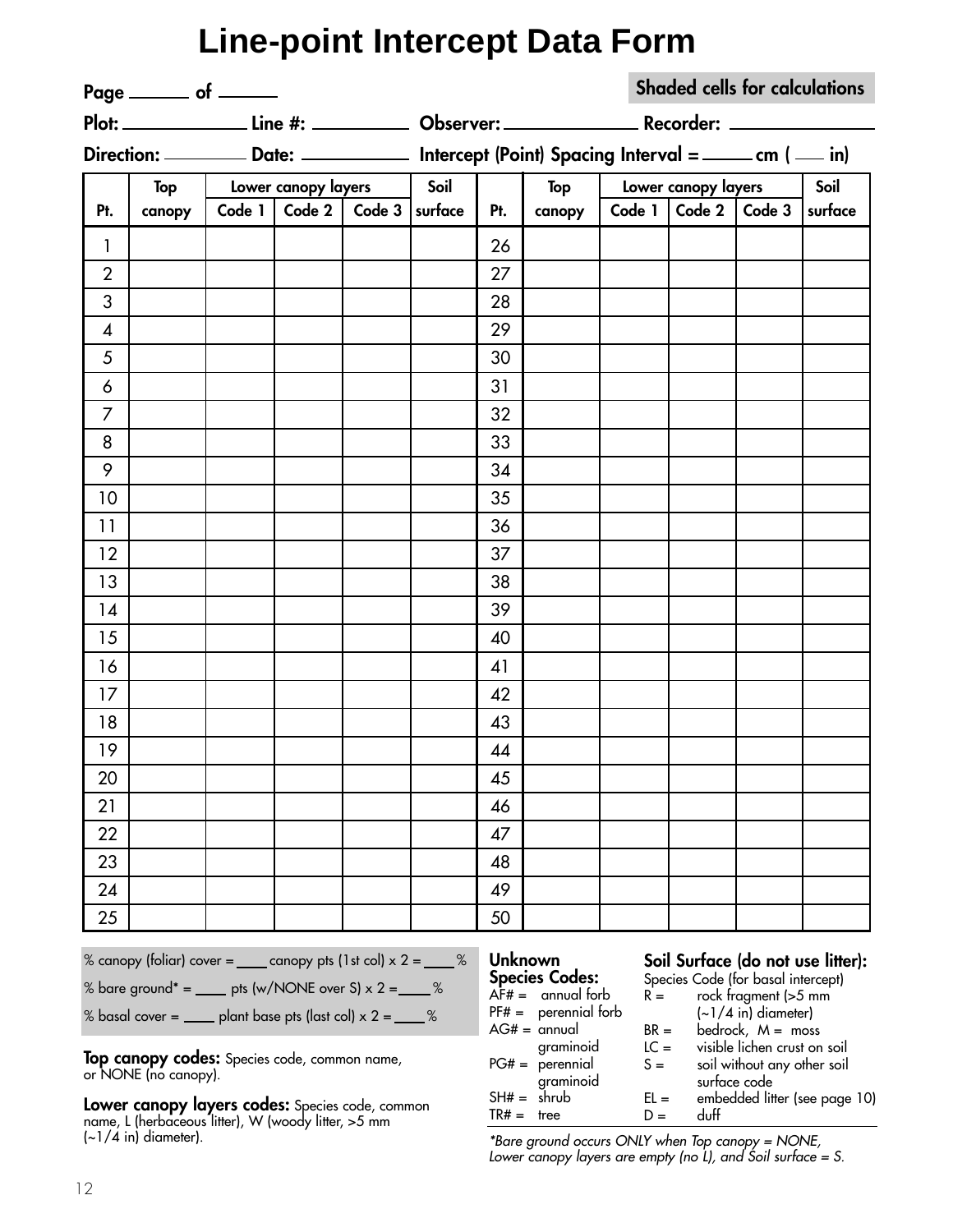## **Line-point intercept indicator calculations**

Canopy cover (as calculated here) does not include bare spaces within a plant's canopy.

#### **1. Percent canopy (foliar) cover**

#### *Rules*

- 1.1 Count the total number of canopy intercepts in the "Top canopy" column and record this number in the blank provided.
- 1.2 Canopy intercepts include all points where a plant is recorded in the "Top canopy" column. Do not include points that have a "NONE" in the "Top canopy" column.
- 1.3 Multiply the number of canopy intercepts (from 1.1) by 2\* and record your "% canopy cover" in the blank provided.

#### **2. Percent bare ground**

#### *Rules*

- 2.1 Count the total number of points along the line that have bare ground and record this number in the blank provided.
- 2.2 Bare ground occurs **only** when: A. There are no canopy intercepts

(NONE is recorded in the "Top canopy" column).

- B. There are no litter intercepts ("Lower canopy layers" columns are empty).
- C. The pin only intercepts bare soil ("S" recorded in the "Soil surface" column).
- 2.3 Multiply the number of bare ground hits (from 2.1) by  $2^*$  and record your "% bare ground" in the blank provided.

#### **3. Percent basal cover**

#### *Rules*

- 3.1 Count the total number of plant basal intercepts in the "Soil surface" column and record this number in the blank provided.
- 3.2 Plant basal intercepts occur anytime the pin intercepts a live or dead plant base (Species code recorded in "Soil surface" column).
- 3.3 Multiply the number of basal intercepts (from 3.1) by  $2^*$  and record your "% basal cover" in the blank provided.

<sup>\*</sup>For 50 points per line. Multiply by 1 for 100 points per line. Multiply by 4 for 25 points per line.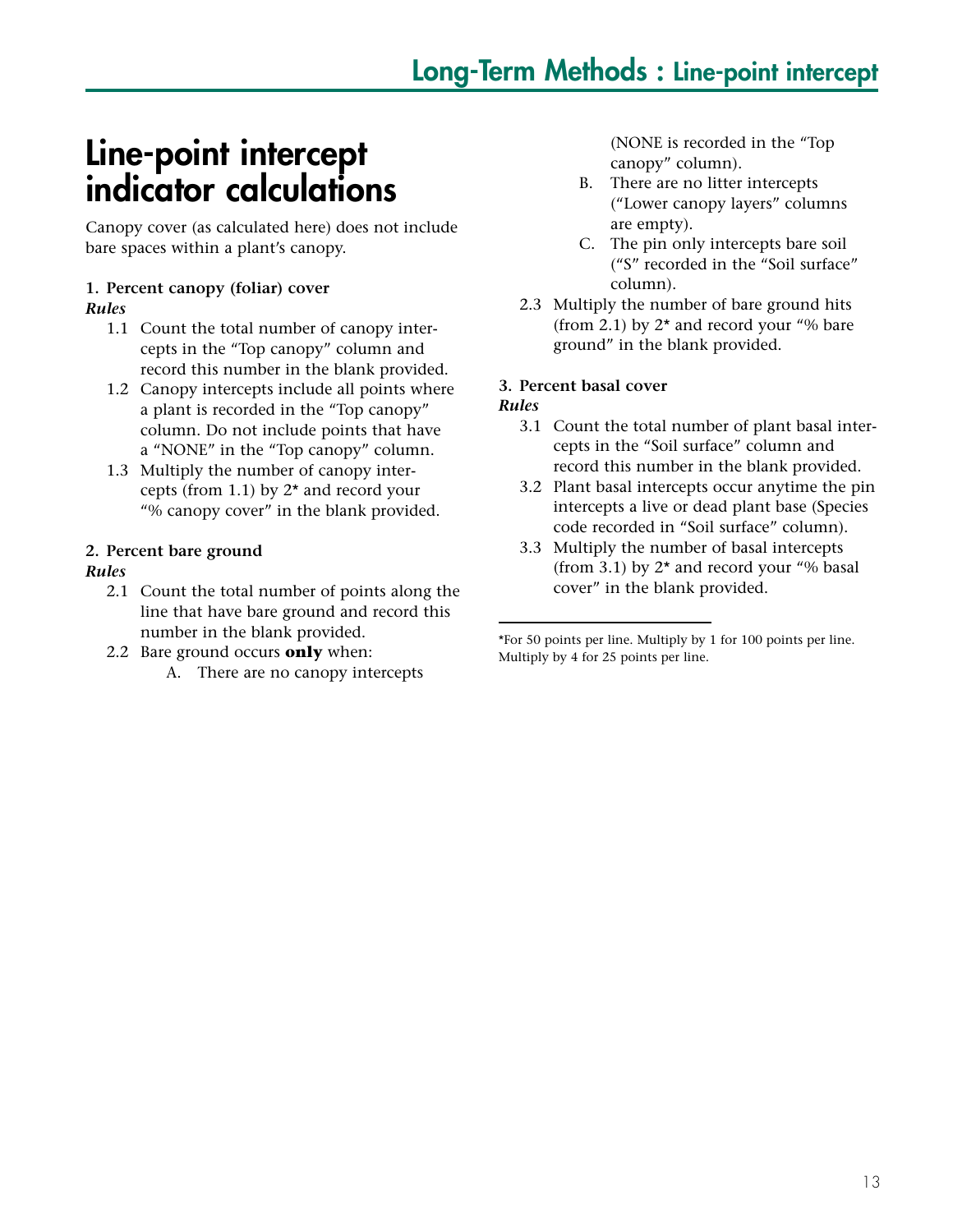**Table 3.** Line-point intercept data form example showing a 50-point line and associated indicator calculations.

|                | Page $1$ of $1$ |             |                     |        |                                                                                                                                            |     |                                                                |             |                     | <b>Shaded cells for calculations</b> |               |
|----------------|-----------------|-------------|---------------------|--------|--------------------------------------------------------------------------------------------------------------------------------------------|-----|----------------------------------------------------------------|-------------|---------------------|--------------------------------------|---------------|
|                |                 |             |                     |        |                                                                                                                                            |     | Plot: 3 Line #: 2 Dbserver: Jane Smith Recorder: David Patrick |             |                     |                                      |               |
|                |                 |             |                     |        | Direction: $\frac{120^{\circ}}{\circ}$ Date: $\frac{10/15/2002}{\circ}$ Intercept (Point) Spacing Interval = $\frac{100}{\circ}$ cm (  in) |     |                                                                |             |                     |                                      |               |
|                | Top             |             | Lower canopy layers |        | Soil                                                                                                                                       |     | Top                                                            |             | Lower canopy layers |                                      | Soil          |
| Pt.            | canopy          | Code 1      | Code 2              | Code 3 | surface                                                                                                                                    | Pt. | canopy                                                         | Code 1      | Code 2              | Code 3                               | surface       |
| $\mathbf{1}$   | <b>BOER</b>     |             |                     |        | <b>BOER</b>                                                                                                                                | 26  | PRGL                                                           | <b>BOER</b> |                     |                                      | $\mathfrak S$ |
| $\overline{2}$ | <b>BOER</b>     |             |                     |        | $\mathfrak S$                                                                                                                              | 27  | <b>NONE</b>                                                    | $\lfloor$   |                     |                                      | $\mathfrak S$ |
| 3              | SPO1            | <b>BOER</b> |                     |        | $\mathfrak S$                                                                                                                              | 28  | <b>BOER</b>                                                    |             |                     |                                      | LC            |
| 4              | <b>BOER</b>     |             |                     |        | $\mathfrak S$                                                                                                                              | 29  | SPO1                                                           | <b>BOER</b> |                     |                                      | $\mathfrak S$ |
| 5              | <b>NONE</b>     |             |                     |        | $\mathfrak S$                                                                                                                              | 30  | YUEL                                                           | L           |                     |                                      | $\mathfrak S$ |
| 6              | <b>BOER</b>     |             |                     |        | $\mathfrak S$                                                                                                                              | 31  | <b>BOER</b>                                                    |             |                     |                                      | $\mathfrak S$ |
| $\overline{7}$ | <b>NONE</b>     | L           |                     |        | $\mathfrak S$                                                                                                                              | 32  | <b>NONE</b>                                                    |             |                     |                                      | R             |
| 8              | <b>NONE</b>     |             |                     |        | $\mathfrak S$                                                                                                                              | 33  | <b>BOER</b>                                                    |             |                     |                                      | $\mathfrak S$ |
| 9              | <b>BOER</b>     |             |                     |        | $\mathfrak S$                                                                                                                              | 34  | <b>NONE</b>                                                    | L           |                     |                                      | $\mathfrak S$ |
| 10             | <b>BOER</b>     | L           |                     |        | $\mathfrak S$                                                                                                                              | 35  | <b>BOER</b>                                                    |             |                     |                                      | $\mathfrak S$ |
| 11             | <b>BOER</b>     | L           |                     |        | $\mathfrak S$                                                                                                                              | 36  | <b>BOER</b>                                                    | L           |                     |                                      | <b>BOER</b>   |
| 12             | <b>BOER</b>     |             |                     |        | $\mathfrak S$                                                                                                                              | 37  | <b>BOER</b>                                                    | L           |                     |                                      | $\mathfrak S$ |
| 13             | <b>NONE</b>     |             |                     |        | $\mathfrak S$                                                                                                                              | 38  | <b>BOER</b>                                                    | L           |                     |                                      | $\mathfrak S$ |
| 14             | <b>BOER</b>     |             |                     |        | $\mathfrak S$                                                                                                                              | 39  | <b>NONE</b>                                                    |             |                     |                                      | $\mathfrak S$ |
| 15             | <b>NONE</b>     | L           |                     |        | $\mathfrak S$                                                                                                                              | 40  | <b>NONE</b>                                                    | L           |                     |                                      | $\mathfrak S$ |
| 16             | <b>NONE</b>     |             |                     |        | R                                                                                                                                          | 41  | <b>BOER</b>                                                    |             |                     |                                      | $\mathfrak S$ |
| 17             | <b>BOER</b>     |             |                     |        | $\mathfrak S$                                                                                                                              | 42  | PRGL                                                           | SPO1        |                     |                                      | $\mathfrak S$ |
| 18             | <b>BOER</b>     |             |                     |        | <b>BOER</b>                                                                                                                                | 43  | PRGL                                                           |             |                     |                                      | $\mathbb S$   |
| 19             | <b>NONE</b>     |             |                     |        | R                                                                                                                                          | 44  | SPO1                                                           |             |                     |                                      | $\mathbb S$   |
| 20             | <b>BOER</b>     |             |                     |        | S                                                                                                                                          | 45  | <b>NONE</b>                                                    |             |                     |                                      | $\mathfrak S$ |
| 21             | <b>BOER</b>     |             |                     |        | $\mathfrak S$                                                                                                                              | 46  | <b>BOER</b>                                                    |             |                     |                                      | $\mathfrak S$ |
| 22             | SPO1            |             |                     |        | $\mathfrak S$                                                                                                                              | 47  | <b>BOER</b>                                                    |             |                     |                                      | <b>BOER</b>   |
| 23             | <b>BOER</b>     |             |                     |        | $\mathfrak S$                                                                                                                              | 48  | <b>BOER</b>                                                    | L           |                     |                                      | $\mathfrak S$ |
| 24             | <b>NONE</b>     | L           |                     |        | $\mathfrak S$                                                                                                                              | 49  | <b>NONE</b>                                                    | L           |                     |                                      | $\mathfrak S$ |
| 25             | <b>NONE</b>     |             |                     |        | $\mathbb S$                                                                                                                                | 50  | <b>BOER</b>                                                    | GUSA        |                     |                                      | $\mathfrak S$ |

% canopy (foliar) cover = <u>34</u> canopy pts (1st col) x 2 = <u>68</u> %

% bare ground\* =  $\underline{\hspace{0.1cm}5\hspace{0.1cm}}$  pts (w/NONE over S) x 2 =  $\underline{\hspace{0.1cm}1O\hspace{0.1cm}}$  %

% basal cover =  $\underline{\hspace{0.3cm}4\hspace{0.3cm}}$  plant base pts (last col) x 2 =  $\underline{\hspace{0.3cm}\mathcal{B}\hspace{0.3cm}}$  %

**Top canopy codes:** Species code, common name, or NONE (no canopy).

**Lower canopy layers codes:** Species code, common name, L (herbaceous litter), W (woody litter, >5 mm  $(-1/4$  in) diameter).

## **Unknown**

#### **Soil Surface (do not use litter):**

|        | Species Code (for basal intercept)  |
|--------|-------------------------------------|
| $R =$  | rock fragment (>5 mm                |
|        | $\left(\sim\right)/4$ in) diameter) |
| $BR =$ | bedrock, $M =$ moss                 |
| $LC =$ | visible lichen crust on soil        |
| $S =$  | soil without any other soil         |
|        | surface code                        |
| $EL =$ | embedded litter (see page 10)       |
| $D =$  | duff                                |
|        |                                     |

*\*Bare ground occurs ONLY when Top canopy = NONE, Lower canopy layers are empty (no L), and Soil surface = S.*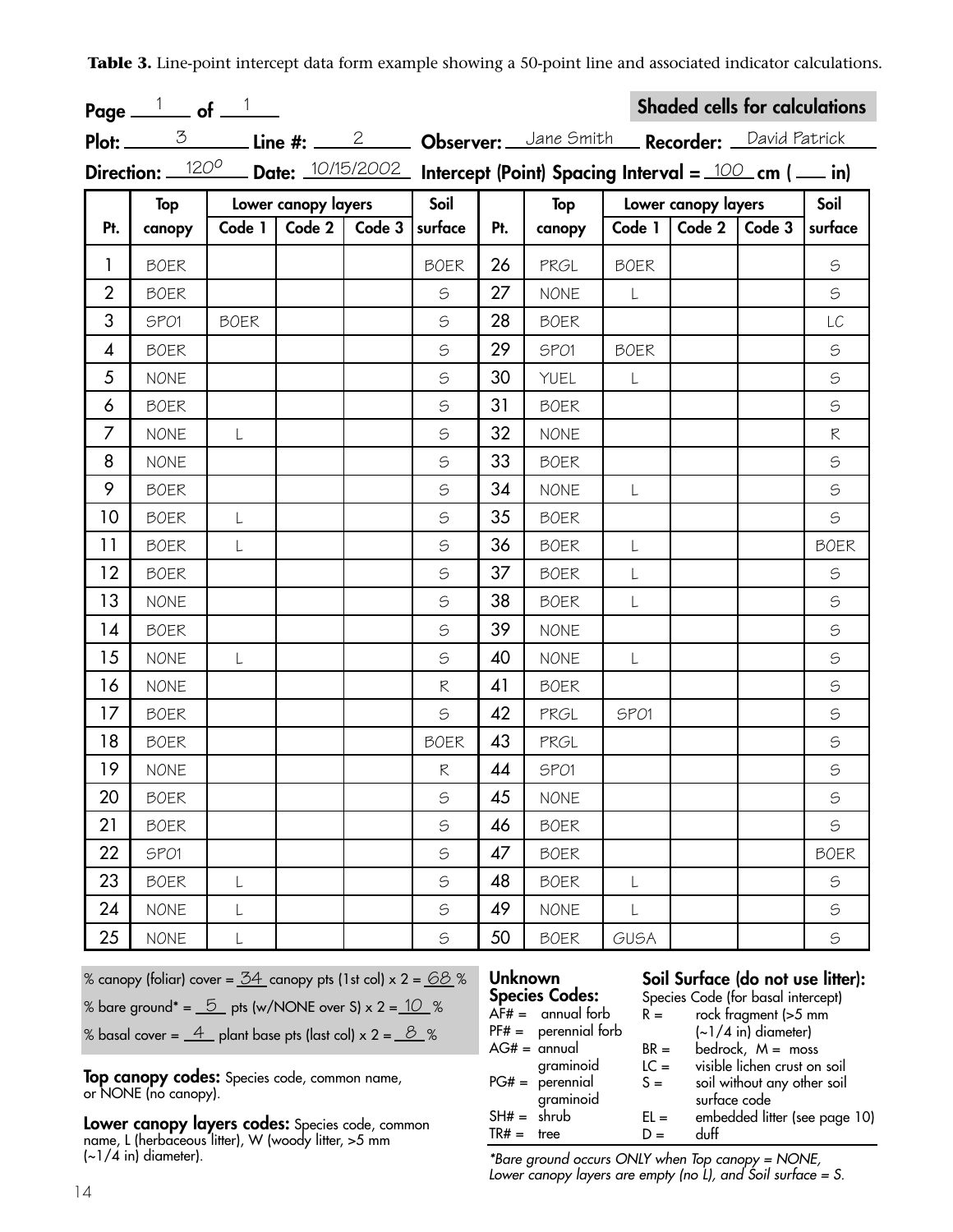.

## **Line-point intercept basic interpretation**

Increases in **canopy cover** are correlated with increased resistance to degradation. **Basal cover** is a more reliable long-term indicator. Basal cover is less sensitive to seasonal and annual differences in precipitation and use. Increases in **bare ground** nearly always indicate a higher risk of runoff and erosion.

Where species composition changes may be occurring, calculate basal and canopy cover for each major species. Canopy cover usually is used for shrubs, trees and sometimes grasses. Basal cover is used for perennial grasses. When calculating single species canopy cover, be sure to include each time the species is intercepted, regardless of whether it is in the top or lower canopy layer.

Use these indicators together with the indicators from the **Gap intercept** and the **Soil stability test** to help determine whether observed erosion changes are due to loss of cover, changes in the vegetation's spatial distribution, or reduced soil stability. Use these indicators together with the **Belt transect** to track changes in species composition. For more information about how to interpret these indicators, please see Chapter 17 in Volume II.

| Typical effect on each attribute of<br>an increase in the indicator value |                                                                                    |       |       |  |  |  |  |  |
|---------------------------------------------------------------------------|------------------------------------------------------------------------------------|-------|-------|--|--|--|--|--|
| Indicator                                                                 | Soil and site<br>Hydrologic<br><b>Biotic</b><br>function<br>stability<br>integrity |       |       |  |  |  |  |  |
| Canopy<br>cover $(\% )$                                                   | ┵                                                                                  | ┿     | ┿     |  |  |  |  |  |
| Bare<br>ground $(\%)$                                                     |                                                                                    |       |       |  |  |  |  |  |
| Basal<br>cover $(\% )$                                                    | $\pm$                                                                              | $\pm$ | $\pm$ |  |  |  |  |  |
|                                                                           |                                                                                    |       |       |  |  |  |  |  |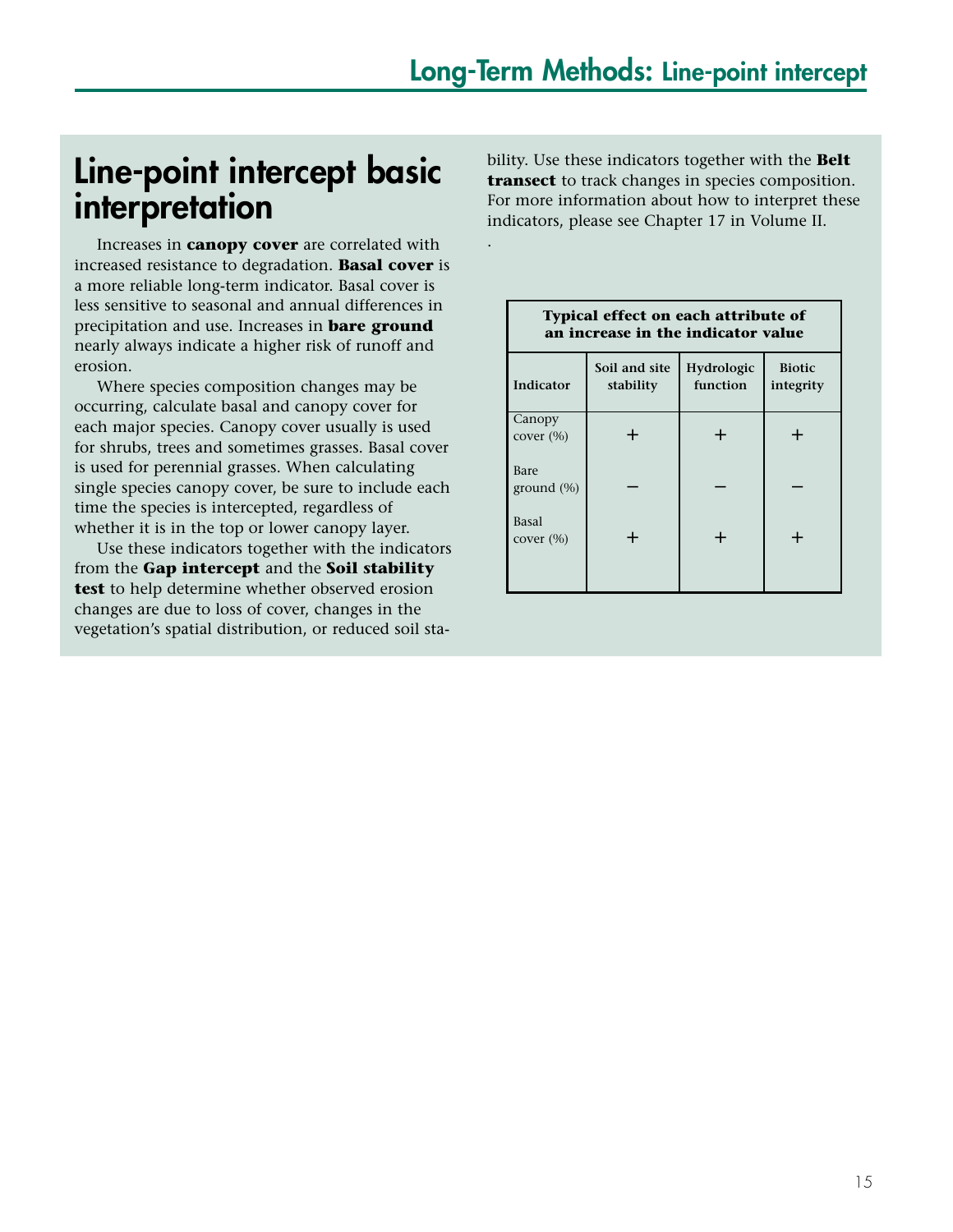## **Gap intercept**

Gap intercept measurements provide information about the proportion of the line covered by large gaps between plants. Large gaps between plant canopies are important indicators of potential wind erosion and weed invasion. Large gaps between plant bases are important indicators of runoff and water erosion.

#### **Materials.**

- **Measuring tape (at least as long as transect)—if tape is in feet, use one marked in tenths of feet.**
- **Two steel pins for anchoring tape**
- **Meter stick or other stiff stick**
- **Clipboard, Gap Intercept Data Form (page 20) and pencil(s)**

#### **Standard methods (rule set)**

#### **Steps 1-4 for both canopy and basal gap intercept.**

**1. Pull out the tape and anchor each end with steel pin.**

#### *Rules*

- 1.1 Line should be taut.
- 1.2 Line should be as close to the ground as possible (thread under shrubs using a steel pin as a needle).
- **2. Begin at the "0" end of the line.**
- **3. Work from left to right, move to the first point on the line. Always stand on the same side of the line.**

#### *Rules*

- 3.1 Look straight down on the tape. Use a meter stick or other stiff stick to project a line vertically to the ground.
- 3.2 Assume that there is a wall at each end of the tape. Do not consider gaps or vegetation that occur off the end of the tape.

#### **4. Record whether or not annuals are included.**  *Rules*

4.1 The standard method is to include annual grasses and ignore annual forbs due to the



**Figure 9.** A canopy gap.

highly variable and ephemeral nature of forb production in most arid and semiarid ecosystems.

- 4.2 Annuals may be ignored in ecosystems where they have little effect on reducing wind and water erosion and/or where their occurrence is extremely variable among years.
- 4.3 Apply the same method each year.

#### **Final step for canopy gap intercept**

#### **5. Record the beginning and end of each gap between plant canopies longer than 20 cm (0.7 ft).**

#### *Rules*

- 5.1 Canopy occurs any time 50% of any 3 cm (0.1 ft) segment of tape edge intercepts live or dead plant canopy based on a vertical projection from canopy to ground. Always read on the graduated side of the tape.
- 5.2 The minimum gap size can be increased or decreased as appropriate for the site. For example, where wind erosion is important, the minimum gap size can be increased for plant communities with tall vegetation. Once monitoring has begun, the minimum gap size can only be increased. Be sure to record the minimum gap size on the data form.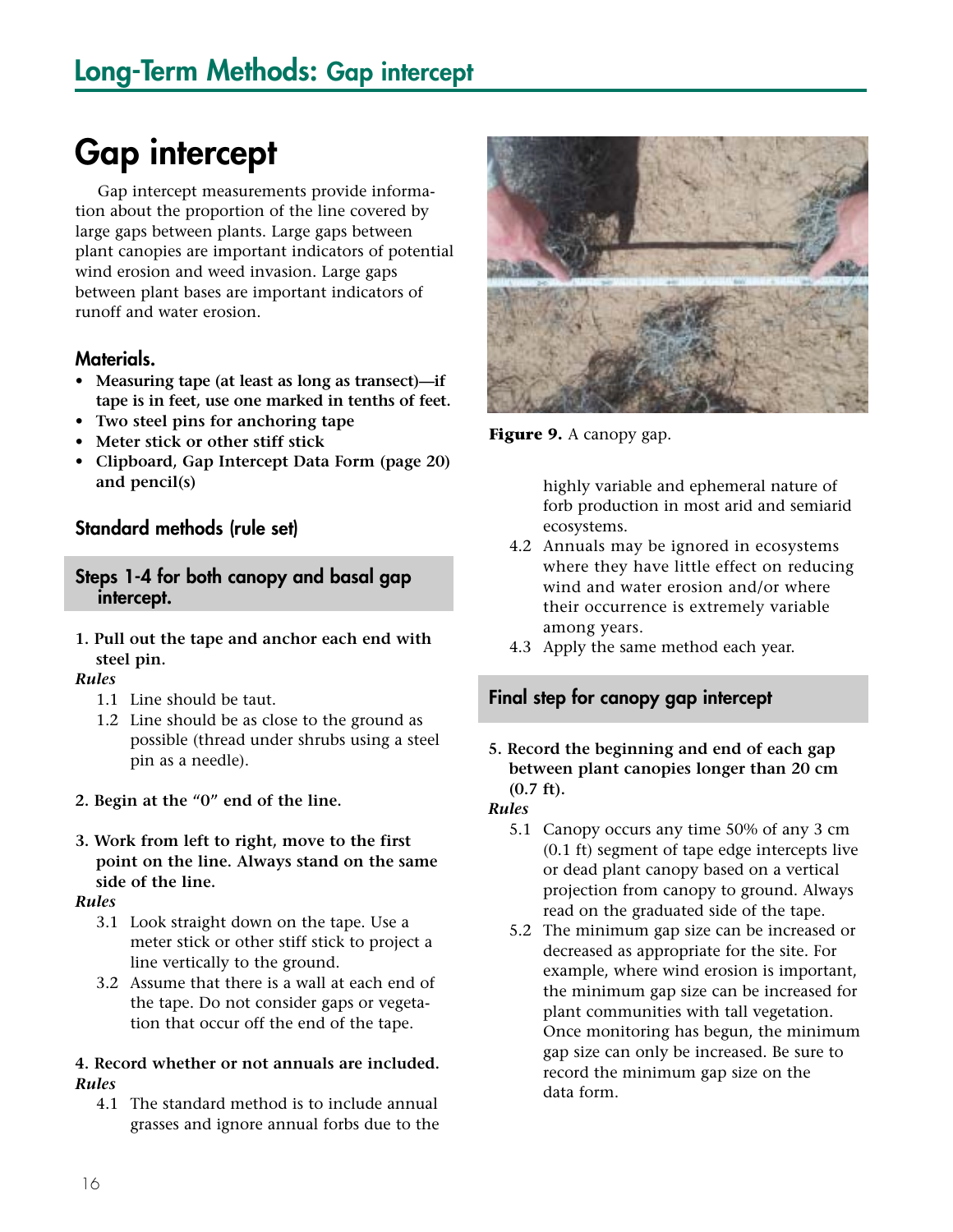- 5.3 A plant canopy can stop a gap whether live or dead.
- 5.4 Record the start and end of a gap to the nearest centimeter (or 0.1 ft).

#### **Final step for basal gap intercept**

**6. Record the beginning and end of each gap between plant bases longer than 20 cm (0.7 ft).**

#### *Rules*

- 6.1 A plant base is any plant stem emerging from the soil surface along the graduated edge of the tape that would force an ant walking along the line on the soil to step off the line to get around it (minimum diameter = 1 mm or  $1/25$  of an in).
- 6.2 A basal gap occurs any time there is at least 20 cm (0.7 ft) of intercept without a plant base. Therefore, there should always be at least 20 cm (0.7 ft) between basal gap starts and basal gap ends.
- 6.3 A plant base can stop a gap whether live or dead.
- 6.4 Plant bases may be live or dead, but they must be anchored in the ground. Litter is not a plant base. Where litter is an important obstruction to runoff, the rules can be changed to include it. Be sure to record this change on the data form and in your rule set.
- 6.5 Record the start and end of a gap to the nearest centimeter (or 0.1 ft).

#### **Step gap (Semiquantitative alternative)**

Walk 50 paces in each direction (e.g., 0o, 120o, 240o) and record the number of times your boot lands completely within a vegetation gap. In other words, the gap is the size of your boot or larger. Another variation is to record the number of gaps larger than a particular size that your toe lands in.

Indicator =

```
Total No. acres 
100 x \frac{\text{No. of gaps}}{\text{The day}}
```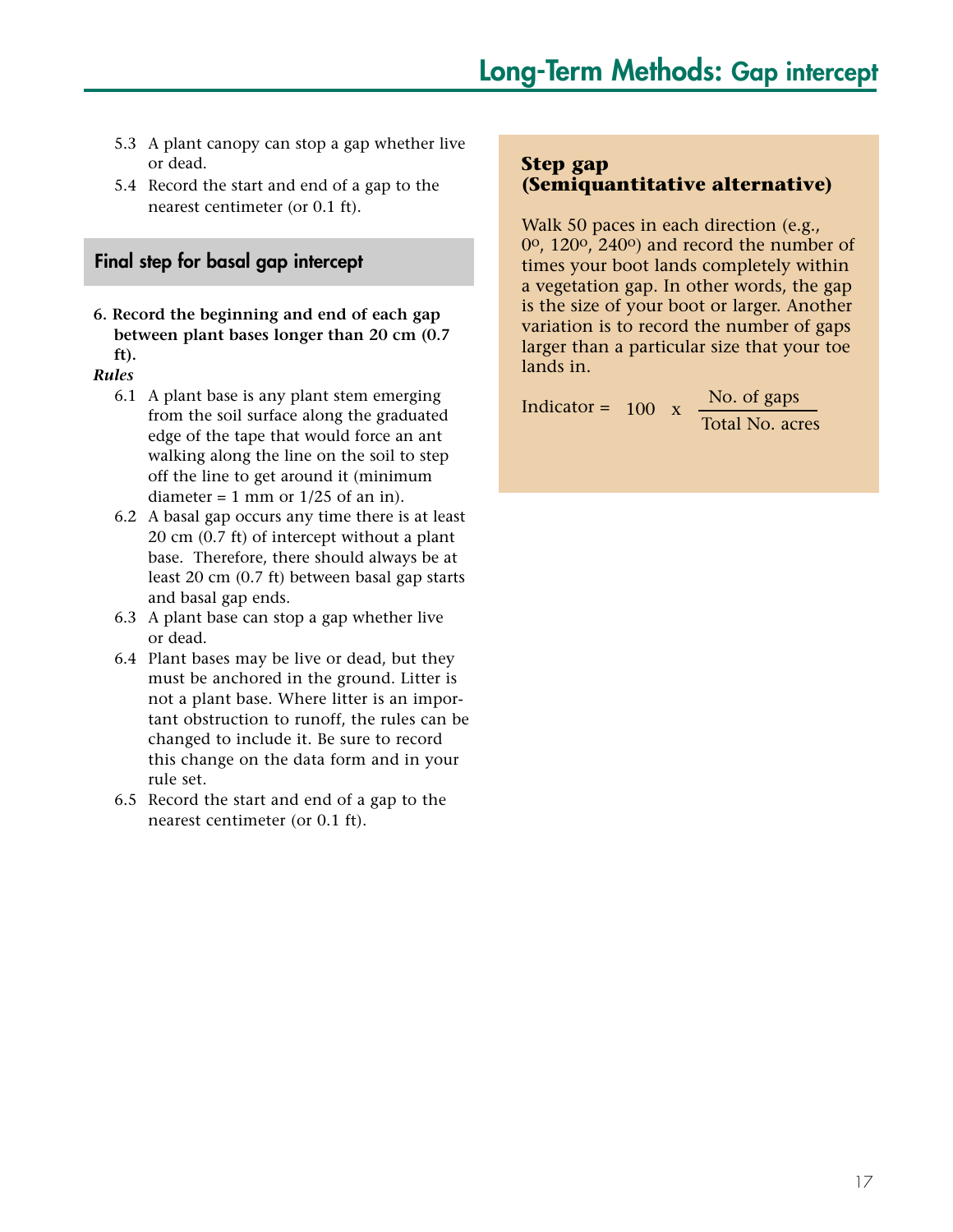## **Long-Term Methods: Gap intercept**



Figure 10. Example of canopy gap intercepts (above the line) and basal gap intercepts (below the line) for 1 m (100 cm) of a 50 m line. Canopy gaps: There is a gap between 40 and 77 cm because the plant canopies present do not cover more than 50% of any 3 cm segment. Basal gaps: There is a basal gap between 8 and 34 cm. Because the three small plant bases between 34 cm and 86 cm are all within 20 cm of an adjacent plant base, there are no basal gaps even though there is a canopy gap.

|        |    | Canopy gaps: Minimum size = $20$ cm |    |  |  |    | Basal gaps: Minimum size = $20$ cm                                                                             |    |  |  |
|--------|----|-------------------------------------|----|--|--|----|----------------------------------------------------------------------------------------------------------------|----|--|--|
| Starts |    |                                     |    |  |  |    | Ends   Gap size   25-50   51-100   101-200   >200   Starts   Ends   Gap size   25-50   51-100   101-200   >200 |    |  |  |
| 40     | 77 | 37                                  | 37 |  |  | 34 | 26                                                                                                             | 26 |  |  |

Table 4. Gap intercept data form example associated with Figure 10.

When using feet instead of meters, use the decimal (1/10) side of the tape. Most long tape measures include inches on one side and 1/10s of feet on the other. This makes calculations much easier.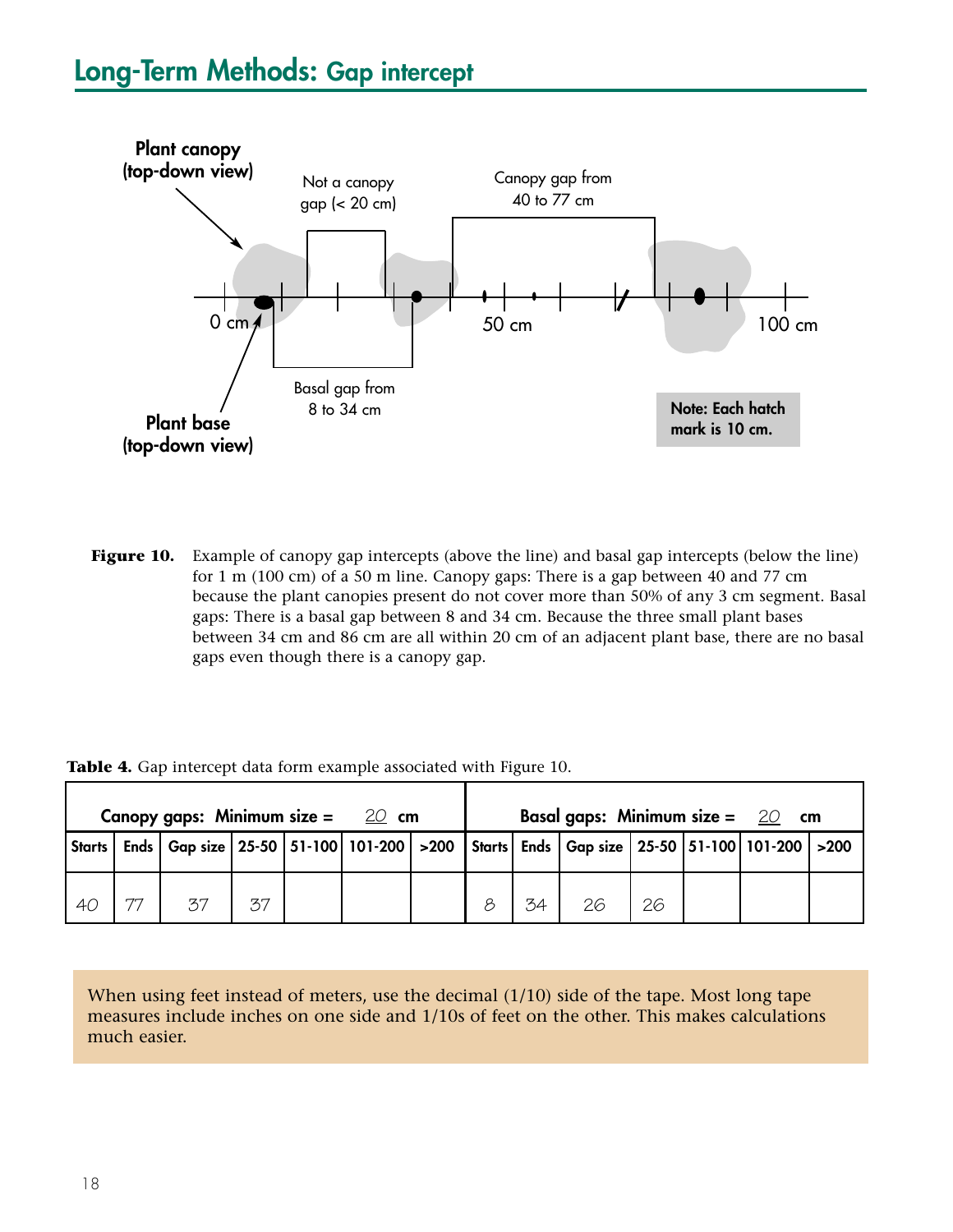

**mark is 10 cm.**

**Figure 11.** Example of canopy gap intercepts (above the line) and basal gap intercepts (below the line) for 1 m (100 cm) of a 50 m line. Canopy gaps: Look at the plant canopy intercept between the 20 and 30 cm marks on the transect. Because each canopy intercept covers less than 50 percent of a 3 cm segment of the line, it does not count as canopy.

|  |  |  | Table 5. Gap intercept data form example associated with Figure 11. |  |  |
|--|--|--|---------------------------------------------------------------------|--|--|
|  |  |  |                                                                     |  |  |

|               |    | Canopy gaps: Minimum size = $20$ cm                        |    |  | Basal gaps: Minimum size = $20$ cm |    |                                                   |  |    |  |  |
|---------------|----|------------------------------------------------------------|----|--|------------------------------------|----|---------------------------------------------------|--|----|--|--|
| <b>Starts</b> |    | Ends   Gap size   25-50   51-100   101-200   >200   Starts |    |  |                                    |    | Ends   Gap size   25-50   51-100   101-200   >200 |  |    |  |  |
| 13            | 68 | 55                                                         | 55 |  |                                    | 76 | 76                                                |  | 76 |  |  |
|               |    |                                                            |    |  |                                    | 99 | 22                                                |  |    |  |  |

**Riparian note:** No changes are needed for this method in riparian areas.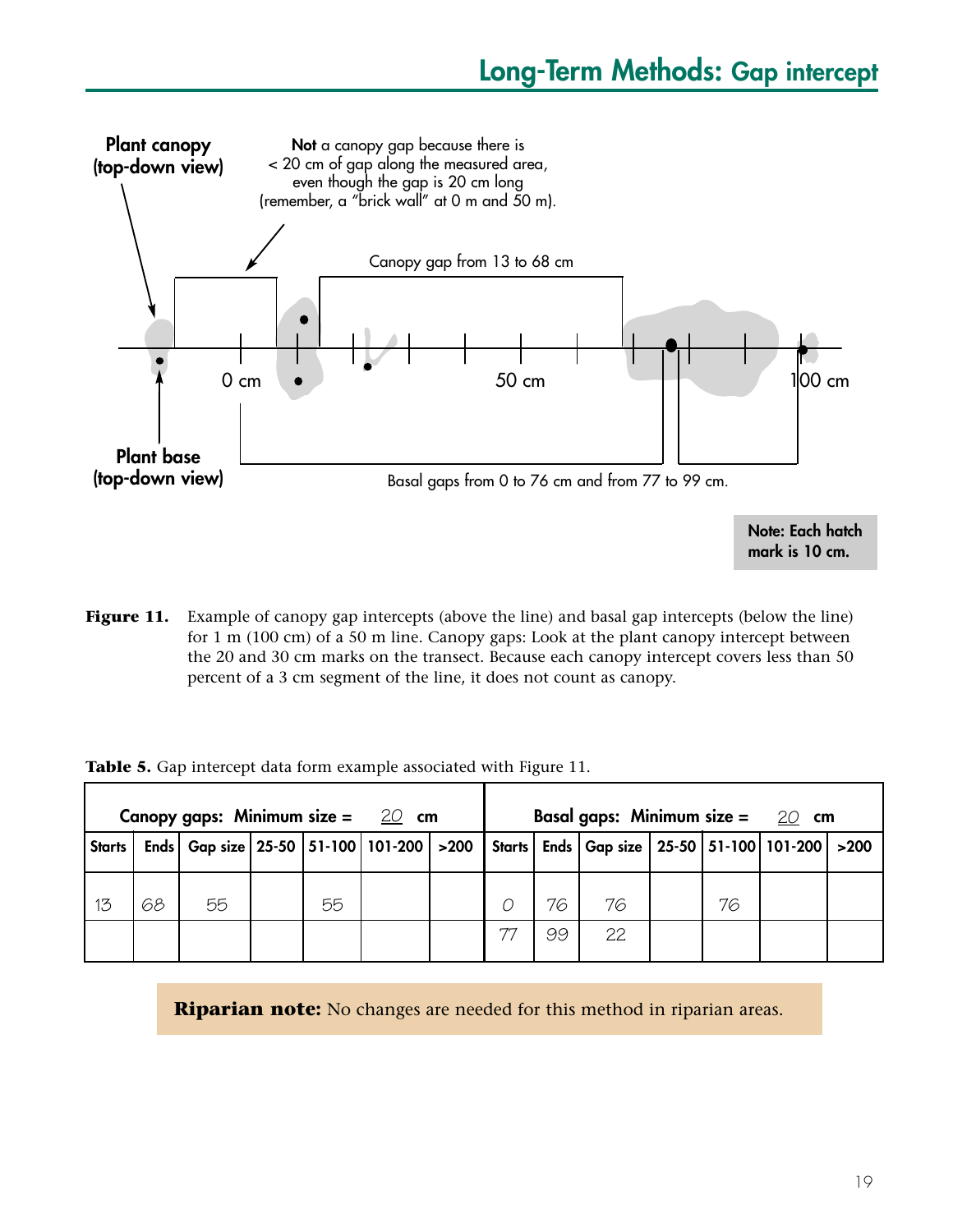## **Gap Intercept Data Form**

|               |                                                                                                                                                                                                                                                                                                                                |                                     | Monitoring plot: Line: Line: |  |                         |          |                                                                                            |                                                  |                                     | Date: _____________ Shaded cells for calculations |                 |                         |    |
|---------------|--------------------------------------------------------------------------------------------------------------------------------------------------------------------------------------------------------------------------------------------------------------------------------------------------------------------------------|-------------------------------------|------------------------------|--|-------------------------|----------|--------------------------------------------------------------------------------------------|--------------------------------------------------|-------------------------------------|---------------------------------------------------|-----------------|-------------------------|----|
|               |                                                                                                                                                                                                                                                                                                                                |                                     |                              |  |                         |          |                                                                                            |                                                  |                                     |                                                   |                 |                         |    |
|               |                                                                                                                                                                                                                                                                                                                                |                                     |                              |  |                         |          | Circle one: includes only perennial vegetation OR includes annual and perennial vegetation |                                                  |                                     |                                                   |                 |                         |    |
|               | Canopy gaps: Minimum size = $\rule{1em}{0.15mm}$ $\qquad$ $\qquad$ $\qquad$ $\qquad$ $\qquad$ $\qquad$ $\qquad$ $\qquad$ $\qquad$ $\qquad$ $\qquad$ $\qquad$ $\qquad$ $\qquad$ $\qquad$ $\qquad$ $\qquad$ $\qquad$ $\qquad$ $\qquad$ $\qquad$ $\qquad$ $\qquad$ $\qquad$ $\qquad$ $\qquad$ $\qquad$ $\qquad$ $\qquad$ $\qquad$ |                                     |                              |  |                         |          |                                                                                            | Basal gaps: Minimum size = $\_\_$ cm $(\_\_$ ft) |                                     |                                                   |                 |                         |    |
| <b>Starts</b> | <b>Ends</b>                                                                                                                                                                                                                                                                                                                    | Gap (cm) 25-50 51-100 101-200 > 200 |                              |  |                         |          | <b>Starts</b>                                                                              | <b>Ends</b>                                      | Gap (cm) 25-50 51-100 101-200 > 200 |                                                   |                 |                         |    |
|               |                                                                                                                                                                                                                                                                                                                                | size $(ft)$                         | $1-2$                        |  | $2.1 - 3$ 3.1-6         | $\geq 6$ |                                                                                            |                                                  | size $(ft)$ 1-2                     |                                                   | $2.1 - 3$ 3.1-6 |                         | >6 |
|               |                                                                                                                                                                                                                                                                                                                                |                                     |                              |  |                         |          |                                                                                            |                                                  |                                     |                                                   |                 |                         |    |
|               |                                                                                                                                                                                                                                                                                                                                |                                     |                              |  |                         |          |                                                                                            |                                                  |                                     |                                                   |                 |                         |    |
|               |                                                                                                                                                                                                                                                                                                                                |                                     |                              |  |                         |          |                                                                                            |                                                  |                                     |                                                   |                 |                         |    |
|               |                                                                                                                                                                                                                                                                                                                                |                                     |                              |  |                         |          |                                                                                            |                                                  |                                     |                                                   |                 |                         |    |
|               |                                                                                                                                                                                                                                                                                                                                |                                     |                              |  |                         |          |                                                                                            |                                                  |                                     |                                                   |                 |                         |    |
|               |                                                                                                                                                                                                                                                                                                                                |                                     |                              |  |                         |          |                                                                                            |                                                  |                                     |                                                   |                 |                         |    |
|               |                                                                                                                                                                                                                                                                                                                                |                                     |                              |  |                         |          |                                                                                            |                                                  |                                     |                                                   |                 |                         |    |
|               |                                                                                                                                                                                                                                                                                                                                |                                     |                              |  |                         |          |                                                                                            |                                                  |                                     |                                                   |                 |                         |    |
|               |                                                                                                                                                                                                                                                                                                                                |                                     |                              |  |                         |          |                                                                                            |                                                  |                                     |                                                   |                 |                         |    |
|               |                                                                                                                                                                                                                                                                                                                                |                                     |                              |  |                         |          |                                                                                            |                                                  |                                     |                                                   |                 |                         |    |
|               |                                                                                                                                                                                                                                                                                                                                |                                     |                              |  |                         |          |                                                                                            |                                                  |                                     |                                                   |                 |                         |    |
|               |                                                                                                                                                                                                                                                                                                                                |                                     |                              |  |                         |          |                                                                                            |                                                  |                                     |                                                   |                 |                         |    |
|               |                                                                                                                                                                                                                                                                                                                                |                                     |                              |  |                         |          |                                                                                            |                                                  |                                     |                                                   |                 |                         |    |
|               |                                                                                                                                                                                                                                                                                                                                |                                     |                              |  |                         |          |                                                                                            |                                                  |                                     |                                                   |                 |                         |    |
|               |                                                                                                                                                                                                                                                                                                                                |                                     |                              |  |                         |          |                                                                                            |                                                  |                                     |                                                   |                 |                         |    |
|               |                                                                                                                                                                                                                                                                                                                                |                                     |                              |  |                         |          |                                                                                            |                                                  |                                     |                                                   |                 |                         |    |
|               |                                                                                                                                                                                                                                                                                                                                |                                     |                              |  |                         |          |                                                                                            |                                                  |                                     |                                                   |                 |                         |    |
|               |                                                                                                                                                                                                                                                                                                                                |                                     |                              |  |                         |          |                                                                                            |                                                  |                                     |                                                   |                 |                         |    |
|               |                                                                                                                                                                                                                                                                                                                                |                                     |                              |  |                         |          |                                                                                            |                                                  |                                     |                                                   |                 |                         |    |
|               |                                                                                                                                                                                                                                                                                                                                |                                     |                              |  |                         |          |                                                                                            |                                                  |                                     |                                                   |                 |                         |    |
|               |                                                                                                                                                                                                                                                                                                                                |                                     |                              |  |                         |          |                                                                                            |                                                  |                                     |                                                   |                 |                         |    |
|               |                                                                                                                                                                                                                                                                                                                                |                                     |                              |  |                         |          |                                                                                            |                                                  |                                     |                                                   |                 |                         |    |
|               |                                                                                                                                                                                                                                                                                                                                |                                     |                              |  |                         |          |                                                                                            |                                                  |                                     |                                                   |                 |                         |    |
|               |                                                                                                                                                                                                                                                                                                                                |                                     |                              |  |                         |          |                                                                                            |                                                  |                                     |                                                   |                 |                         |    |
|               | SUM (cm/ft)                                                                                                                                                                                                                                                                                                                    |                                     |                              |  |                         |          |                                                                                            | SUM (cm/ft)                                      |                                     |                                                   |                 |                         |    |
|               | LINE LENGTH (cm/ft)                                                                                                                                                                                                                                                                                                            |                                     |                              |  |                         |          |                                                                                            | LINE LENGTH (cm/ft)                              |                                     |                                                   |                 |                         |    |
|               | <b>SUM ÷ LINE LENGTH</b>                                                                                                                                                                                                                                                                                                       |                                     |                              |  |                         |          |                                                                                            | <b>SUM ÷ LINE LENGTH</b>                         |                                     |                                                   |                 |                         |    |
|               |                                                                                                                                                                                                                                                                                                                                |                                     |                              |  | x 100 x 100 x 100 x 100 |          |                                                                                            |                                                  |                                     |                                                   |                 | x 100 x 100 x 100 x 100 |    |
|               | % of line in gaps                                                                                                                                                                                                                                                                                                              |                                     |                              |  |                         |          |                                                                                            | % of line in gaps                                |                                     |                                                   |                 |                         |    |

**Example:** If SUM 25-50 = 1,573, Line Length = 5,000 cm, then % of line in gaps 25-50 cm = 100 x (SUM 25-50/line length) = 100 x (1,573/5,000) = 31.5%.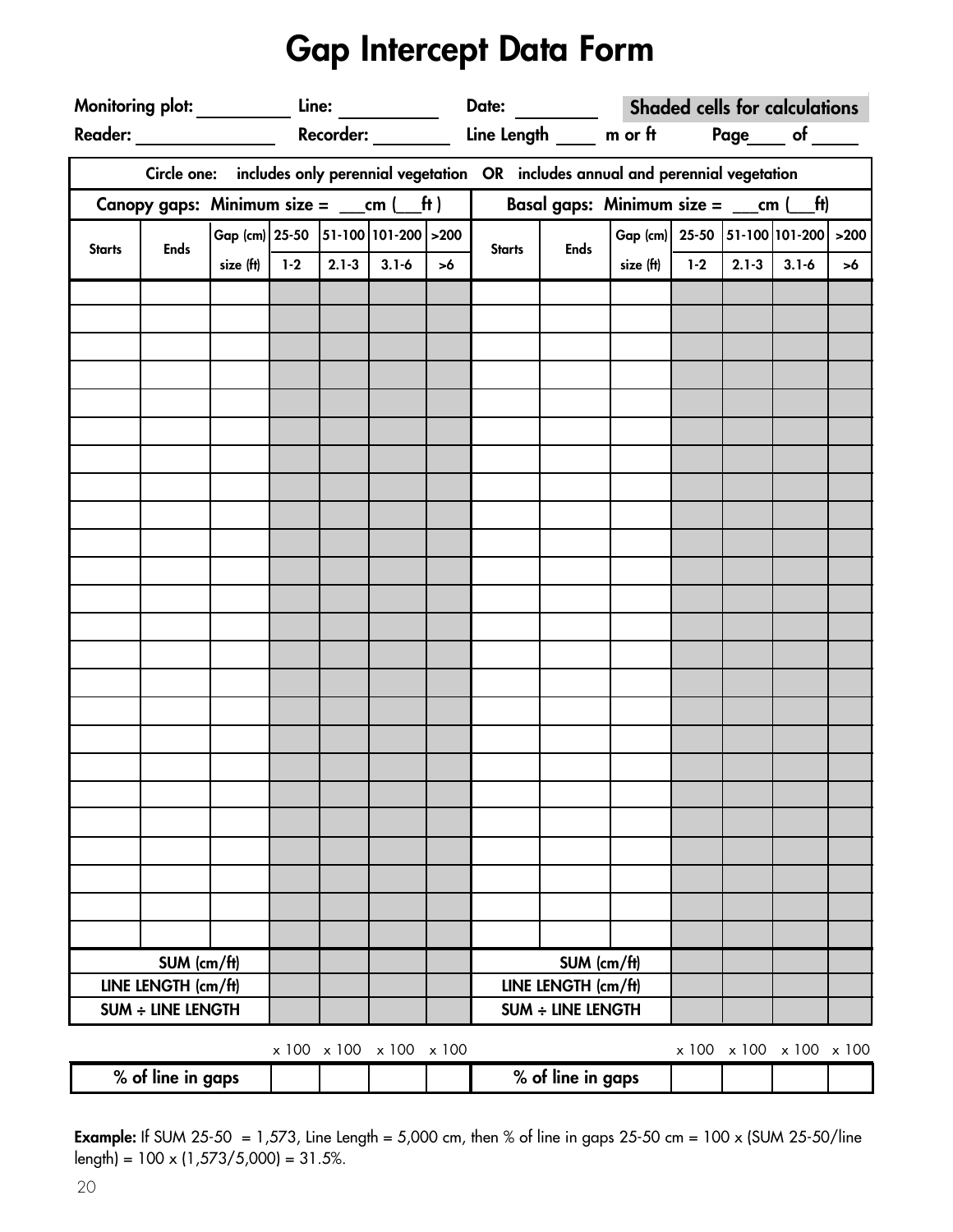## **Gap intercept indicator calculations**

**1. Canopy gaps: Calculate the percentage of the line covered in gaps 25-50 cm, 51-100 cm, 101-200 cm and greater than 200 cm long.**

#### *Rules*

- 1.1 Calculate each **Gap size** in centimeters (**Gap ends – Gap starts**) for each canopy gap entered on the data sheet.
- 1.2 If a gap is 25-50 cm long, record its "Gap size" (cm) under the "25-50" column. Repeat this for the remaining columns (51-100, 101-200 and >200) and for all gaps.
- 1.3 Add the gaps up for each shaded column and record this value next to "SUM" on the data form. This is the total amount of the line (in centimeters) covered by gaps 25-50, 51-100, 101-200, >200 cm.
- 1.4 Record the "LINE LENGTH" in centimeters on the data form. Line length is equal to

the length of the line (in meters) multiplied by 100.

- 1.5 Starting with the gaps 25-50 cm, divide the "SUM" by the "LINE LENGTH" and multiply this value by 100 to obtain the percent of the line covered in gaps 25-50 cm. Record this value under the appropriate column next to "% of line in gaps". Repeat this for gaps 51-100, 101-200, and >200 cm.
- **2. Basal gaps: Calculate the percentage of the line covered in gaps 25-50 cm, 51-100 cm, 101-200 cm and greater than 200 cm long.** *Rules*
	- 2.1 Follow steps 1.1 through 1.5 above for basal gaps.
- **3. Optional for canopy and basal gaps: Use a different color or pattern to mark a slice of the pie chart for each gap's size class. The dark green section represents the area covered by plants and gaps less than 25 cm (Fig. 12).**

|                                                                                                                                               |             | Canopy gaps: Minimum size = $20$ cm ( |       |      |         | ft)    |                     |             | Basal gaps: Minimum size = $20$ cm  |      |      |       | [tt]  |
|-----------------------------------------------------------------------------------------------------------------------------------------------|-------------|---------------------------------------|-------|------|---------|--------|---------------------|-------------|-------------------------------------|------|------|-------|-------|
| <b>Starts</b>                                                                                                                                 | <b>Ends</b> | Gap size   25-50   51-100             |       |      | 101-200 | $>200$ | <b>Starts</b>       | <b>Ends</b> | Gap size   25-50   51-100   101-200 |      |      |       | >200  |
| 40                                                                                                                                            | 60          | 20                                    |       |      |         |        | 27                  | 64          | 37                                  | 37   |      |       |       |
| 101                                                                                                                                           | 202         | 101                                   |       |      | 101     |        | 70                  | 264         | 194                                 |      |      | 194   |       |
| 237                                                                                                                                           | 963         | 726                                   |       |      |         | 726    | 269                 | 459         | 190                                 |      |      | 190   |       |
|                                                                                                                                               |             |                                       |       |      |         |        |                     |             | :                                   |      |      |       |       |
| 4704                                                                                                                                          | 4754        | 50                                    | 50    |      |         |        | 3560                | 4784        | 1224                                |      |      |       | 1224  |
| 4761                                                                                                                                          | 4925        | 164                                   |       |      | 164     |        | 4720<br>93<br>4813  |             |                                     |      | 93   |       |       |
| 4931                                                                                                                                          | 5000        | 69                                    |       | 69   |         |        | 5000<br>4817<br>183 |             |                                     |      |      | 183   |       |
|                                                                                                                                               |             | SUM (cm)                              | 50    | 69   | 265     | 726    |                     |             | SUM (cm)                            | 37   | 93   | 567   | 1224  |
|                                                                                                                                               |             | LINE LENGTH (cm)                      | 5000  | 5000 | 5000    | 5000   |                     |             | LINE LENGTH (cm)                    | 5000 | 5000 | 5000  | 5000  |
|                                                                                                                                               |             | % of line in gaps                     | $1\%$ | 1.4% | 5.3%    | 14.5%  |                     |             | % of line in gaps                   | 0.7% | 1.9% | 11.3% | 24.5% |
| $100 \times (50/5000)$<br>$100 \times (265/5000)$<br>$100 \times (37/5000)$<br>100 x (567/5000)<br>100 x (69/5000)<br>$100 \times (726/5000)$ |             |                                       |       |      |         |        |                     |             |                                     |      |      |       |       |

100 x (726/5000)

**Table 6.** Gap intercept data form example showing part of a 50-m line and associated indicator calculations.

100 x (93/5000) 100 x (1224/5000)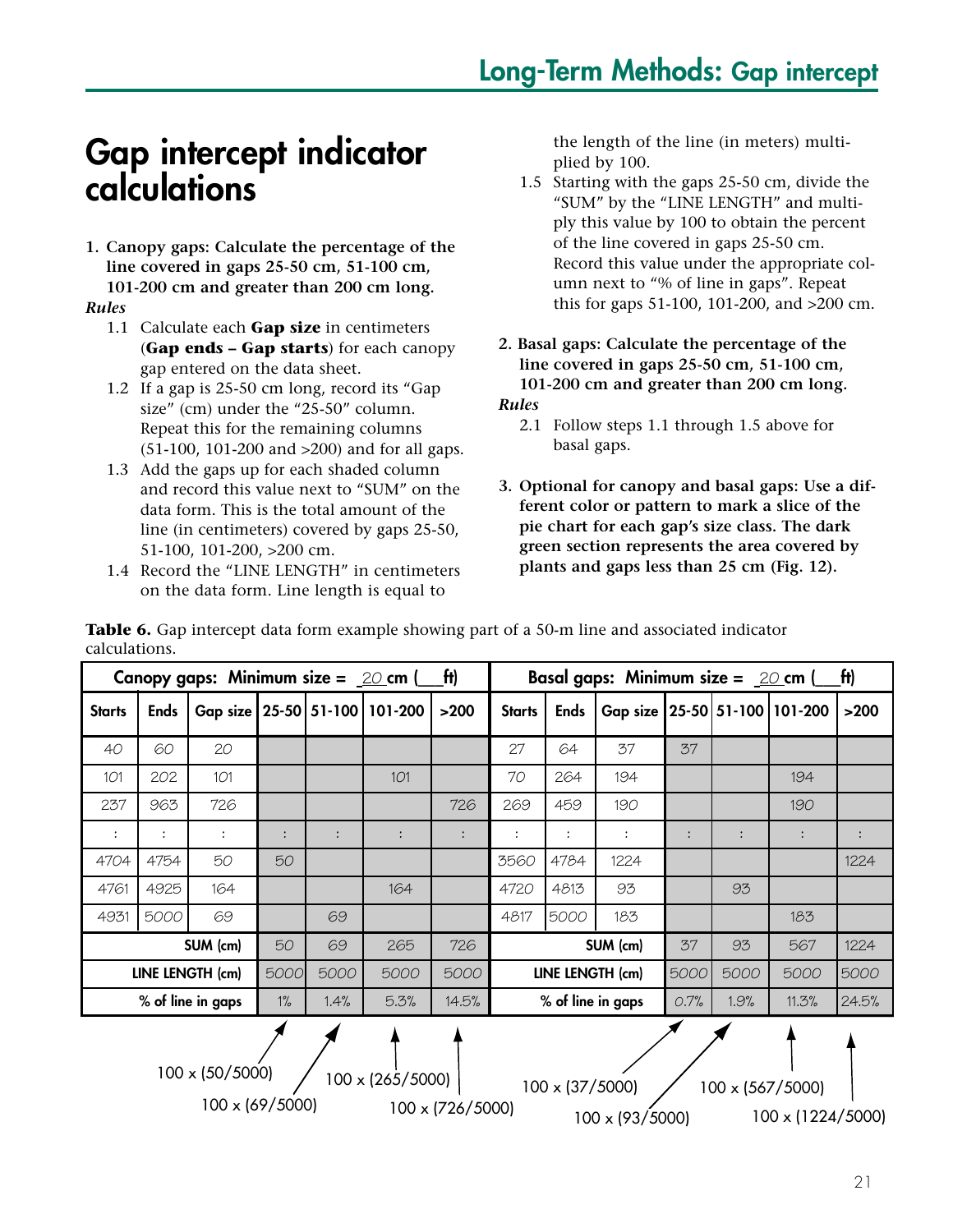## **Gap intercept basic interpretation**

Increases in the proportion of the line covered by **canopy gaps** are related to increased risk of wind erosion and invasive "weed" species establishment. For example, wind velocities in most areas of the western United States are capable of moving disturbed soil in 50-cm (20-in) gaps in grasslands. Disturbed soil in gaps 1-2 m (3-6 ft) in diameter is nearly as susceptible to erosion as that with no vegetation. Minimum gap size required to cause wind erosion increases with vegetation height. Increases in the proportion of the line covered by large **basal gaps** reflect increased susceptibility to water erosion and runoff. Plant bases slow water movement down slopes. As basal gaps increase, there are fewer obstacles to water flow, so runoff and erosion increase. Increases in large basal gaps have a greater effect where rock and litter cover are low, because they are the only obstacles to water flow and erosion.

Use these indicators together with the cover indicators from the **Line-point intercept** and the **Soil stability test** to help determine whether observed erosion changes are due to loss of cover, changes in spatial distribution of vegetation or reduced soil stability. Where the gaps are approximately circular, the typical gap diameter is approximately 1.3 times the gap intercept. For more information about how to interpret these indicators, please see Volume II, Chapter 17.

|                    | <b>Typical effect on each attribute of</b><br>an increase in the indicator value |                        |                            |
|--------------------|----------------------------------------------------------------------------------|------------------------|----------------------------|
| Indicator          | Soil and site<br>stability                                                       | Hydrologic<br>function | <b>Biotic</b><br>integrity |
| Canopy<br>gaps (%) |                                                                                  |                        |                            |
| Basal gaps<br>(9)  |                                                                                  |                        |                            |



**Figure 12.** Examples of how to present gap intercept data in pie charts. Size of each pie slice is proportional to the area covered by each type of gap.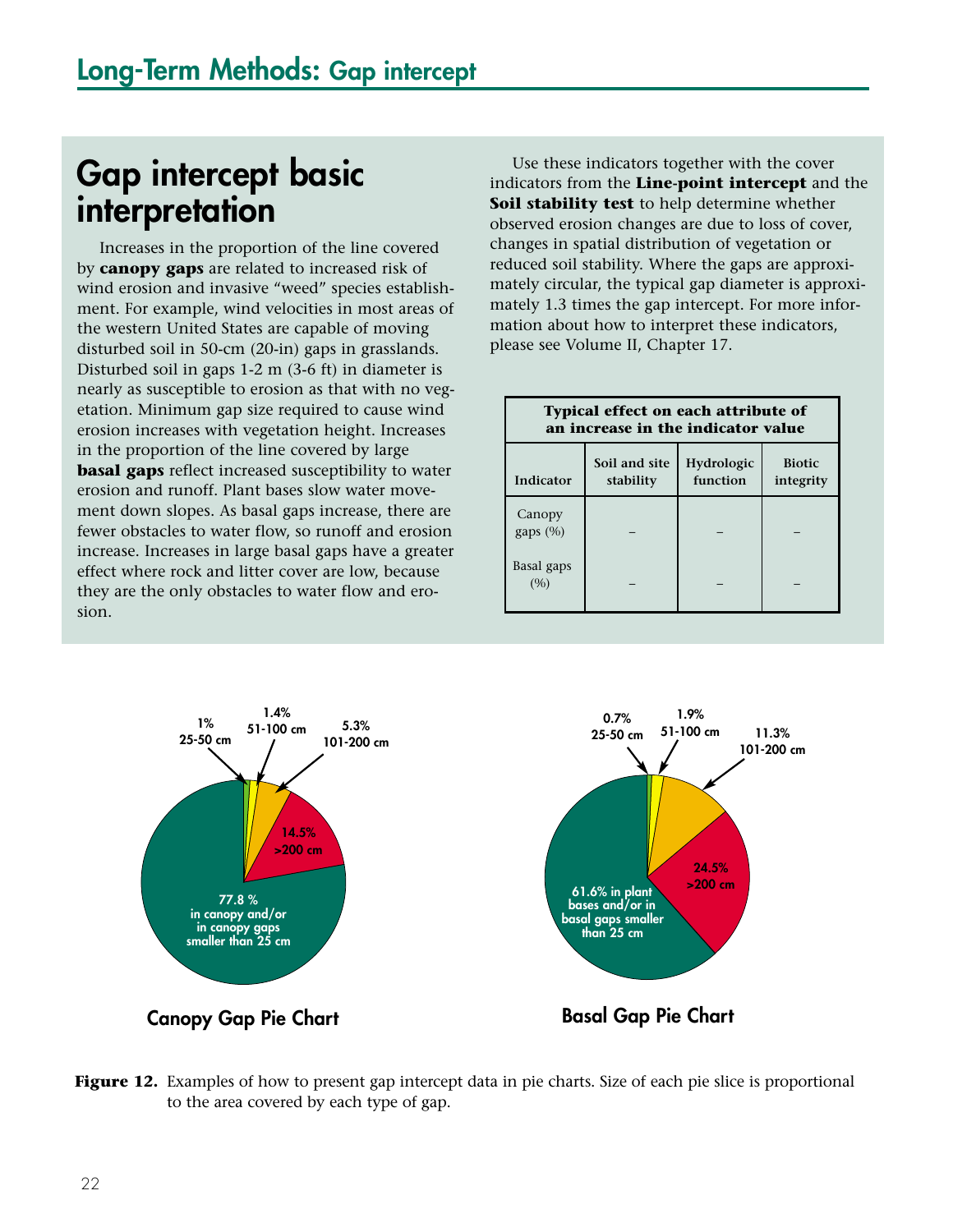## **Soil stability test**

The Soil stability test provides information about the degree of soil structural development and erosion resistance. It also reflects soil biotic integrity, because the "glue" (organic matter) that binds soil particles together must constantly be renewed by plant roots and soil organisms. This test measures the soil's stability when exposed to rapid wetting. It is affected by soil texture, so it is important to limit comparisons to similar soils that have similar amounts of sand, silt and clay (see Volume II, Appendix E for a simple field procedure to determine soil texture).

#### **Materials:**

- **Complete soil stability kits (see Appendix A in Vol. II for construction and suppliers)**
- **Deionized water (or any noncarbonated bottled water, except mineral water) 1 L (32 oz)**
- **Clipboard, Soil Stability Test Data Form (page 27) and pencil(s)**
- **Stopwatch**

#### **Standard methods (rule set)**

This is easier than it sounds! With a little practice, it takes about 10-15 minutes to sample and 10 minutes to test 18 samples.

**1. Randomly select 18 sampling points and decide whether you will collect surface samples only (1 box), or surface and subsurface samples (2 boxes).**

*Rules*

1.1 Use 18 randomly selected points along the transects used for line-point and gap intercept measurements.





- 1.2 Record sampling locations (points) under "Pos" on the data form.
- 1.3 Always sample at least 5 cm (2 in) from any vegetation measurement line.
- 1.4 Include subsurface samples if you are interested in soil erodibility after disturbance.
- **2. Determine the dominant cover class over the random point and enter this into the "Veg" column on the data form.**

#### *Rules*

- 2.1 The area to be classified is effectively as large as the sample area (6-8 mm (1/4 in) in diameter).
- 2.2 Record the dominant cover class in the "Veg" column (optional):
	- **NC =** no perennial grass, shrub or tree canopy cover
	- **G =** perennial grass canopy and grass/shrub canopy mixture
	- **F =** perennial forb
	- **Sh =** shrub canopy
	- **T =** tree canopy

#### **3. Collect a surface sample.** *Rules*

- 3.1 Excavate a small trench (10-15 mm (1/2 in) deep) in front of the area to be sampled (Fig. 13).
- 3.2 Lift out a soil fragment and trim it (if necessary) to the correct size.
- 3.3 The soil fragment should be 2-3 mm  $\left($  <1/8 in) thick and 6-8 mm (1/4 in) in diameter (Figs. 14 and 15). This is the diameter of a wood pencil eraser. Try to fit sample in this dot (6-8 mm dia.).





**Figure 13.** Excavate small trench. **Figure 14.** Collect surface sample. **Figure 15.** Ensure correct sample size.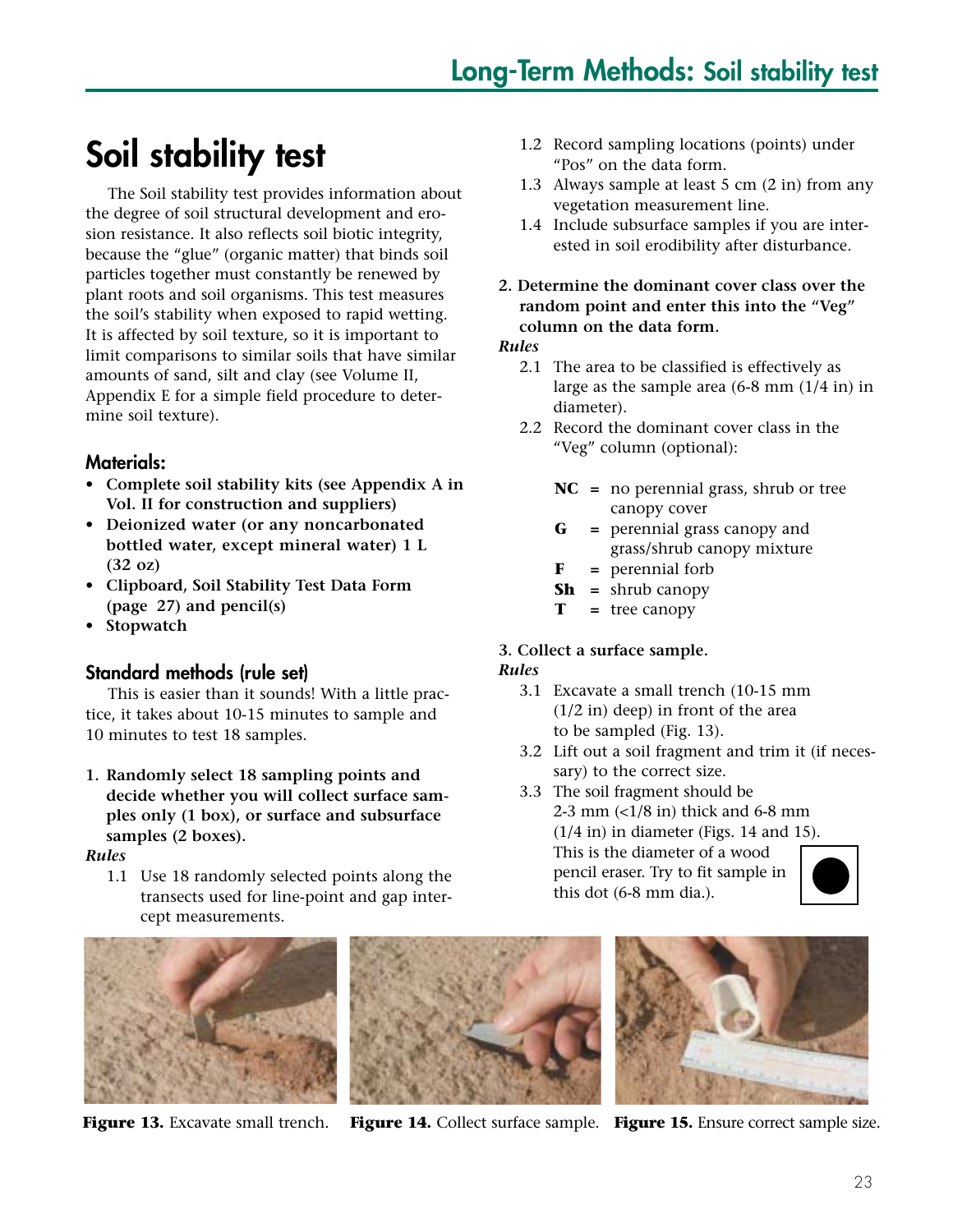## **Long-Term Methods: Soil stability test**

- 3.4 Collect samples at the exact point. Move the sample point only if it has been disturbed during previous measurements or the soil surface is protected by a rock or embedded litter. Move the point a standard distance (1 m) and note this change on the data form.
- 3.5 Minimize shattering by: a) slicing the soil around the sample before lifting; b) lifting out a larger sample than required, and trimming it to size in the palm of your hand; or c) misting the sample area before collection (see 3.6).
- 3.6 If the soil sample is too weakly structured to sample (falls through the sieve), mist it lightly with deionized water (use an atomizer or equivalent) and then take a sample. Perfume and plastic hair spray bottles work well for this. If the sample still will not hold together, record a "1" on the data form.
- 3.7 If the soil surface is covered by a lichen or cyanobacterial crust, include the crust in the sample. If the sample is covered by moss, collect the sample from under the moss.
- 3.8 Gently place the sample in a dry sieve (Fig. 16); place sieve in the appropriate cell of a dry box.

#### **4. Collect a subsurface sample (optional, see Step 1).** *Rules*

- 4.1 Sample directly below the surface sample.
- 4.2 Use the flat, square (handle) end of the scoop to gently excavate the previous trench (in front of the surface sample) to a depth of 3-4 cm (1 1/2 in).
- 4.3 Directly below the surface sample, remove soil so that a "shelf" is created with the top step 2-2.5 cm (3/4-1 in) below the soil surface (Fig. 17).
- 4.4 Use the scoop to lift out a subsurface sample from below (Fig. 18).
- 4.5 The soil fragment should be 2-3 mm  $(<1/8$  in) thick and 6-8 mm  $(1/4$  in) in diameter.
- 4.6 See steps 3.5-3.6. If you encounter a rock, record "R" and move to the next sample.
- 4.7 Place the sample in a dry sieve; place sieve in the dry box. Leave box lid open (Fig. 19).

**Riparian note:** No changes are needed for this method in riparian systems.



**Figure 16.** Place sample in sieve.



**Figure 17.** Excavate trench for subsurface sample.



Figure 18. Collect subsurface sample.



**Figure 19.** Complete soil stability kit with water and samples.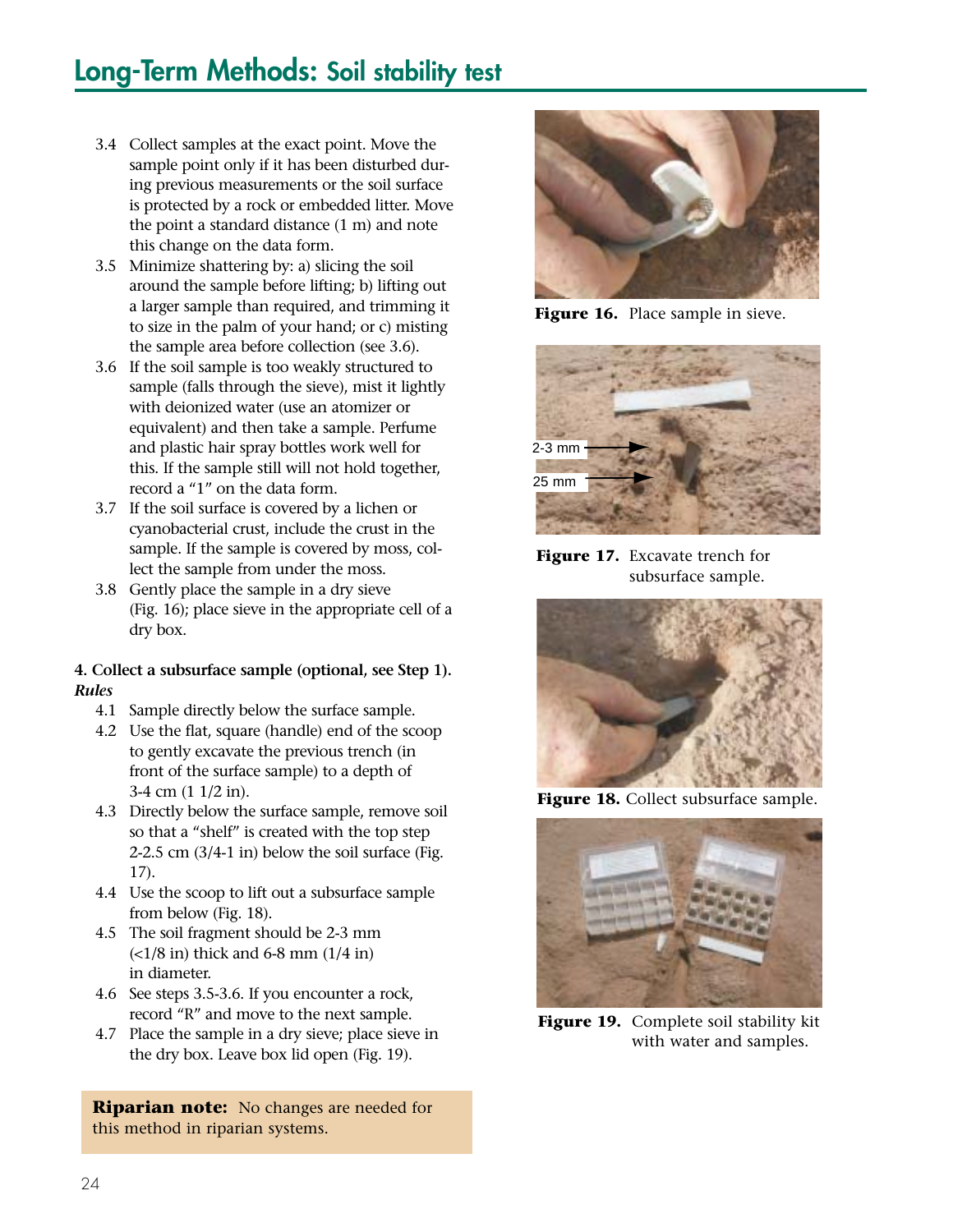#### **5. Make sure the surface and subsurface samples are dry.**

#### *Rules*

- 5.1 Samples must be dry before testing. If samples are not dry after collecting, allow to air dry with the lid off.
- 5.2 Do not leave lid closed on samples for more than 1 minute on hot/sunny days. Excessive heat can artificially increase or decrease stability.

#### **6. Fill the empty (no sieves) box with deionized or distilled water (Fig. 19).**

#### *Rules*

- 6.1 Fill each compartment to the top.
- 6.2 The water should be approximately the same temperature as the soil.

#### **7. Test the samples.**

#### *Rules*

- 7.1 Lower the first sieve with the sample into the respective water-filled compartment upper left corner of sample box to upper left corner of water box (Fig. 20).
- 7.2 From the time the sieve screen touches the water surface to the time it rests on the bottom of the box, 1 second should elapse.
- 7.3 Start the stopwatch when the first sample touches the water. Use Table 7 to assign samples to stability classes.
- 7.4 After five minutes, follow the sequence of immersions on the data form, adding one sample every 15 seconds. Beginners may want to immerse a sample every 30 seconds. This allows nine samples to be run in 10 minutes, so it takes 20 minutes to test one box of 18 samples.



**Figure 20.** Place first sample in water.

- 7.5 Observe the fragments from the time the sample hits the water to 5 min (300 sec) and record a stability class based on Table 7.
- 7.6 Raise the sieve completely out of the water and then lower it to the bottom without touching the bottom of the tray. Repeat this immersion a total of five times. Do this even if you have already rated the sample a 1, 2 or 3 (you are allowed to change your rating if after sieving, >10% of soil remains on sieve).
- 7.7 It should take 1 second for each sieve to clear the water's surface and 1 second to return to near the bottom of the box.
- 7.8 Hydrophobic samples (float in water after pushed under) are rated 6.

#### **Bottlecap test (Semiquantitative alternative)**

Place a soil fragment in a bottle cap filled with water. Watch it for 30 seconds. Gently swirl the water for 5 seconds. Assign one of three ratings:

**M**= Melts in first 30 seconds (without swirling) **D**= Disintegrates when swirls (but does not melt) **S**= Stable (even after swirling)

#### **Table 7.** Stability class ratings.

| <b>Stability</b><br>class | Criteria for assignment to stability class                                                                                                          |                          |
|---------------------------|-----------------------------------------------------------------------------------------------------------------------------------------------------|--------------------------|
| 1                         | 50% of structural integrity lost (melts) within 5 seconds of immersion<br>in water, OR soil too unstable to sample (falls through sieve).           |                          |
| $\overline{2}$            | 50% of structural integrity lost (melts) 5-30 seconds after immersion.                                                                              |                          |
| 3                         | 50% of structural integrity lost (melts) 30-300 seconds after immersion,<br><b>OR</b> < 10% of soil remains on the sieve after five dipping cycles. |                          |
| 4                         | 10-25% of soil remains on the sieve after five dipping cycles.                                                                                      |                          |
| 5<br>6                    | 25–75% of soil remains on the sieve after five dipping cycles.<br>75–100 % of soil remains on the sieve after five dipping cycles.                  | Figure 21<br>sieve, dray |



**1.** Sample in wn to scale.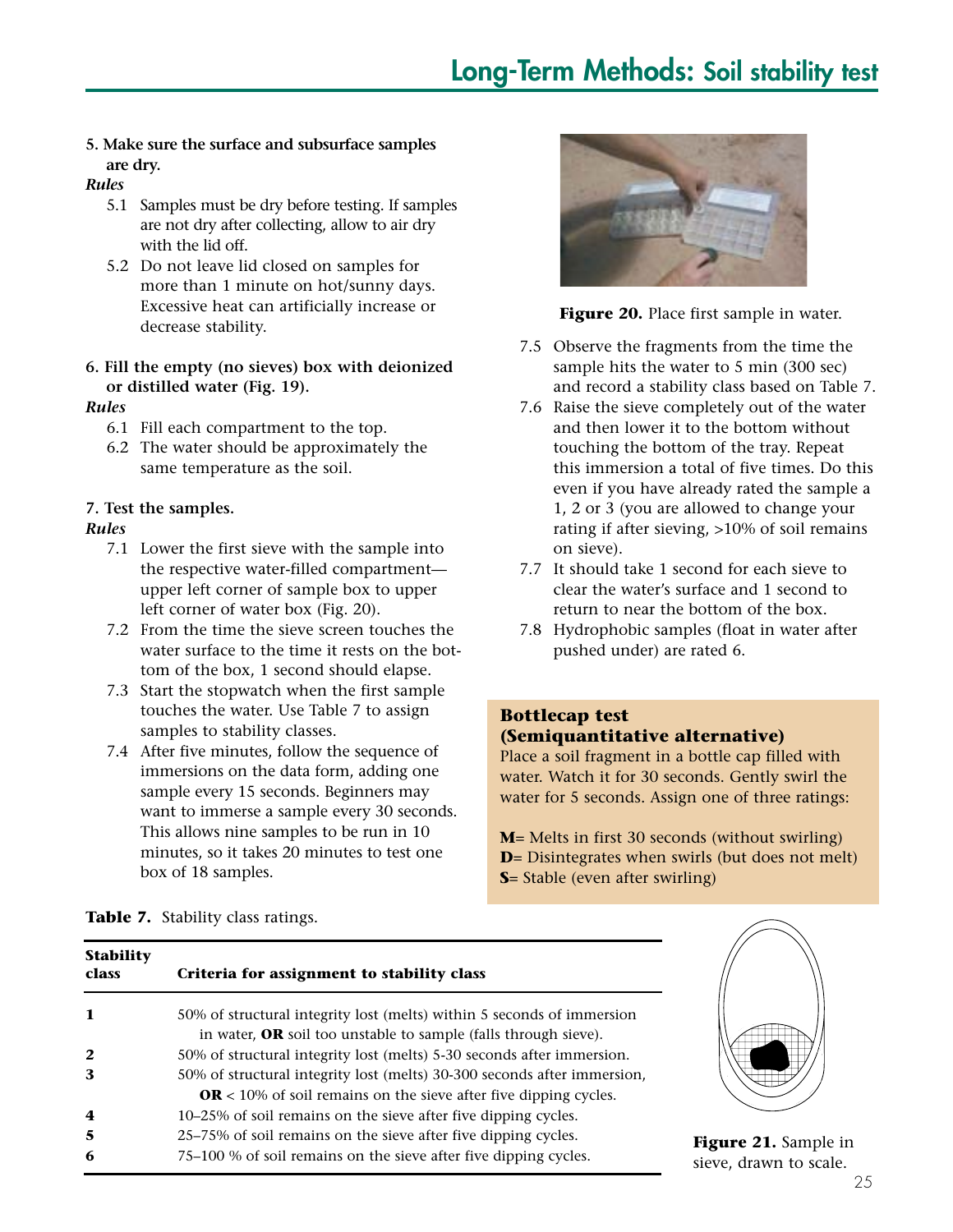## **Long-Term Methods: Soil stability test**

#### **Sequence for stability class = 1.**











**Original sample After 5 seconds After 5 minutes After 5 dips**

#### **Sequence for stability class = 4**







**Original sample After 5 seconds After 5 minutes After 5 dips**







**Original sample After 5 seconds After 5 minutes After 5 dips**





**Sequence for stability class = 6.**



**Original sample After 5 seconds After 5 minutes After 5 dips**



1/4 in) in Rule 3.3 and Fig. 21.





Figure 22. The photos above illustrate the key steps of testing a soil sample for four different stability rankings. **Important note:** Some of the fragments shown in these samples may appear large. They are for illustration only. Be sure to follow the size guidelines (6-8 mm or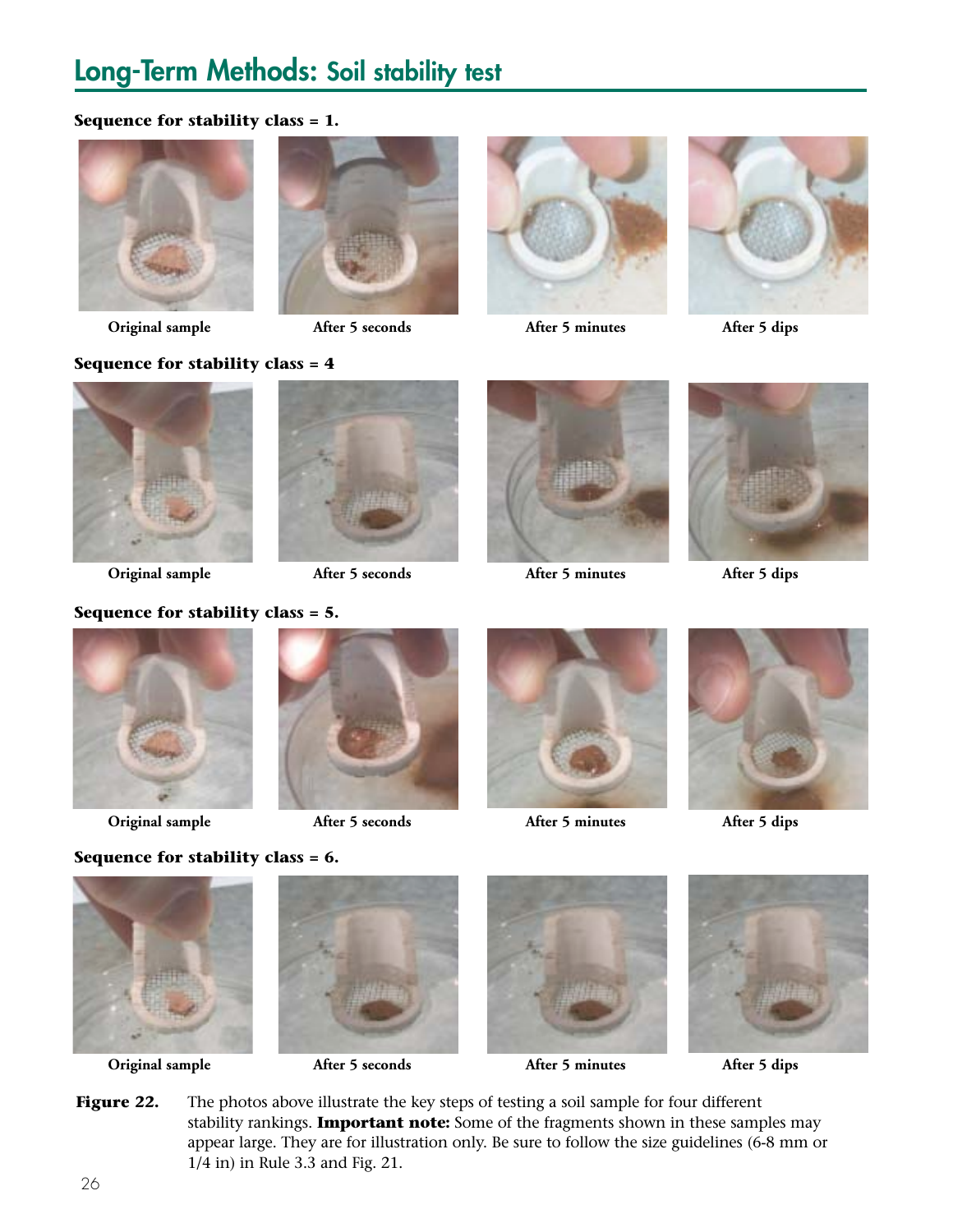Soil Stability Test Data Form **Soil Stability Test Data Form**

Monitoring plot:

**Recorder: Page of**  Page — Date: **Monitoring plot: Observer: Date:** Observer: Recorder: \_

 $\frac{1}{\sigma}$ 

**Veg = NC** (no perennial canopy), G (grass or grass/shrub mix), F (forb), Sh (shrub), T (tree). # = Stability value (1-6). Circle value if samples are hydrophobic. **T** (tree). **# = Stability value** (1-6)**.** Circle value if samples are hydrophobic. **Veg = NC** (no perennial canopy), **G** (grass or grass/shrub mix), **F** (forb), **Sh** (shrub),

## **Surface**

|                                           | ₩.                |             |             |             |
|-------------------------------------------|-------------------|-------------|-------------|-------------|
| Dip<br>time                               |                   | 1:156615    | $2:45$ 7:45 | 4:15 9:15   |
| Line In<br>Pos Veg time ti<br>$\tilde{=}$ |                   |             |             |             |
|                                           |                   |             |             |             |
|                                           |                   |             |             |             |
|                                           |                   |             |             |             |
| du Dip                                    |                   | 1:00 6:00   | 2:30 7:30   | 4:00 9:00   |
|                                           | Pos Veg time time |             |             |             |
| $\frac{1}{2}$                             |                   |             |             |             |
|                                           |                   |             |             |             |
|                                           | #                 |             |             |             |
| ۵ip                                       |                   | $0:45$ 5:45 | $2:15$ 7:15 | 3:45 8:45   |
| £                                         | Pos Veg inne inne |             |             |             |
|                                           |                   |             |             |             |
| $\frac{1}{\sqrt{2}}$                      |                   |             |             |             |
|                                           | #                 |             |             |             |
| å                                         | time              | $0:30$ 5:30 | 2:00 7:00   | $3:30$ 8:30 |
| 르                                         | Pos   Veg   time  |             |             |             |
|                                           |                   |             |             |             |
| Line                                      |                   |             |             |             |
|                                           | *                 |             |             |             |
|                                           |                   | $0:15$ 5:15 | 1:45 6:45   | $3:15$ 8:15 |
| Line In Dip<br>Pos Veg time time          |                   |             |             |             |
|                                           |                   |             |             |             |
|                                           |                   |             |             |             |
|                                           | #                 |             |             |             |
|                                           |                   | 0:00 5:00   | $1:30$ 6:30 | 3:00 8:00   |
| Line In Dip<br>Pos Veg time time          |                   |             |             |             |
|                                           |                   |             |             |             |
|                                           |                   |             |             |             |

## **Notes:**

## Subsurface **Subsurface**

| #<br>Pos Veg irme time<br>1:15615<br>4:15 9:15<br>2:45 7:45<br>du   pib<br>$\mathsf{line}\_$<br>Pos Veg ltime ltime<br>1:00 6:00<br>4:00 9:00<br>dig   ul<br>2:30 7:30<br>$\mathsf{Line}\_\_$<br>$\overline{\phantom{a}}$<br>Pos Veg time time<br>3:45 8:45<br>$0:45$ 5:45<br>$2:15$ 7:15<br>Line $\boxed{\phantom{1}}$ In $\boxed{\phantom{1}}$ Dip<br>Pos   Veg   time   time   #  <br>l aig   ni<br>$0.30$ 5:30<br>3:30 8:30<br>2:00 7:00<br><u>Line</u><br>#<br>$3:15$ 8:15<br>Line In Dip<br>Pos Veg time time<br>$0:15$ $5:15$<br>1:45 6:45<br>$\frac{ \text{line}}{\text{line}}$<br>$\frac{1}{4}$<br>Line In Dip<br>Pos Veg time time<br>3:00   8:00<br>$0.00$ 5:00<br>$1:30$ 6:30 |  |  |  |
|-------------------------------------------------------------------------------------------------------------------------------------------------------------------------------------------------------------------------------------------------------------------------------------------------------------------------------------------------------------------------------------------------------------------------------------------------------------------------------------------------------------------------------------------------------------------------------------------------------------------------------------------------------------------------------------------|--|--|--|
|                                                                                                                                                                                                                                                                                                                                                                                                                                                                                                                                                                                                                                                                                           |  |  |  |
|                                                                                                                                                                                                                                                                                                                                                                                                                                                                                                                                                                                                                                                                                           |  |  |  |
|                                                                                                                                                                                                                                                                                                                                                                                                                                                                                                                                                                                                                                                                                           |  |  |  |
|                                                                                                                                                                                                                                                                                                                                                                                                                                                                                                                                                                                                                                                                                           |  |  |  |
|                                                                                                                                                                                                                                                                                                                                                                                                                                                                                                                                                                                                                                                                                           |  |  |  |
|                                                                                                                                                                                                                                                                                                                                                                                                                                                                                                                                                                                                                                                                                           |  |  |  |
|                                                                                                                                                                                                                                                                                                                                                                                                                                                                                                                                                                                                                                                                                           |  |  |  |
|                                                                                                                                                                                                                                                                                                                                                                                                                                                                                                                                                                                                                                                                                           |  |  |  |
|                                                                                                                                                                                                                                                                                                                                                                                                                                                                                                                                                                                                                                                                                           |  |  |  |
|                                                                                                                                                                                                                                                                                                                                                                                                                                                                                                                                                                                                                                                                                           |  |  |  |
|                                                                                                                                                                                                                                                                                                                                                                                                                                                                                                                                                                                                                                                                                           |  |  |  |
|                                                                                                                                                                                                                                                                                                                                                                                                                                                                                                                                                                                                                                                                                           |  |  |  |
|                                                                                                                                                                                                                                                                                                                                                                                                                                                                                                                                                                                                                                                                                           |  |  |  |
|                                                                                                                                                                                                                                                                                                                                                                                                                                                                                                                                                                                                                                                                                           |  |  |  |
|                                                                                                                                                                                                                                                                                                                                                                                                                                                                                                                                                                                                                                                                                           |  |  |  |
|                                                                                                                                                                                                                                                                                                                                                                                                                                                                                                                                                                                                                                                                                           |  |  |  |
|                                                                                                                                                                                                                                                                                                                                                                                                                                                                                                                                                                                                                                                                                           |  |  |  |
|                                                                                                                                                                                                                                                                                                                                                                                                                                                                                                                                                                                                                                                                                           |  |  |  |
|                                                                                                                                                                                                                                                                                                                                                                                                                                                                                                                                                                                                                                                                                           |  |  |  |
|                                                                                                                                                                                                                                                                                                                                                                                                                                                                                                                                                                                                                                                                                           |  |  |  |
|                                                                                                                                                                                                                                                                                                                                                                                                                                                                                                                                                                                                                                                                                           |  |  |  |
|                                                                                                                                                                                                                                                                                                                                                                                                                                                                                                                                                                                                                                                                                           |  |  |  |
|                                                                                                                                                                                                                                                                                                                                                                                                                                                                                                                                                                                                                                                                                           |  |  |  |
|                                                                                                                                                                                                                                                                                                                                                                                                                                                                                                                                                                                                                                                                                           |  |  |  |
|                                                                                                                                                                                                                                                                                                                                                                                                                                                                                                                                                                                                                                                                                           |  |  |  |
|                                                                                                                                                                                                                                                                                                                                                                                                                                                                                                                                                                                                                                                                                           |  |  |  |
|                                                                                                                                                                                                                                                                                                                                                                                                                                                                                                                                                                                                                                                                                           |  |  |  |
|                                                                                                                                                                                                                                                                                                                                                                                                                                                                                                                                                                                                                                                                                           |  |  |  |
|                                                                                                                                                                                                                                                                                                                                                                                                                                                                                                                                                                                                                                                                                           |  |  |  |
|                                                                                                                                                                                                                                                                                                                                                                                                                                                                                                                                                                                                                                                                                           |  |  |  |

## **Notes:**

Avg. Stability = Sum of Stability Rankings (i.e., #) / Total No. Samples Taken **Avg. Stability = Sum of Stability Rankings (i.e., #) / Total No. Samples Taken** 

|             | All samples    |            |                | $(Samples w/Veg = G, Sh, or T)$<br>Protected samples |         | (Samples w/ Veg = NC)<br>Unprotected samples |
|-------------|----------------|------------|----------------|------------------------------------------------------|---------|----------------------------------------------|
| <u>Line</u> | <b>Surface</b> | Subsurface | <b>Surface</b> | Subsurface                                           | Surface | Subsurface                                   |
|             |                |            |                |                                                      |         |                                              |
|             |                |            |                |                                                      |         |                                              |
|             |                |            |                |                                                      |         |                                              |
| Plot Avg.   |                |            |                |                                                      |         |                                              |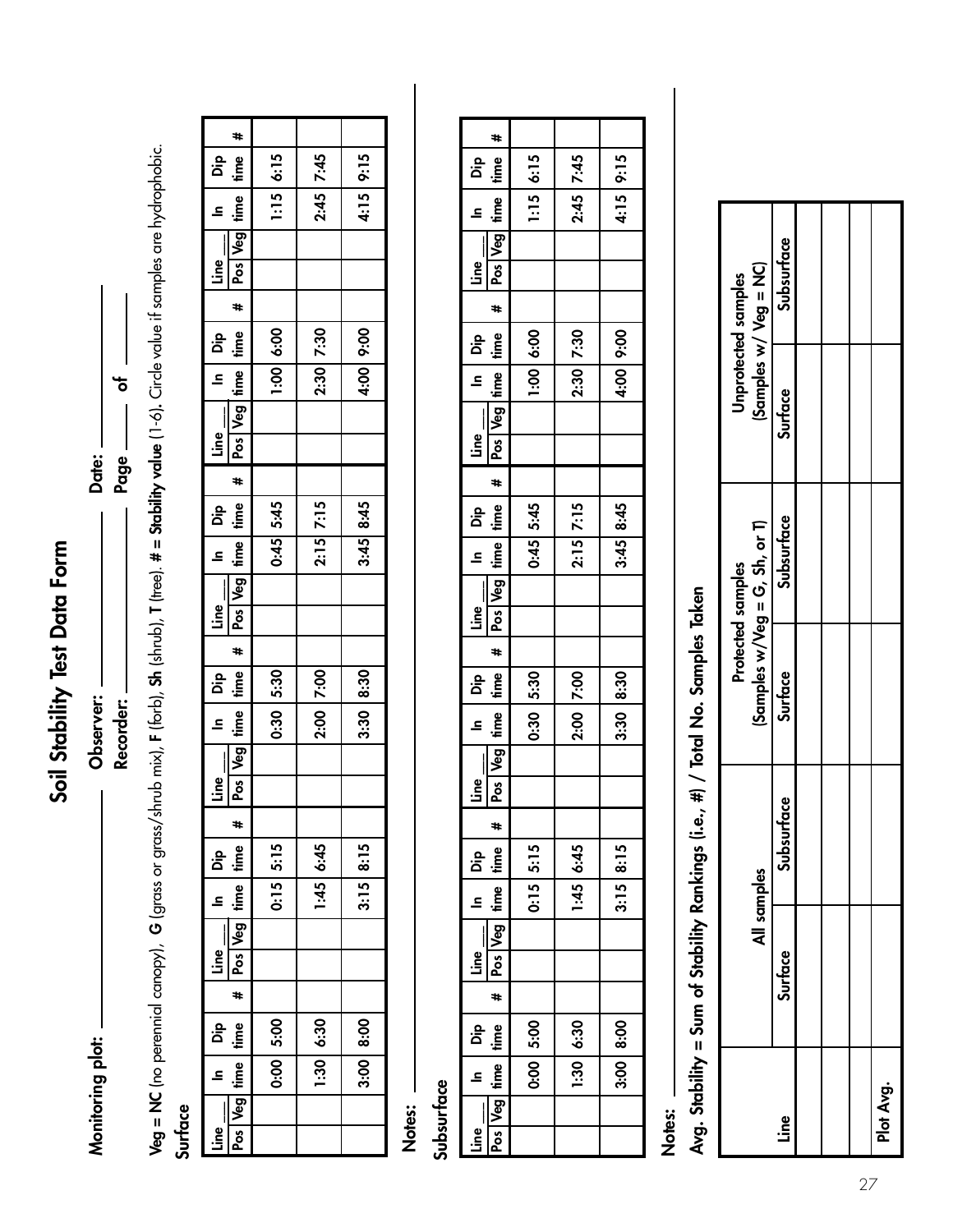## **Soil stability indicator calculations**

**1. Calculate the average stability for all samples.** *Rules*

1.1 Add together all stability values. Divide this sum by the total number of samples taken. Record this value as the average stability for "All samples" on your data form.

#### **2. Calculate the stability for protected soil (Veg = G, F, Sh, or T).**

*Rules*

2.1 Add together all values that were protected by canopy (Veg  $=$  G, F, Sh, or T). Divide this sum by the number of samples in this group. Record this value as the average stability for "Protected samples" on your data form.

**3. Calculate the average stability for unprotected samples.**

#### *Rules*

- 3.1 Add together all stability values that were classified as no canopy (Veg = NC). Divide this sum by the number of samples in this group. Record this value as the average stability for "Unprotected samples."
- **4. Averages should be calculated separately for surface and subsurface samples.**

**Table 8.** Data form and calculations example for soil surface samples.

| Surface |               |                   |                    |   |     |     |                   |               |   |               |     |            |             |                |           |           |            |             |          |
|---------|---------------|-------------------|--------------------|---|-----|-----|-------------------|---------------|---|---------------|-----|------------|-------------|----------------|-----------|-----------|------------|-------------|----------|
| Pos     | Line 1<br>Veg | <b>In</b><br>time | <b>Dip</b><br>time | # | Pos | Veg | <b>In</b><br>time | Dip<br>time   | # | Line 2<br>Pos | Veg | In<br>time | Dip<br>time |                | #   $Pos$ | Veg       | In<br>time | Dip<br>time | #        |
| 7       | NC.           | 0:00              | 5:00               | 3 | 28  | NC. |                   | $0:45$ 5:45 3 |   | 6             | G   | 1:30       | 6:30        | 5              | 24        | G         |            | $2:15$ 7:15 | $\sigma$ |
| 14      | S             | 0:15              | 5:15               | 5 | 35  | S   |                   | 1:00 6:00 4   |   | 12            | NC  | 1:45       | 6:45        |                | 30        | S         | 2:30       | 7:30        | 3        |
| 21      | G             | 0:30              | 5:30               | 6 | 42  | G   |                   | 1:15 6:15 5   |   | 18            | S   | 2:00       | 7:00        | $\overline{4}$ | 36        | <b>NC</b> | 2:45       | 7:45        |          |

**Avg. Stability = Sum of Stability Rankings (i.e., #) / Total No. Samples Taken** 

|             |         | All samples |         | <b>Protected samples</b><br>(Samples w/Veg = G, F, Sh, or T) |         | <b>Unprotected samples</b><br>(Samples w/o Veg = NC) |
|-------------|---------|-------------|---------|--------------------------------------------------------------|---------|------------------------------------------------------|
| Line        | Surface | Subsurface  | Surface | Subsurface                                                   | Surface | Subsurface                                           |
|             | 4.3     |             | 5.0     |                                                              | 3.0     |                                                      |
| $\mathbf 2$ | 3.3     |             | 4.5     |                                                              | 1.0     |                                                      |
|             |         |             |         |                                                              |         |                                                      |
| Plot Avg.   | 3.8     |             | 4.75    |                                                              | 2.0     |                                                      |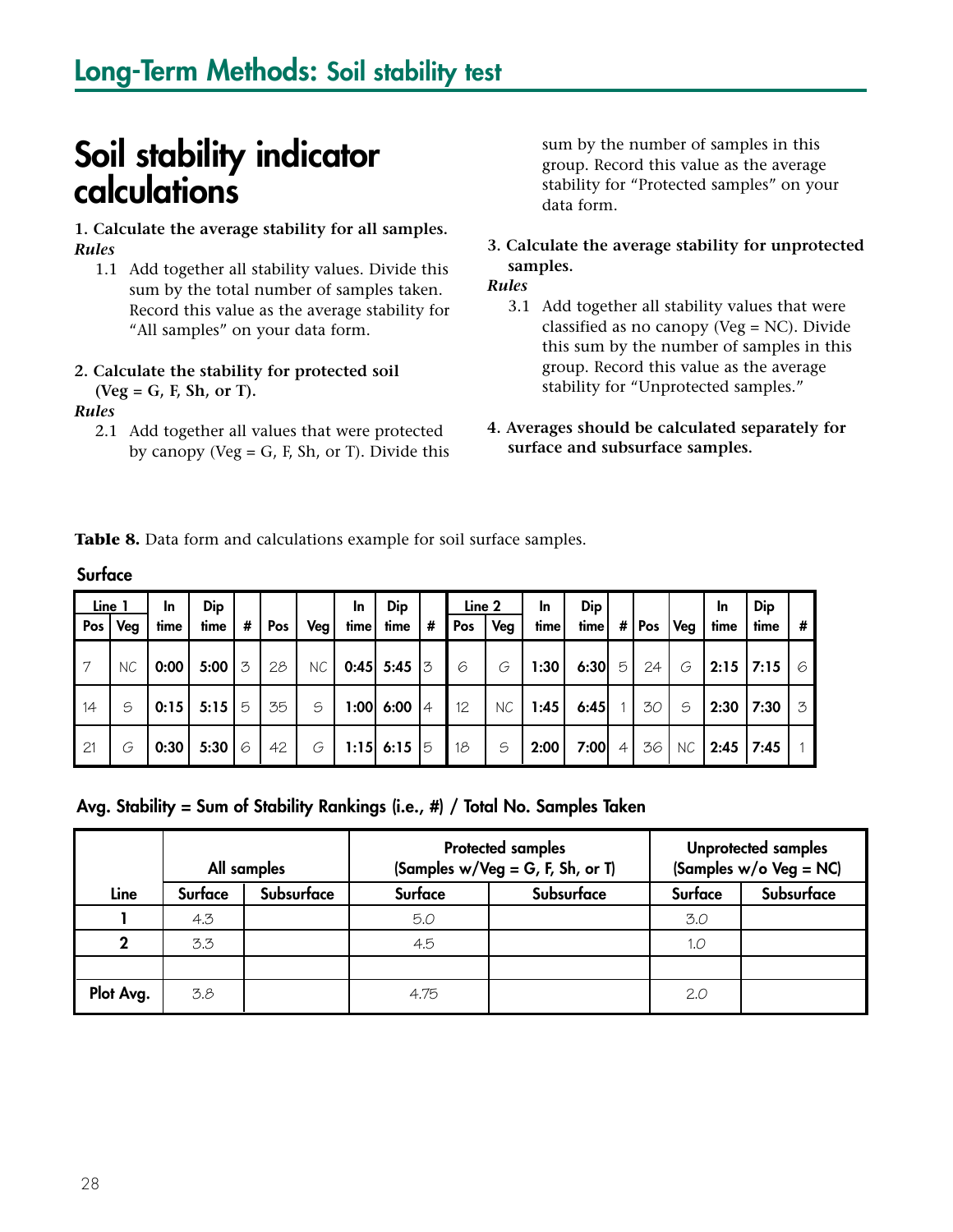## **Soil stability test basic interpretation**

Increases in stability of both **surface** and **subsurface** samples reflect increased soil erosion resistance and resilience. Surface stability is correlated with current erosion resistance, while subsurface stability is correlated with resistance following soil disturbance. Sites with average values of 5.5 or above generally are very resistant to erosion, particularly if there is little bare ground and there are few large gaps. Maximum possible soil stability values may be less than 6 for very coarse sandy soils. High values usually reflect good hydrologic function. This is because stable soils are less likely to disperse and clog soil pores during rainstorms. High stability values also are strongly correlated with soil biotic integrity. Soil organisms make the "glue" that holds soil particles together. In most ecosystems, soil stability values decline first in areas without cover (Veg = NC). In more highly degraded systems, Veg = Canopy values also decline.

Use these indicators together with the indicators from the **Line-point intercept** and the **Gap**

**intercept** to help determine whether observed erosion changes are due to loss of cover, changes in vegetation spatial distribution or reduced soil stability. For more information about how to interpret these indicators, please see Chapter 17 in Volume II.

| <b>Typical effect on each attribute of</b><br>an increase in the indicator value |                                                                                    |  |  |  |  |  |  |  |  |
|----------------------------------------------------------------------------------|------------------------------------------------------------------------------------|--|--|--|--|--|--|--|--|
| Indicator                                                                        | Soil and site<br>Hydrologic<br><b>Biotic</b><br>function<br>stability<br>integrity |  |  |  |  |  |  |  |  |
| All samples                                                                      |                                                                                    |  |  |  |  |  |  |  |  |
| $Veg = Canopy$                                                                   |                                                                                    |  |  |  |  |  |  |  |  |
| $Veg = NC$                                                                       |                                                                                    |  |  |  |  |  |  |  |  |

\* Usually positive, but can be negative for hydrophobic (water-repellent) soils. Large increases in water repellency (after a very hot fire) can negatively affect soil and site stability by increasing the amount of runoff water available to erode soils downslope.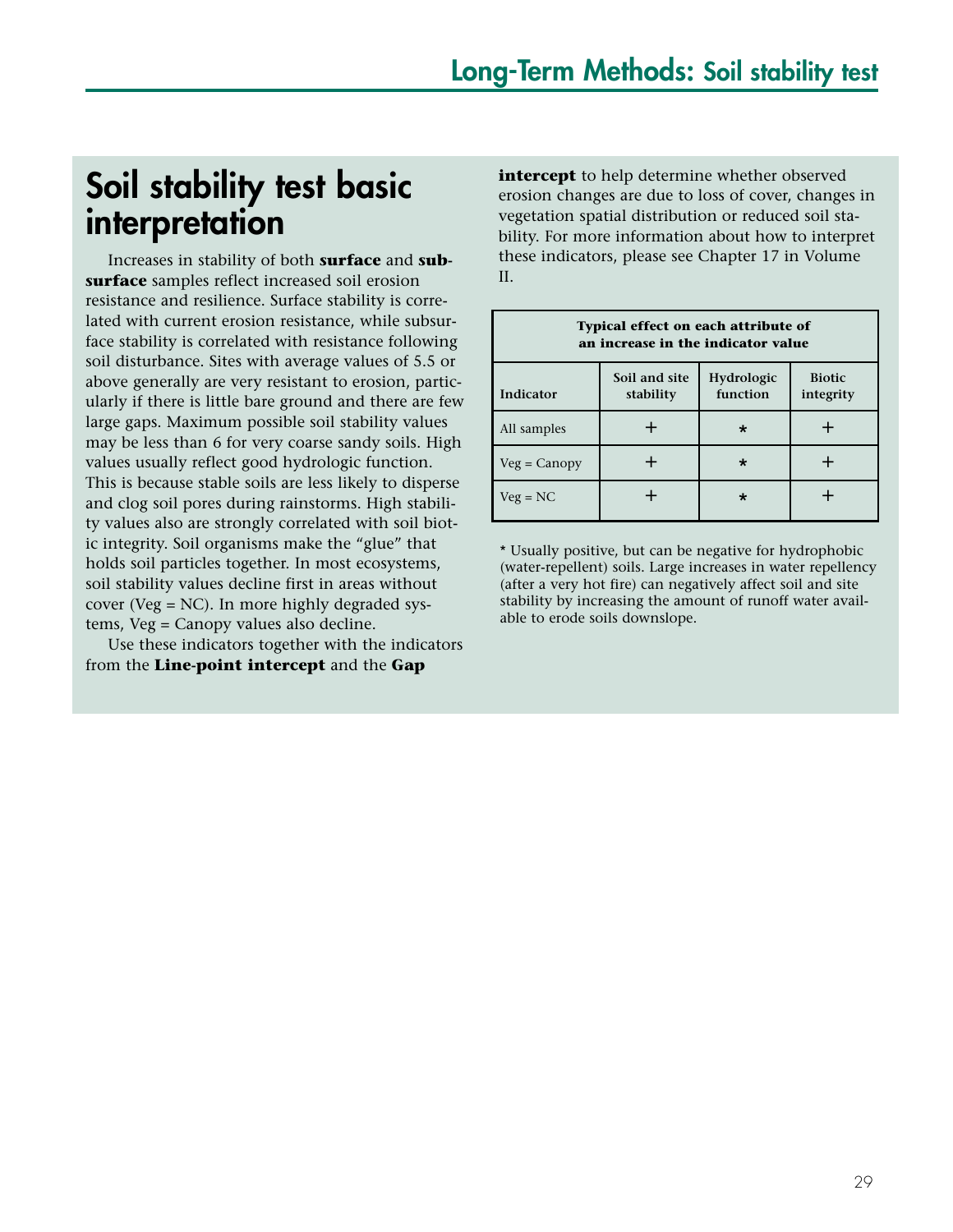## **Long-Term Methods: Belt transect**

## **Belt transect for measuring perennial invasive plants and woody species**

The Belt transect provides a way to measure the presence of invasive plants or woody seedlings. Belt transects provide a good means of monitoring brush or shrub encroachment. For seedlings, small annuals and other species that are hard to see, substitute the belt with a quadrat placed at regular intervals along the line. See *Measuring and Monitoring Plant Populations* (Elzinga et al. 2001)3.

#### **Materials:**

- **PVC pipe with the center marked with a piece of tape (Table 9)**
- **The same transect line that was used for Line-point and Gap intercept methods**
- **Clipboard, Belt Transect Data Form (page 32) and pencil(s)**

#### **Standard methods (rule set)**

#### **1. Determine size classes of plants.**

#### *Rules*

- 1.1 Before walking the transect, determine if you want to divide the plants into size classes (Fig. 23).
- 1.2 Record the size classes on the data form under "Size class A =," "Size class B =" and "Size class  $C =$ ." For example, Size class A = plants under 10 cm tall, Size class  $B =$  plants between 10 cm and 1 m tall, and Size class  $C =$  plants greater than 1 m tall.
- 1.3 You can combine size classes, but you cannot create more size classes at a later date.

### **2. Determine the belt width.**

#### *Rules*

- 2.1 Belt width can vary between 1 and 6 m (3 and 20 ft) in width, depending upon density and size of plants (Table 9).
- 2.2 Belt width always can be decreased, but once a transect is measured it should not be increased.
- 2.3 Use the same belt width for all transects within a plot and for all plots within a site.
- **3. Begin at the "0" end of the line.**



Figure 23. Determine size class.



Figure 24. Begin at transect's end.



**Figure 25.** Be sure to center PVC.

<sup>3</sup>Elzinga, C.L., D.W. Salzer, J.W. Willoughby and J.P. Gibbs. 2001. *Monitoring Plant and Animal Populations*, Blackwell Publishing. 368 pp.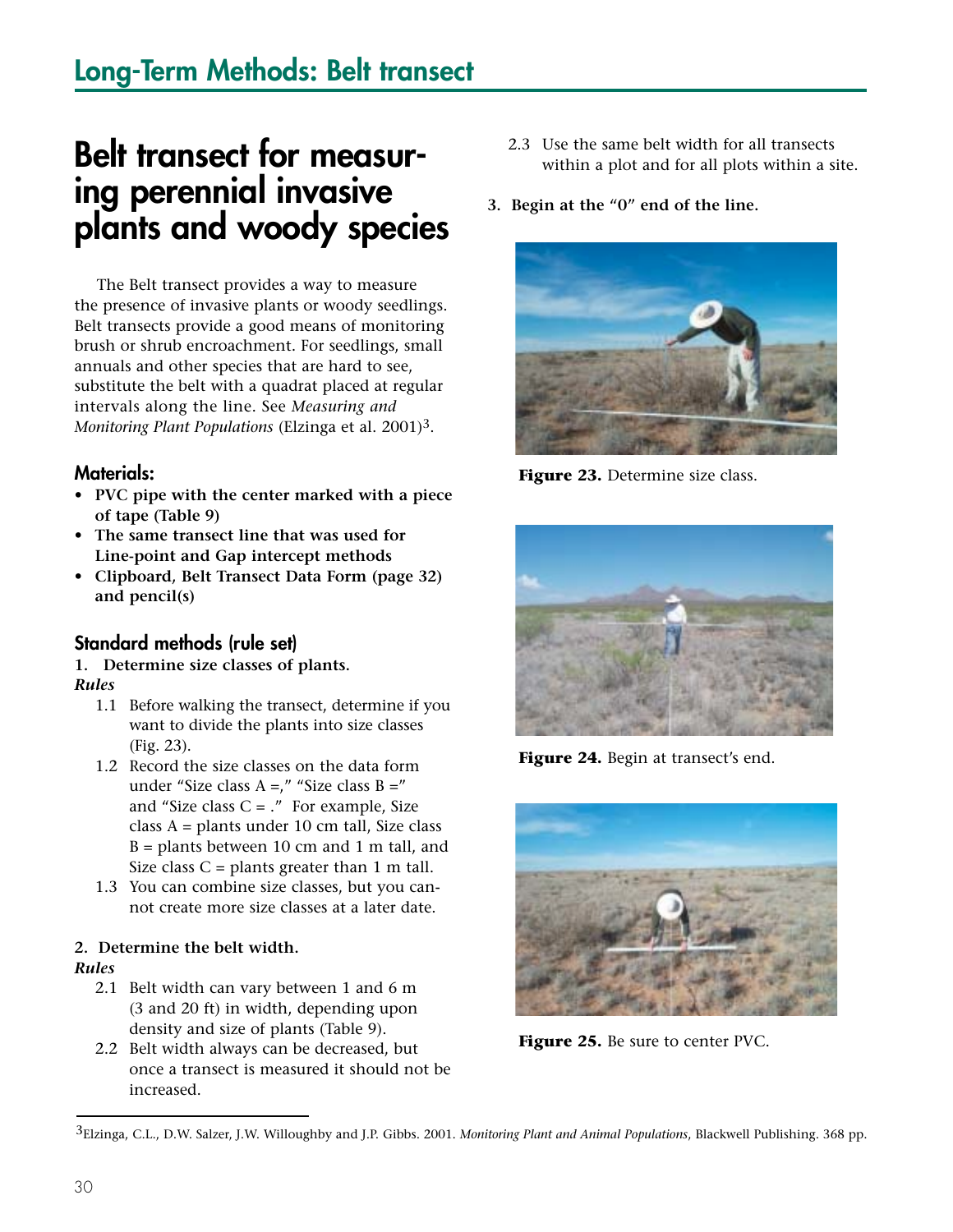## **Long-Term Methods: Belt transect**

#### **4. Begin walking the transect.**

#### *Rules*

- 4.1 Stand at the "0" end of the line and face the other end (away from the plot's center) (Fig. 24).
- 4.2 Hold the PVC pipe, so that its center is directly over the tape (Fig. 25).

#### **5. Count the plants.**

#### *Rules*

- 5.1 Walk slowly along the transect and count plants that are rooted under the PVC pipe (Fig. 26).
- 5.2 Only record species that constitute less than 5% cover on the Line-point intercept or species of management concern.
- 5.3 Record each individual plant with at least half of the base under the PVC pipe.
- 5.4 Record the species code in the "Species" column on the data form.
- 5.5 Make a tally mark in the column of the appropriate size class as individuals are encountered (Fig. 27).
- 5.6 If desired, each transect can be divided into 10-m (30-ft) segments, and plants can be counted within each segment. You can use a separate row on the data form for each 10 m (30 ft) segment.
- **6. Repeat for all transects.**

**Table 9.** Suggested belt width based on plant density (Tazik et al. 1992)<sup>4</sup>.

| <b>Estimated individuals</b><br>of a given species per<br>$6x100$ m plot | <b>Suggested</b><br>belt width |
|--------------------------------------------------------------------------|--------------------------------|
| <100                                                                     | $6 \text{ m}$ (20 ft)          |
| 100-200                                                                  | $4 \text{ m} (12 \text{ ft})$  |
| 200-400                                                                  | $2 \text{ m}$ (6 ft)           |
| >400                                                                     | $1 \text{ m}$ $(3 \text{ ft})$ |



**Figure 26.** Record all shrubs with at least half of base under PVC.



**Figure 27.** Record all shrubs encountered by size class.

**Riparian note:** Run Belt transects on the standard transects (crosses channel) and on the riparian channel vegetation survey lines (Volume II, Chapter 13). For the channel vegetation survey, use the edge of the green line as the belt's outer edge.

<sup>4</sup>Tazik, D. J., S.D. Warren, V.E. Diersing, R. B. Shaw, R. J. Brozka, C. F. Bagley, and W. R. Whitworth. 1992. U.S. Army Land Condition-Trend Analysis (LCTA) Plot Inventory Field Methods. USACERL Technical Report N-92/03. 62 pp.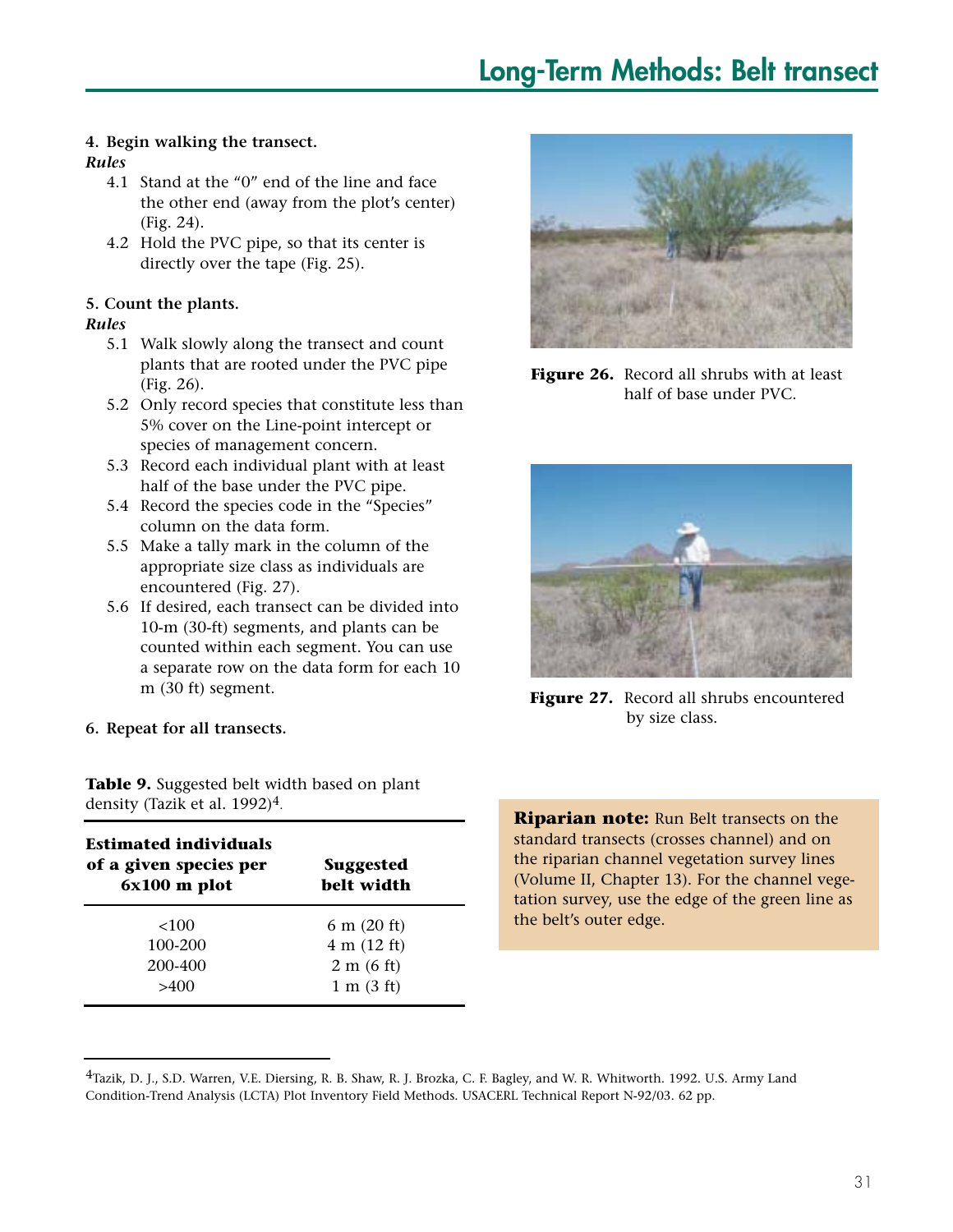## **Belt Transect Data Form**

| <b>Monitoring plot:</b> |        | Date:            |                                                                                                      |               |
|-------------------------|--------|------------------|------------------------------------------------------------------------------------------------------|---------------|
| <b>Reader:</b>          |        |                  | <b>Recorder:</b>                                                                                     |               |
| Transect area $* =$     | $ha =$ | meters X         |                                                                                                      | meters/10,000 |
|                         |        | (line length)    | (belt width)                                                                                         |               |
| Transect area** $=$     | $ha =$ | ft $x$           | ft x $(0.0000093)$                                                                                   |               |
| Size class $A =$        |        | Size class $B =$ | Size class $C =$                                                                                     |               |
|                         |        |                  | Doncity* = number of individuals nor bostors (this indicates decen't need to be selected in the fig. |               |

**Density\* = number of individuals per hectare (this indicator doesn't need to be calculated in the field).**

| Line:          |                 |       |                |                        | <b>Direction:</b> |              |                |                 |       |                |
|----------------|-----------------|-------|----------------|------------------------|-------------------|--------------|----------------|-----------------|-------|----------------|
|                | Size class      |       |                |                        |                   |              |                |                 |       |                |
| <b>Species</b> | A (tally marks) | Total | <b>Density</b> | <b>B</b> (tally marks) |                   | <b>Total</b> | <b>Density</b> | C (tally marks) | Total | <b>Density</b> |
|                |                 |       |                |                        |                   |              |                |                 |       |                |
|                |                 |       |                |                        |                   |              |                |                 |       |                |
|                |                 |       |                |                        |                   |              |                |                 |       |                |
|                |                 |       |                |                        |                   |              |                |                 |       |                |
|                |                 |       |                |                        |                   |              |                |                 |       |                |
|                |                 |       |                |                        |                   |              |                |                 |       |                |
|                |                 |       |                |                        |                   |              |                |                 |       |                |
|                |                 |       |                |                        |                   |              |                |                 |       |                |
|                |                 |       |                |                        |                   |              |                |                 |       |                |
|                |                 |       |                |                        |                   |              |                |                 |       |                |

| Line:          |                 |       |                |                        | <b>Direction:</b> |       |         |                 |              |                |
|----------------|-----------------|-------|----------------|------------------------|-------------------|-------|---------|-----------------|--------------|----------------|
|                | Size class      |       |                |                        |                   |       |         |                 |              |                |
| <b>Species</b> | A (tally marks) | Total | <b>Density</b> | <b>B</b> (tally marks) |                   | Total | Density | C (tally marks) | <b>Total</b> | <b>Density</b> |
|                |                 |       |                |                        |                   |       |         |                 |              |                |
|                |                 |       |                |                        |                   |       |         |                 |              |                |
|                |                 |       |                |                        |                   |       |         |                 |              |                |
|                |                 |       |                |                        |                   |       |         |                 |              |                |
|                |                 |       |                |                        |                   |       |         |                 |              |                |
|                |                 |       |                |                        |                   |       |         |                 |              |                |
|                |                 |       |                |                        |                   |       |         |                 |              |                |
|                |                 |       |                |                        |                   |       |         |                 |              |                |
|                |                 |       |                |                        |                   |       |         |                 |              |                |
|                |                 |       |                |                        |                   |       |         |                 |              |                |

**Example: \*50 m x 2 m = 100 square meters (m2). There are 10,000 m2 in 1 hectare, so 100 m2/(10,000 m2 per 1 ha) = 0.01 ha. Density for 15 plants in a 100 m2 belt = 15/0.01 ha = 1500 plants/ha.**

**\*\*150 ft x 6 ft = 900 ft2. 1 ft2 = 0.0000093 ha, so 900 ft2 x 0.0000093ha/ft2 = 0.008ha. Density for 15 plants in a 900 ft2 belt = 15/0.008 = 1875 plants/ha.**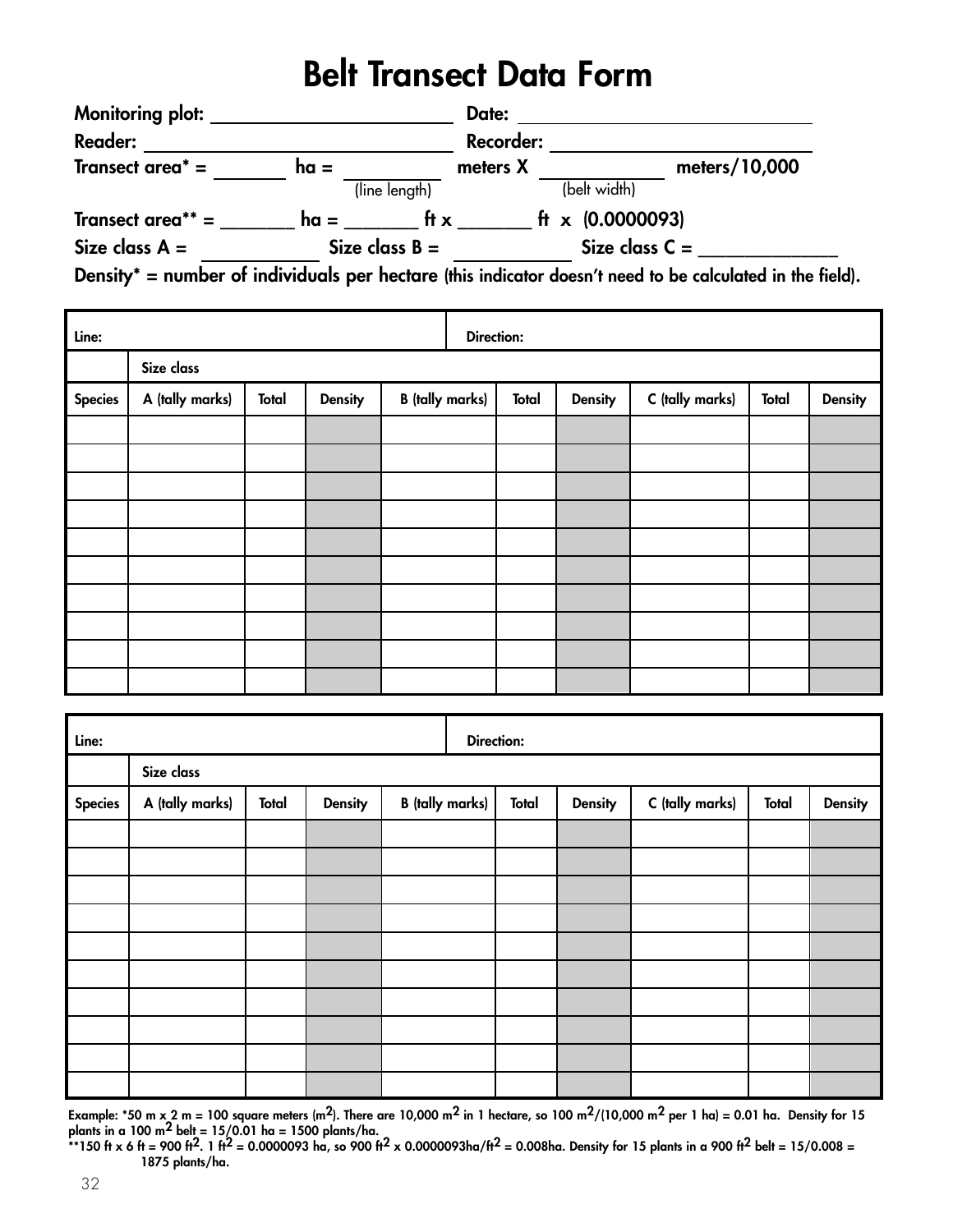## **Belt transect indicator calculations**

#### **1. Calculate the density of invasive plants and woody seedlings.**

#### *Rules*

- 1.1 Count the tally marks for each species and size class.
- 1.2 Calculate the transect area: multiply the length of the transect by the belt width.

#### **Convert this to hectares:**

Square meters to hectares-Divide this total by 10,000 to get the transect area in hectares.

Square feet to hectares-Divide this total by 107,639 to get the transect area in hectares.

1.3 Divide each species total by the transect area to get the species density. Repeat this for each species and size class. To convert plants/hectares to plants/acre, divide plants/hectare by 2.5.

## **Belt transect basic interpretation**

Interpreting Belt transect data is site-specific. In a riparian area, woody species may be a positive indicator of biotic integrity. In native grassland, the presence of woody species could be an early warning indicator of degradation. In some cases, it is important to have **size** as well as **density** information. For example, the probability of shrub mortality during fire declines with increases in shrub size.

Use these indicators, together with indicators from the **Line-point intercept** and **Gap intercept** methods to monitor a site's biotic integrity (resistance to invasive species or to changes in community structure) and hydrologic function. For more information about how to interpret these indicators, please see Volume II, Chapter 17.

**Table 10.** Sample data form and calculations.

| <b>Transect area<sup>*</sup> =</b> $0.03$ <b>ha =</b><br>50<br>(line length)                         |                 |                |                                        |                        | <b>meters X</b> 6 | (belt width)                          | meters/10,000   |       |                |
|------------------------------------------------------------------------------------------------------|-----------------|----------------|----------------------------------------|------------------------|-------------------|---------------------------------------|-----------------|-------|----------------|
| Size class $A = \langle 10 \text{ cm} \rangle$<br>Size class $B = 10 cm to 1 m$ Size class $C = 1 m$ |                 |                |                                        |                        |                   |                                       |                 |       |                |
| Line:                                                                                                |                 |                |                                        |                        | <b>Direction:</b> | $120^{\circ}$                         |                 |       |                |
|                                                                                                      | Size class      |                |                                        |                        |                   |                                       |                 |       |                |
| <b>Species</b>                                                                                       | A (tally marks) | <b>Total</b>   | <b>Density</b><br>$\langle$ plants/ha) | <b>B</b> (tally marks) | Total             | <b>Density</b><br>$ $ (plants/ha) $ $ | C (tally marks) | Total | <b>Density</b> |
| PRGL                                                                                                 |                 | $\overline{4}$ | $133**$                                |                        | 6                 | $200***$                              |                 |       | 33.3           |

\*50 m x 6 m = 300 m<sup>2</sup>. There are 10,000 m<sup>2</sup> in 1 hectare, so 300 m<sup>2</sup> ÷ (10,000 m<sup>2</sup> per 1 hectare) = 0.03 hectare. \*\*4 plants  $\div$  0.03 hectare = 133 plants/hectare; 133 plants/hectare  $\div$  2.5 = 53 plants/acre. \*\*\*6 plants ÷ 0.03 hectare = 200 plants/hectare; 200 plants/hectare ÷ 2.5 = 80 plants/acre.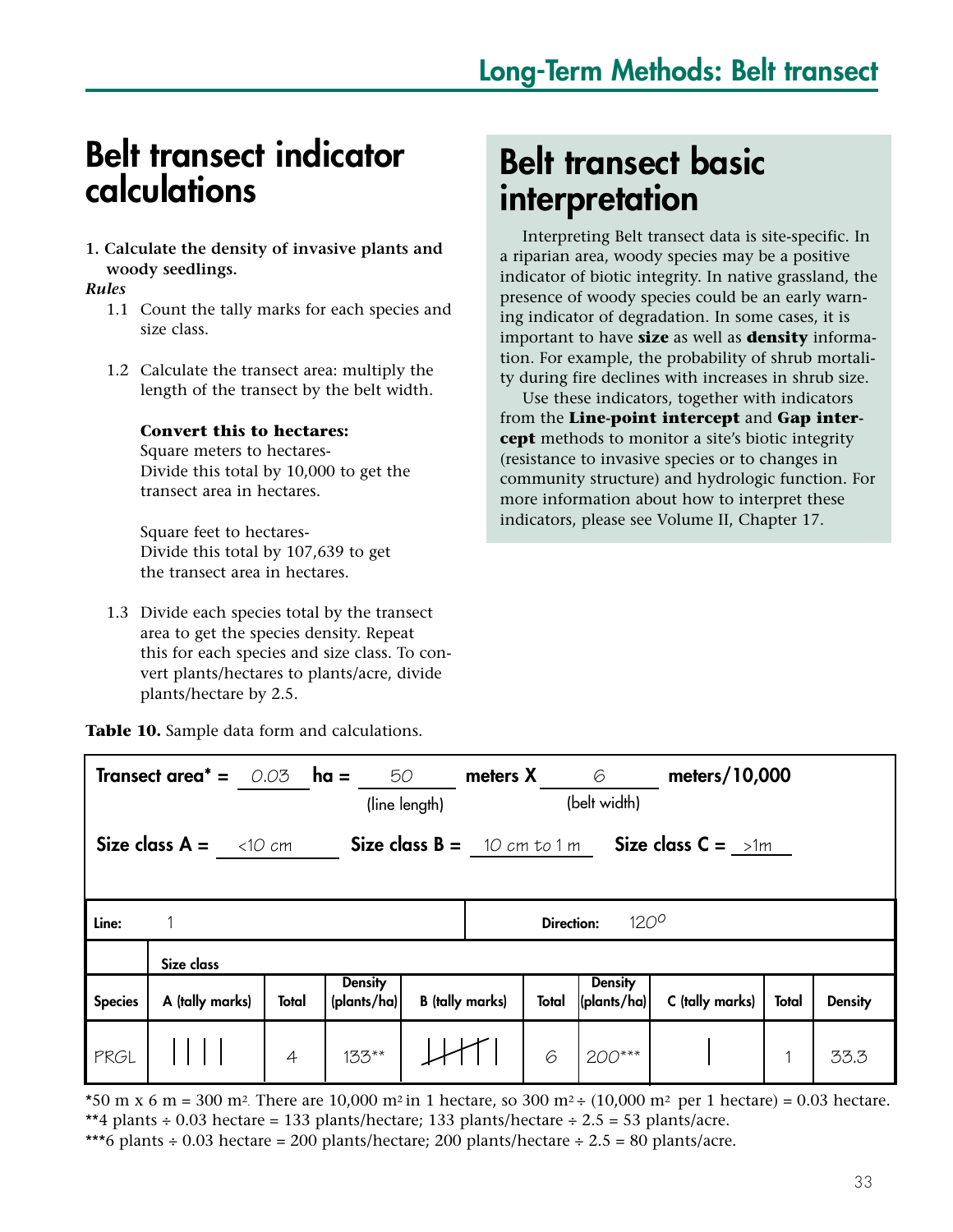# **Short-Term Monitoring<sup>5</sup>**

Why bother? The long-term monitoring methods described previously document progress toward long-term goals. Short-term monitoring is essential to adjust management to ensure that the long-term goals will be met. Short-term monitoring should be designed to show how your management plan is affecting residual plant cover. Plant cover is a good short-term indicator of the plant's ability to recover following grazing and how well the site is protected from erosion. The sizes of the gaps between plant canopies are a good indicator of susceptibility to erosion and weed invasion.

#### **Where should I monitor?**

At your long-term monitoring locations. Additional short-term monitoring sites should be located in areas that are sensitive to management.

#### **What should I monitor?**

See the data forms on pages 35 and 36 and Table 11 below. It is not necessary to monitor everything or to complete short-term monitoring quantitatively. Because short-term monitoring is used to adjust management rather than document trends, the data are less likely to be used by others. Use this form to organize and help you remember what you see on a daily, weekly or monthly basis.

#### **How often should I monitor?**

Use Table 11 as a guide. Sensitive areas should be checked more often, especially during drought years. Frequent checks may not be possible in more remote areas.

## **Instructions:**

- **•** Use one data form for each location. This will allow you to see changes over time. Photos can be taped to the back of each sheet.
- See instructions at the bottom of data forms on the following pages.
- It is not necessary to fill in all columns. Determine the most important attributes and monitor these consistently.

| <b>Management</b>                                                  | <b>How Often?</b>                                                            | What?                                                                                                     |
|--------------------------------------------------------------------|------------------------------------------------------------------------------|-----------------------------------------------------------------------------------------------------------|
| High-intensity grazing<br>Season-long grazing<br>Year-long grazing | Daily<br>Weekly<br>Monthly                                                   | Stocking rates by animal and class<br>Dates of use<br>Cover and canopy gap sizes<br>Height of key species |
| Fire                                                               | After fire, after greenup<br>and before grazing                              | Cover<br>Canopy gap sizes                                                                                 |
| Off-road vehicle use                                               | After significant events<br>(e.g., holiday weekends);<br>more often when wet | Types and approximate vehicle numbers<br>Dates of use<br>Number of tracks<br>Evidence of compaction       |

#### **Table 11.** Short-term monitoring guidelines.

<sup>5</sup>Short-term grazing monitoring adapted from Level II monitoring in C.D. Allison, T.T. Baker, J.C. Boren, B.D. Wright and A. Fernald. 2001. *Monitoring Rangelands in New Mexico: Range, Riparian, Erosion, Water Quality and Wildlife.* Range Improvement Task Force, Agricultural Experiment Station, Cooperative Extension Service, New Mexico State University, College of Agriculture and Home Economics, Report 53. 60 pp.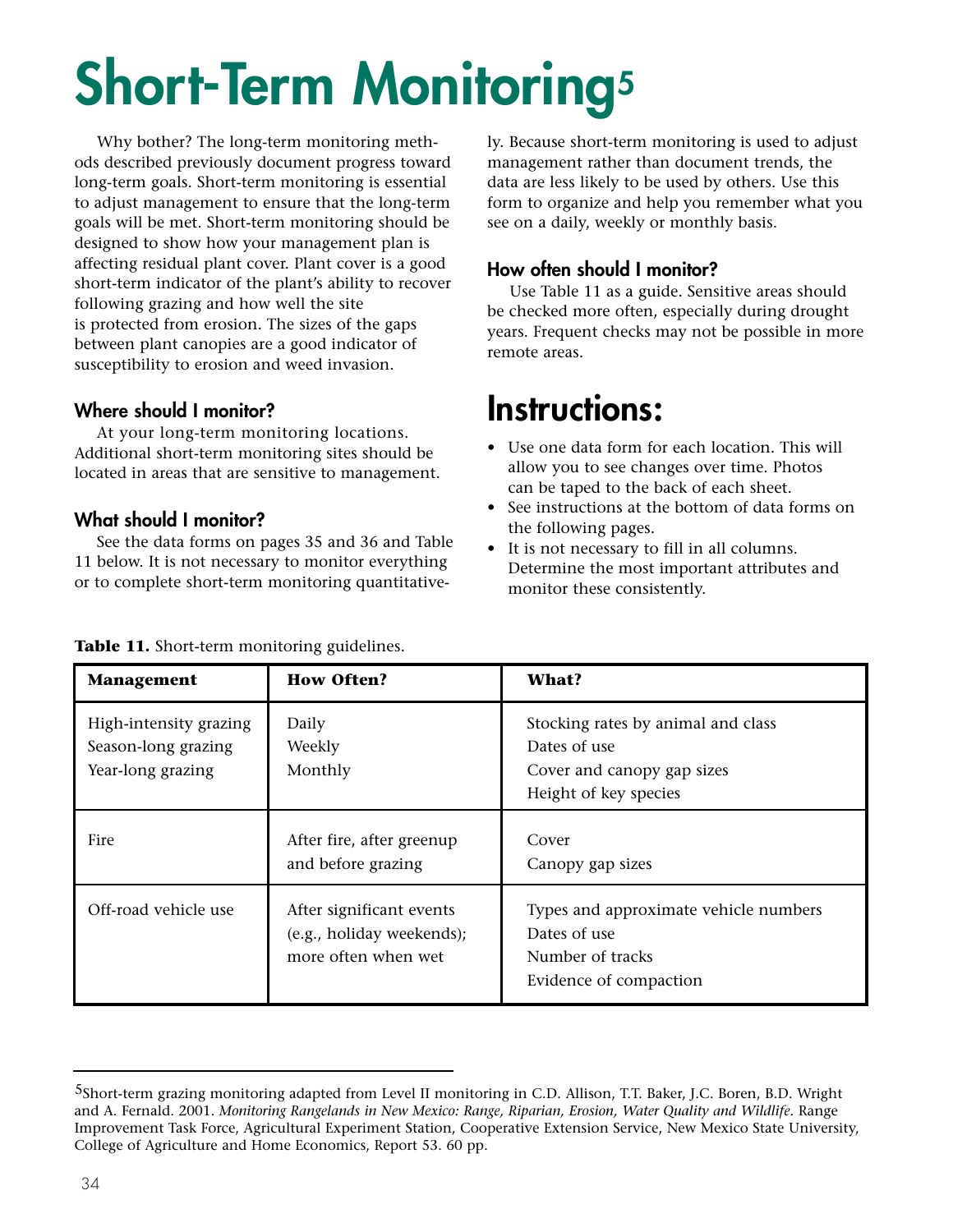Short-Term Monitoring Data Form (Annual Use Record) for Grazing Management **Short-Term Monitoring Data Form (Annual Use Record) for Grazing Management**

(Use one form for each monitoring location-you will not necessarily use all columns.) (Use one form for each monitoring location—you will not necessarily use all columns.)

Location: **Pasture: Location:** 

| $\frac{\text{cm}}{\text{cm}}$ ( $\frac{\text{m}}{\text{m}}$ ) | (Include any other<br>information and                                                            |  |  |
|---------------------------------------------------------------|--------------------------------------------------------------------------------------------------|--|--|
|                                                               | management<br>Remarks                                                                            |  |  |
|                                                               | observations on weeds,                                                                           |  |  |
|                                                               | gaps <sup>6,7</sup> vildlife use, fires, etc.)<br>"boot"<br>% steps<br>9                         |  |  |
|                                                               |                                                                                                  |  |  |
| Length of pace (if pace transect used:)                       | transect <sup>5,6</sup><br>Check one<br>$\Box$ visual<br>estimate<br>$%$ cover<br>$\square$ pace |  |  |
|                                                               | Production<br>score <sup>4</sup>                                                                 |  |  |
|                                                               |                                                                                                  |  |  |
|                                                               |                                                                                                  |  |  |
|                                                               | (circle one)<br>use score3<br>Grazed %<br>height <sup>2</sup> or<br>relative                     |  |  |
|                                                               | $\frac{\text{cm}}{\text{cm}}$<br>Average                                                         |  |  |
|                                                               | ungrazed<br>height <sup>1</sup><br>plant                                                         |  |  |
|                                                               | Average<br>$\frac{\text{(cm/in)}}{\text{}}$<br>height <sup>1</sup><br>grazed<br>plant            |  |  |
|                                                               |                                                                                                  |  |  |
|                                                               | $(Y$ or $N)$ ,<br>Photo<br>Date date &<br>time)                                                  |  |  |
|                                                               | $\frac{1}{2}$                                                                                    |  |  |
|                                                               | Livestock<br>Date in                                                                             |  |  |
|                                                               |                                                                                                  |  |  |
|                                                               |                                                                                                  |  |  |
|                                                               | and class of<br>livestock<br>Number                                                              |  |  |
|                                                               |                                                                                                  |  |  |
| Precipitation (cm or in):                                     | Date                                                                                             |  |  |
|                                                               |                                                                                                  |  |  |

<sup>1</sup>Average plant height. Measure at least 10 randomly selected plants. Measure the tallest height of the plant (or longest leaf/seedhead). Be sure to measure same species for <sup>1</sup>Average plant height. Measure at least 10 randomly selected plants. Measure the tallest height of the plant (or longest leaf/seedhead). Be sure to measure same species for grazed and ungrazed pastures. grazed and ungrazed pastures.

 $2$ Grazed % height. Divide "Average grazed plant height" by "Average ungrazed plant height"(two previous columns) and multiply by 100.

formly, especially key species). 4. Heavy (key species closely grazed and low forage value plants moderately grazed). 5. Severe (pasture appears mowed, including low-value formly, especially key species). 4. Heavy (key species closely grazed and low forage value plants moderately grazed). 5. Severe (pasture appears mowed, including low-value 3Relative use score. 1. None-Slight (no visible use of key forage species). 2. Light (only preferred areas and key forage species grazed). 3. Moderate (key areas grazed uni-2**Grazed % height.** Divide "Average grazed plant height" by "Average ungrazed plant height"(two previous columns) and multiply by 100.<br>3**Relative use score.** 1. None-Slight (no visible use of key forage species). 2. Light species). If temporary exclosures are used to estimate utilization, be sure to mark control plots when the exclosures are installed. species). If temporary exclosures are used to estimate utilization, be sure to mark control plots when the exclosures are installed.

<sup>4</sup>Production score. 1. Extreme Drought (no growth this year). 2. Below Average. 3. Average. 4. Above Average. 5. Extremely High (maximum potential).

**4Production score.** 1. Extreme Drought (no growth this year). 2. Below Average. 3. Average. 4. Above Average. 5. Extremely High (maximum potential).<br><sup>5</sup>% cover. Number of paces out of 100 for which tip of boot contacts pl **6Hint.** To make the pace transect and boot gap method easy, carry two clicker counters. Count your paces (100) out loud. In one hand, click the number of paces with 5% cover. Number of paces out of 100 for which tip of boot contacts plant canopy, plant base or plant litter (higher cover is better).

7% steps in "boot" gaps. Number of paces out of 100 for which boot lands completely within a bare space (does not touch a plant when boot is on the ground). Record 7**% steps in "boot" gaps.** Number of paces out of 100 for which boot lands completely within a bare space (does not touch a plant when boot is on the ground). Record % cover  $(#4)$ . In the other hand, click the number of paces in boot gaps  $(#5)$ . % cover (#4). In the other hand, click the number of paces in boot gaps (#5).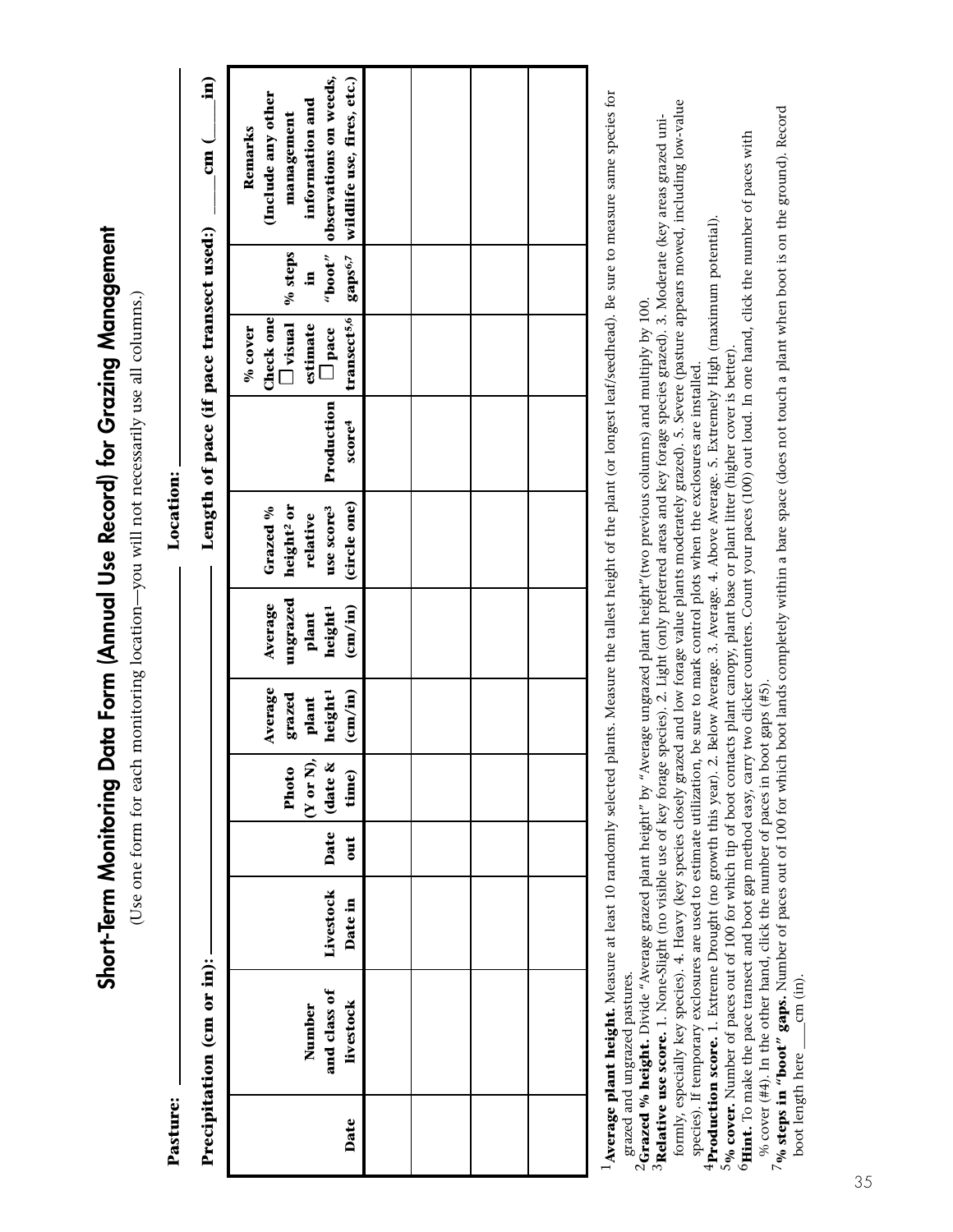Short-Term Monitoring Data Form (Annual Use Record) for Recreation and Off-Road Vehicle Management **Short-Term Monitoring Data Form (Annual Use Record) for Recreation and Off-Road Vehicle Management**

(Use one form for each monitoring location-you will not necessarily use all columns.) (Use one form for each monitoring location—you will not necessarily use all columns.)

|                                       | $\begin{pmatrix} 1 \\ -1 \end{pmatrix}$<br>$\frac{1}{2}$ | observations on weeds,<br>wildlife use, fires, etc.)<br>(Include any other<br>information and<br>management<br>Remarks |  |  |  |
|---------------------------------------|----------------------------------------------------------|------------------------------------------------------------------------------------------------------------------------|--|--|--|
|                                       |                                                          | compaction?<br>Evidence<br>đ                                                                                           |  |  |  |
|                                       | Length of pace (if pace transect used:)                  | in "boot"<br>% steps<br>gaps <sup>2,3</sup>                                                                            |  |  |  |
| Location: -                           |                                                          | Check one<br>transect <sup>1,3</sup><br>estimate<br>$\Box$ visual<br>% cover<br>$\Box$ pace                            |  |  |  |
|                                       |                                                          | tracks/100 paces<br>No. of vehicle                                                                                     |  |  |  |
|                                       |                                                          | $(Y \text{ or } N)$<br>(date &<br>Photo<br>time)                                                                       |  |  |  |
|                                       |                                                          | condition<br>(wet/dry)<br>during<br>use<br>Soil                                                                        |  |  |  |
|                                       |                                                          | dates<br>Use                                                                                                           |  |  |  |
| Management unit (ranch or allotment): | Precipitation (cm or in):                                | Vehicle type<br>and number                                                                                             |  |  |  |
|                                       |                                                          | Date                                                                                                                   |  |  |  |

Record boot length here \_\_\_\_cm (in).<br><sup>3</sup>Hint. To make the pace transect and boot gap method easy, carry two clicker counters. Count your paces (100) out loud. In one hand, click the number of paces with ground <sup>1</sup>% cover. Number of paces out of 100 for which tip of boot contacts plant canopy, plant base or plant litter (higher cover is better).<br><sup>2</sup>% steps in "boot" gaps. Number of paces out of 100 for which boot lands completely  $1\%$  cover. Number of paces out of 100 for which tip of boot contacts plant canopy, plant base or plant litter (higher cover is better).<br>2% steps in "boot" gaps. Number of paces out of 100 for which boot lands completely Record boot length here  $\_\_$ cm (in).

**3Hint.** To make the pace transect and boot gap method easy, carry two clicker counters. Count your paces (100) out loud. In one hand, click the number of paces with ground cover (#1). In the other hand, click the number of paces in boot gaps (#2). cover (#1). In the other hand, click the number of paces in boot gaps (#2).